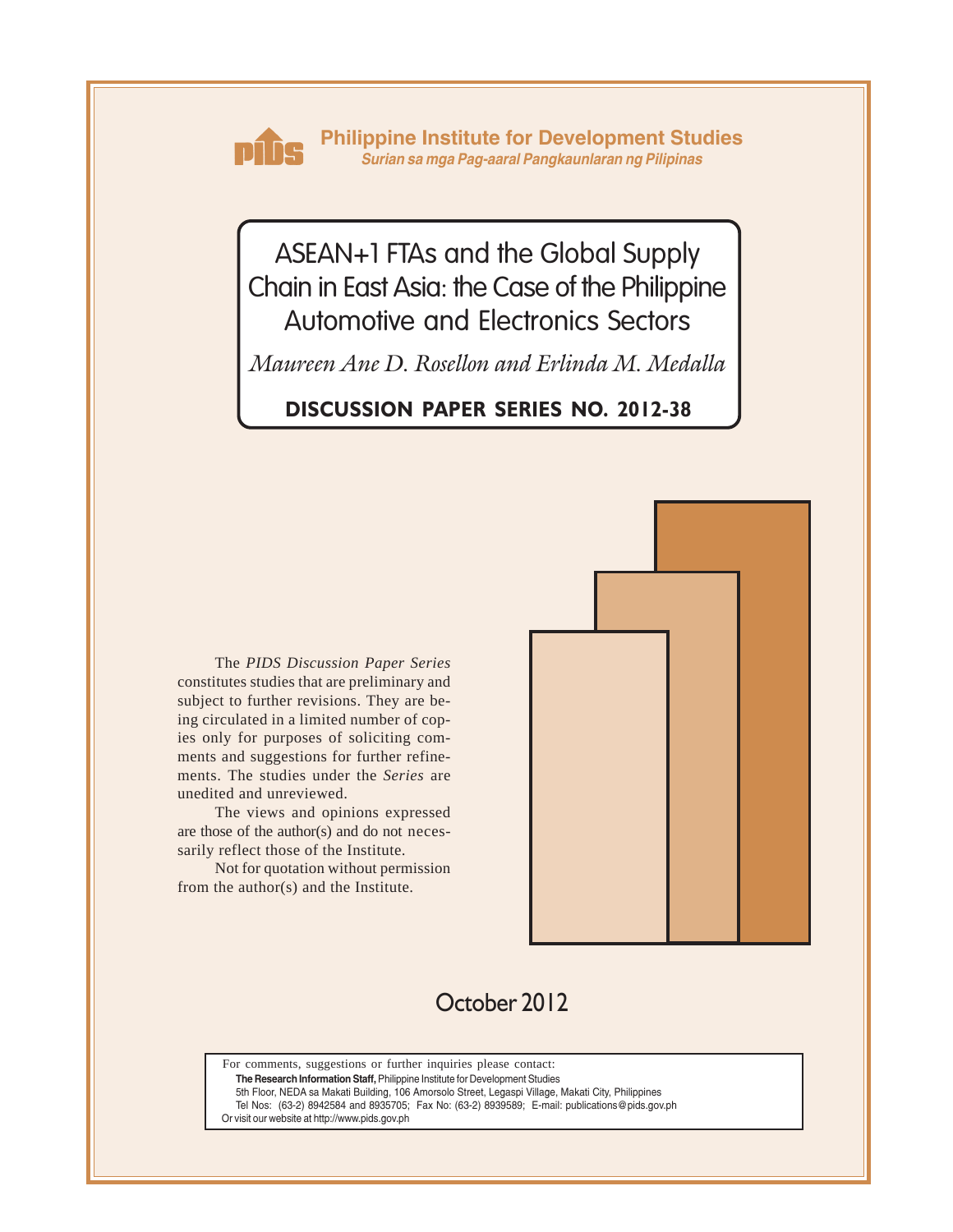# **ASEAN+1 FTAs and the Global Supply Chain in East Asia: The Case of the Philippine Automotive and Electronics Sectors[1](#page-1-0)**

# **MAUREEN ANE D. ROSELLON AND ERLINDA M. MEDALLA**[2](#page-1-1)

# **Abstract**

How are the ASEAN+1 free trade agreements facilitating the flow of goods in the supply chain in East Asia? This chapter looks at the experience of the Philippine automotive and electronic sectors – two sectors that are well integrated into the supply network in East Asia. Using firm interviews, the study outlines the firms' segment of the supply chain and identifies impediments at points critical for firms, particularly in relation to free trade agreements. FTA utilization and awareness, trade facilitation, logistics and government support are some of the issues that come to light.

Keywords: Philippine automotive and electronic sectors, supply chain, value chain, East Asia, ASEAN free trade agreements

<span id="page-1-0"></span><sup>&</sup>lt;sup>1</sup> This paper is a component of the ASEAN+1 FTAs and Global Value Chains in East Asia Project (ERIA Research Project Report 2010-29) funded by the Economic Research Institute for ASEAN and East Asia. It appeared as Chapter 9 of that report, edited by Christopher Findlay, March 2011.

<span id="page-1-1"></span><sup>&</sup>lt;sup>2</sup> Research Associate and Senior Research Fellow, respectively, Philippine Institute for Development Studies. The usual disclaimer applies.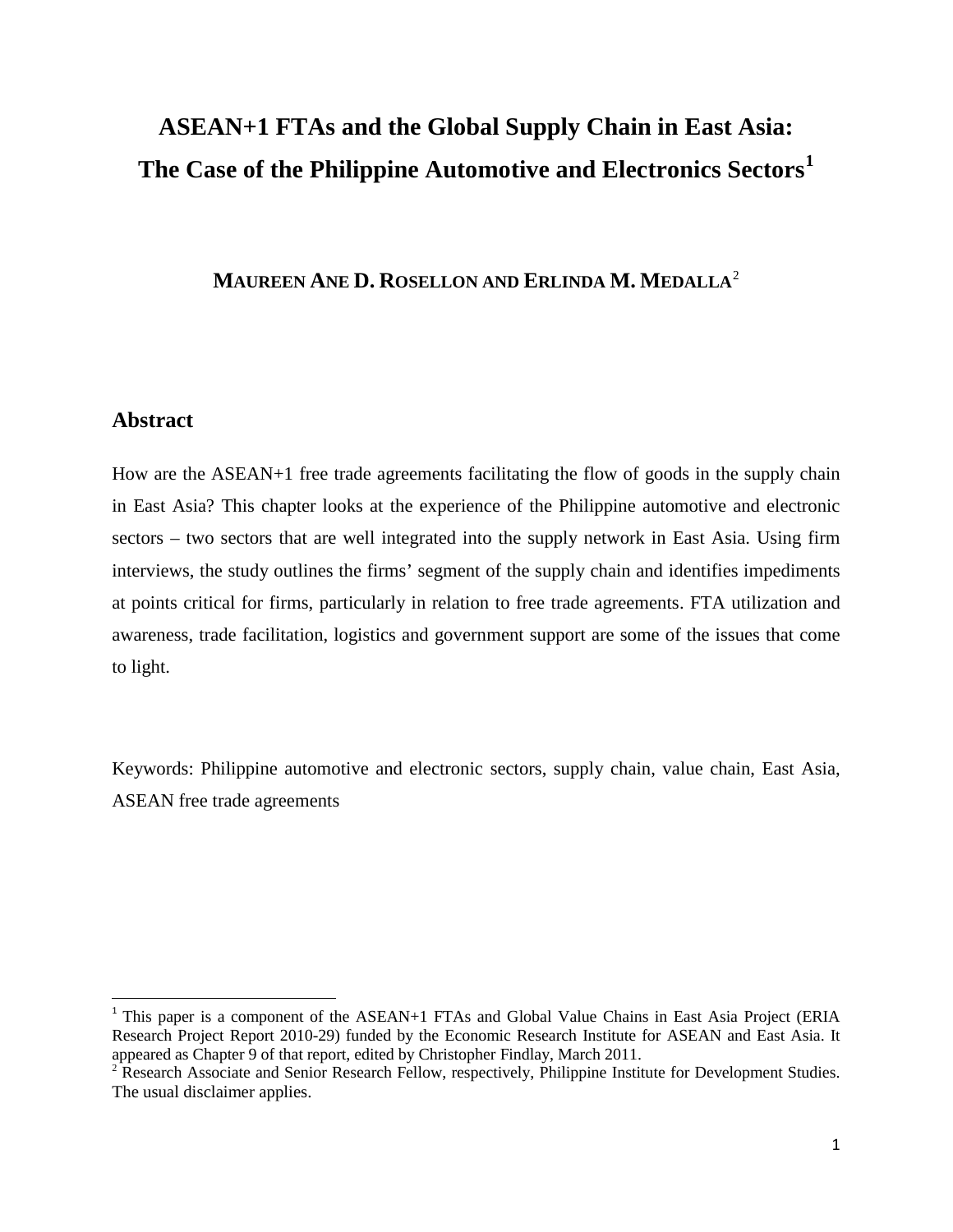# **1. Introduction**

ASEAN in recent years signed free trade agreements (FTAs) with China, Japan, Korea, India, Australia and New Zealand. ASEAN--China (ACFTA) entered into force in 2005, ASEAN--Japan Comprehensive Economic Partnership (AJCEP) in 2008, ASEAN--Korea (AKFTA) in 2010, ASEAN--India (AIFTA) in 2010 and ASEAN--Australia--New Zealand (AANZFTA) in 2010. As in other free trade agreements that have been forged between countries, the objective is to reduce barriers to exchange of goods and services, in terms of tariffs, quotas, technical standards or regulations (domestic or international) that hinder trade.

In East Asia, trade in parts and components has been getting some attention. This is attributed to the rise in production sharing – sometimes referred to as international production fragmentation or slicing the value chain – which has increasingly characterized world trade during the past decades. Production sharing involves breaking up of the production process into vertically separated stages carried out in two or more countries. This started with the electronics and garments industries and was later picked up by other industries such as automotive (Athukorala, 2010).

Multinational companies from countries including the US, Germany and Japan, recognized locational advantages of countries in East Asia and set up subsidiaries or affiliate companies or manufacturing plants to distribute parts of the production process in different sites/countries in the region. A part or component of a product may be manufactured in one country then sent to another country for component assembly or further processing, then again to another country for final assembly or finishing. A supply chain is established and one which passes through two or more countries.

FTAs, which aim for reduced barriers to trade between countries, e.g. in the form of reduced tariff rates and trade facilitation measures, can facilitate the flow of goods in the supply chain. In this regard, certain aspects of FTAs are crucial. This would include rules of origin and the corresponding documentation as requirements for availing of preferential tariff rates, as well as non-tariff measures (e.g. product standards). It is also important for the domestic environment to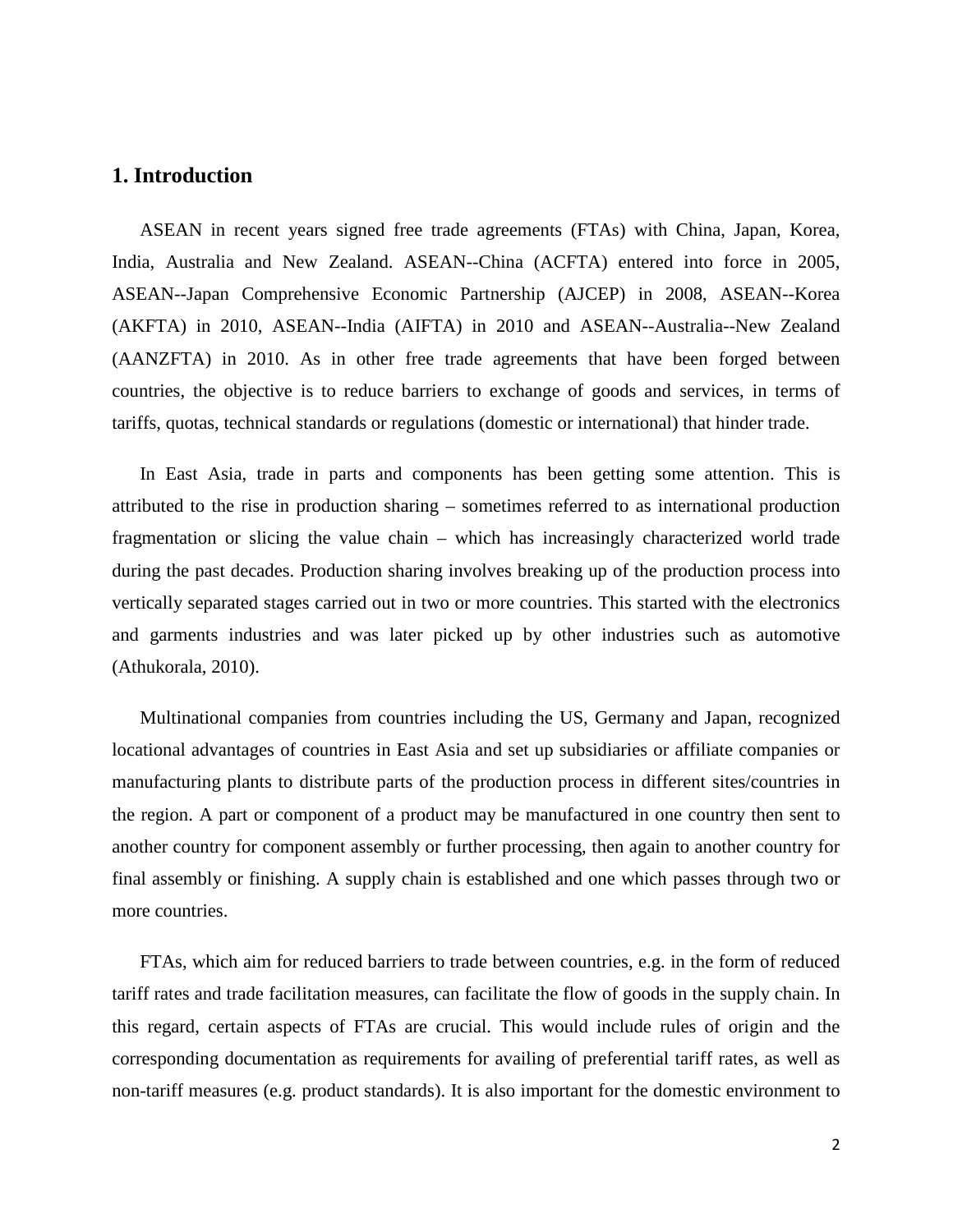complement as well as facilitate the use of FTAs, and to address the possible impact of these FTAs on the domestic industry.

The Philippines takes part in this production sharing. The country is home to some multinational companies (MNCs) from Japan, the US and the EU or an affiliate or subsidiary which has set up parts manufacturing plants or sub-contracted local firms, to take up a slice of the supply chain, especially in East Asia. As a member of ASEAN, the Philippines is party to the ASEAN+1 FTAs and therefore receives the privilege of FTA provisions, e.g. preferential tariff rates (reduced or zero tariff) and trade facilitation. The question that is often asked is, does the Philippines benefit from these FTAs? How are the 'Plus 1' FTAs facilitating the Philippines' participation in the product fragmentation in the East Asian region? Are there aspects of these FTAs that hinder the free flow of goods, i.e. parts and components, in the supply chain in the region?

In this paper, we look in particular at the experience of Philippine businesses as far as the ASEAN+1 FTAs and the respective supply chains are concerned in the automotive and the electronic sectors. This chapter aims to view the firms' segment of the supply chain and identify impediments at critical points for the firms, especially in relation to the free trade agreements. To achieve this, interviews of firms were conducted to collect relevant and necessary information. Firms from the automotive and electronics sector were chosen.

The automotive and electronics sectors in the Philippines are alike and different in some ways. Both are participant to and dependent on trade fragmentation and the supply chain in ASEAN and East Asia, but they differ in size and circumstances. The automotive sector is relatively small in terms of share in total Philippine exports, while the electronics sector is a major contributor. The electronics sector is almost four times bigger than automotive in terms of the number of establishments. Despite its size and performance, the government continues to support the efforts to develop and improve the competitiveness of the automotive sector because of its deep forward and backward linkages and potential for technological spillovers. Moreover, the automotive sector is a protected sector with its high tariffs before the FTAs, while electronics even without FTAs has already low or almost zero tariffs. It would be interesting to compare and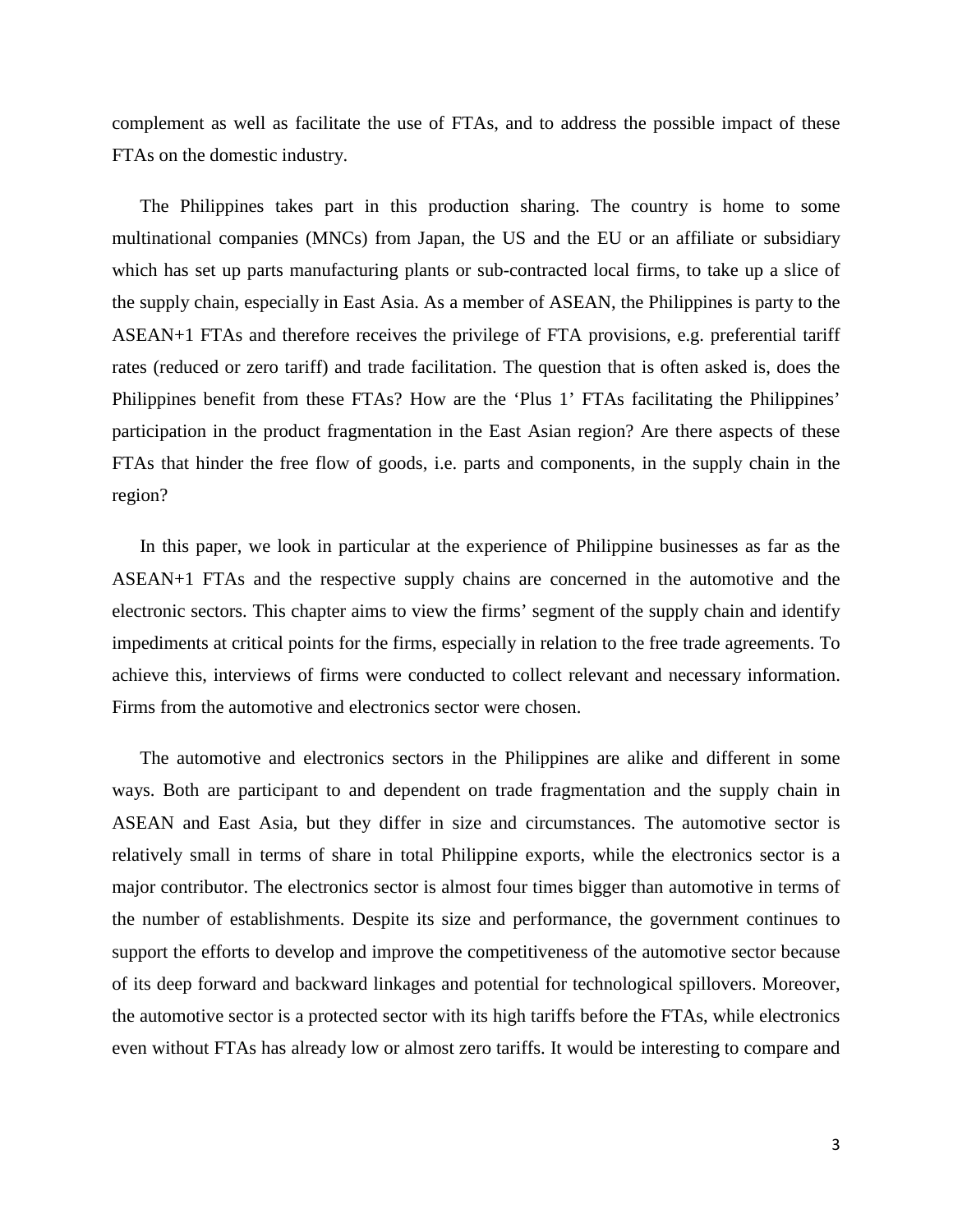contrast the experience of these two sectors as regards supply chain issues and associated FTA concerns.

The paper is organized as follows. Section 2 discusses FTAs and implications for the supply chain. Section 3 gives a background on the structure of the two case sectors – the automotive and electronics sectors. Section 4 presents the economic and trade performance of the two sectors, and discusses FTA utilization of firms in the Philippines. Section 5 outlines the supply chain of individual firms interviewed, followed by a summary of the impediments at critical points along the chain as encountered by these firms. The last section concludes.

# **2. Overview of FTA Implications for the Supply Chain**

FTAs aim for freer flow of goods and services within the free trade area. With FTAs, production fragmentation and its consequent supply network would be expected to prosper for several reasons. These include the expected facilitation of trade between countries which would improve logistics; reduced tariffs which would lessen costs; and increased market access which would benefit businesses in terms of profitability. In this regard, certain aspects of FTAs are essential. This includes rules of origin (ROOs) and the corresponding documentation as requirements for availing of preferential rates, as well as non-tariff measures (e.g. product standards). At the same time, the domestic environment should complement as well as facilitate the use of FTAs, and also address the possible impact of these FTAs on the domestic industry.

In facilitating the efficient flow of supply chains, cross-border cooperation is imperative – state institutions such as trade or industry ministries and customs agencies play a significant role in the efficiency and efficacy of the supply chain (Banomyong, 2010). The environment in which the supply chain operates – logistic operations, ports and service providers (forwarders, customs brokers) are likewise crucial.

Potential gains from fragmentation of production or slicing of the value chain can be magnified with fewer trade restrictions (i.e. lower tariff or quota restrictions), since the activities across countries involved in the chain have narrow margins, making the flow of goods highly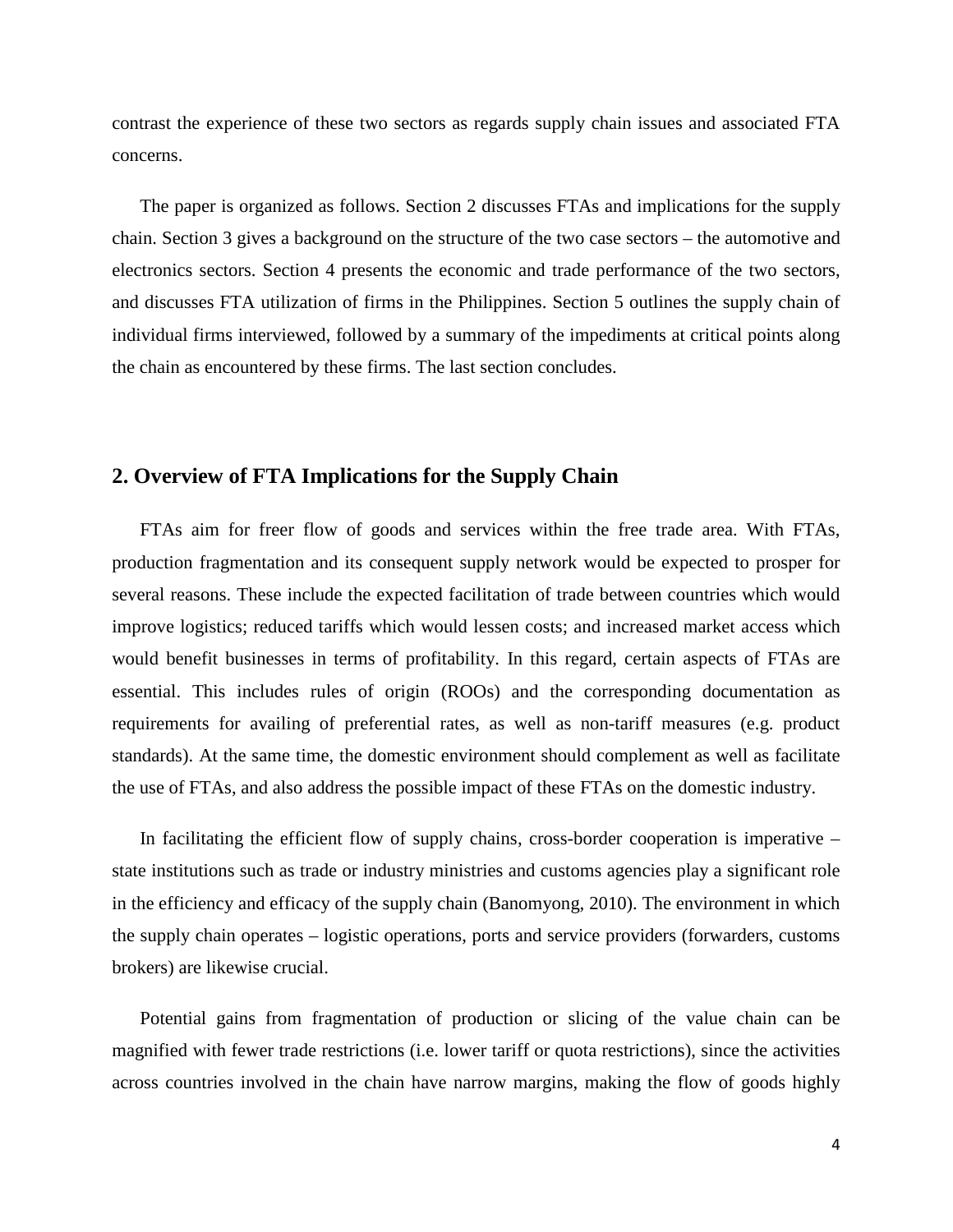sensitive even to small tariffs (Athukorala, 2003). In this sense, reduced barriers such as lower tariffs in FTAs facilitate the opportunity for increased benefits for participants in the supply chain.

However, in practice, the process is not always this straightforward. For instance, firms have to go through the customs process, which without enough trade facilitation, could incur additional costs associated with administrative delays. Studies on ROOs have indicated how delays in obtaining certificate of origin (CO) discourage the firms' usage of FTAs.

In addition, in order to avail of lower tariffs or the preferential rates, there are FTA rules on eligibility.<sup>[3](#page-5-0)</sup> For example, a basic ROO criterion usually used for eligibility is local (or regional) content of the product that is to be exported or imported. For instance, a product has to have a minimum value content coming from local suppliers or from the FTA area to establish originating status. The challenge then comes in the documentation to satisfy requirements for obtaining a CO to acquire eligibility of a preferential tariff. Paperwork would include documentation on the origin of the input or raw materials, therefore involving acquiring information from suppliers. Furthermore, the procedure in obtaining origin certification from customs or other authorized agencies, and how and where to get relevant information are some concerns with regard to services provided to assist businesses in taking advantage of preferential tariff rates in FTAs.

With eligibility settled, goods (e.g. parts and components) arrive in the country of destination for further processing or assembly with reduced tariff or zero tariffs. Particularly when eventually most goods will be traded with zero preferential tariffs, establishing originating status supported by proper documentation will be one major concern for businesses, both exporters and importers, and the border agencies (customs).

It would be of interest to see how businesses are coping with rules in FTAs and how these are affecting the flow of goods from suppliers and to customers. For this case study, the Philippine automotive and electronics sectors are examined – two sectors which have been trading in parts and components.

ı

<span id="page-5-0"></span><sup>&</sup>lt;sup>3</sup> See Medalla and Rosellon (2011), published as Chapter 6 of the ASEAN+1 FTAs and Global Value Chains in East Asia Project (ERIA Research Project Report 2010-29), for more detailed discussion on the nature of ROOs.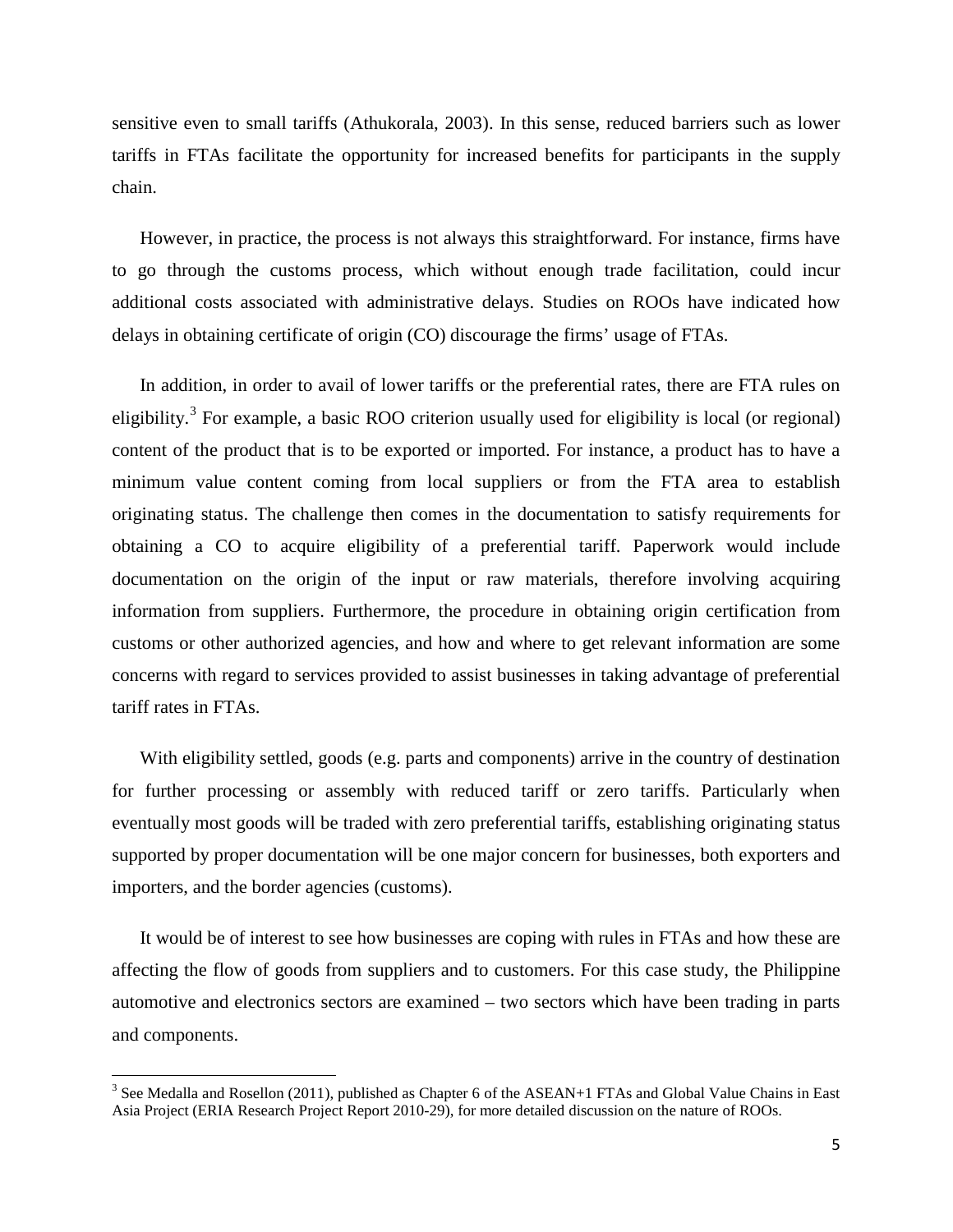# **3. Sector Structure**

#### *3.1. Automotive Sector*

The automotive sector in the Philippines has two sub-sectors: the vehicle assemblers (passenger cars, commercial vehicles<sup>[4](#page-6-0)</sup> and motorcycles) accounting for about 17 per cent of the total industry players, and the parts and components manufacturers which account for more than 80 per cent of the firms in the automotive sector.

#### *3.1.1. Automotive Assemblers*

Of the 52 manufacturers of passenger cars, commercial vehicles and motorcycles in the industry, 14 are car assemblers. Five Japanese companies dominate vehicle assembly, namely, in order of market share – Toyota, Mitsubishi, Honda, Isuzu and Nissan. There is one American company – Ford, and one Korean company – Hyundai which has been increasing its market share in recent years.

With about 35 per cent of the market share in 2009, Toyota remains the industry leader in automotives in the Philippines. In the 10 years to 2009, the company achieved its highest share in 2006-07 at 38 per cent. Coming in consistently second in terms of market share is Mitsubishi, with Honda following at third, among vehicle assemblers.

#### *3.1.2. Auto Parts and Components*

The Philippine automotive industry is composed of 256 firms that manufacture auto parts and components, of which: 124 are first-tier suppliers (of the domestic automotive assemblers); and 132 are second- and third-tier suppliers (of the first-tier manufacturers), mostly small and medium enterprises (Aldaba, 2008). The firms are engaged in metalworking, rubber, seats and trims, plastics, and electrical systems for automotives. The products they manufacture include:<sup>[5](#page-6-0)</sup>

- suspension: tyres, steel rims, aluminium wheels, leaf and coil springs
- **n** interior: carpets and seats

 $\overline{\phantom{0}}$ 

<span id="page-6-0"></span><sup>4</sup> Refer to utility vehicles; sports utility vehicles; Asian utility vehicles; Philippine utility vehicles; pick-ups; commuter vans; light, medium and heavy trucks and buses; and special purpose vehicles.

<sup>5</sup> Aldaba (2007); Raymundo (2004).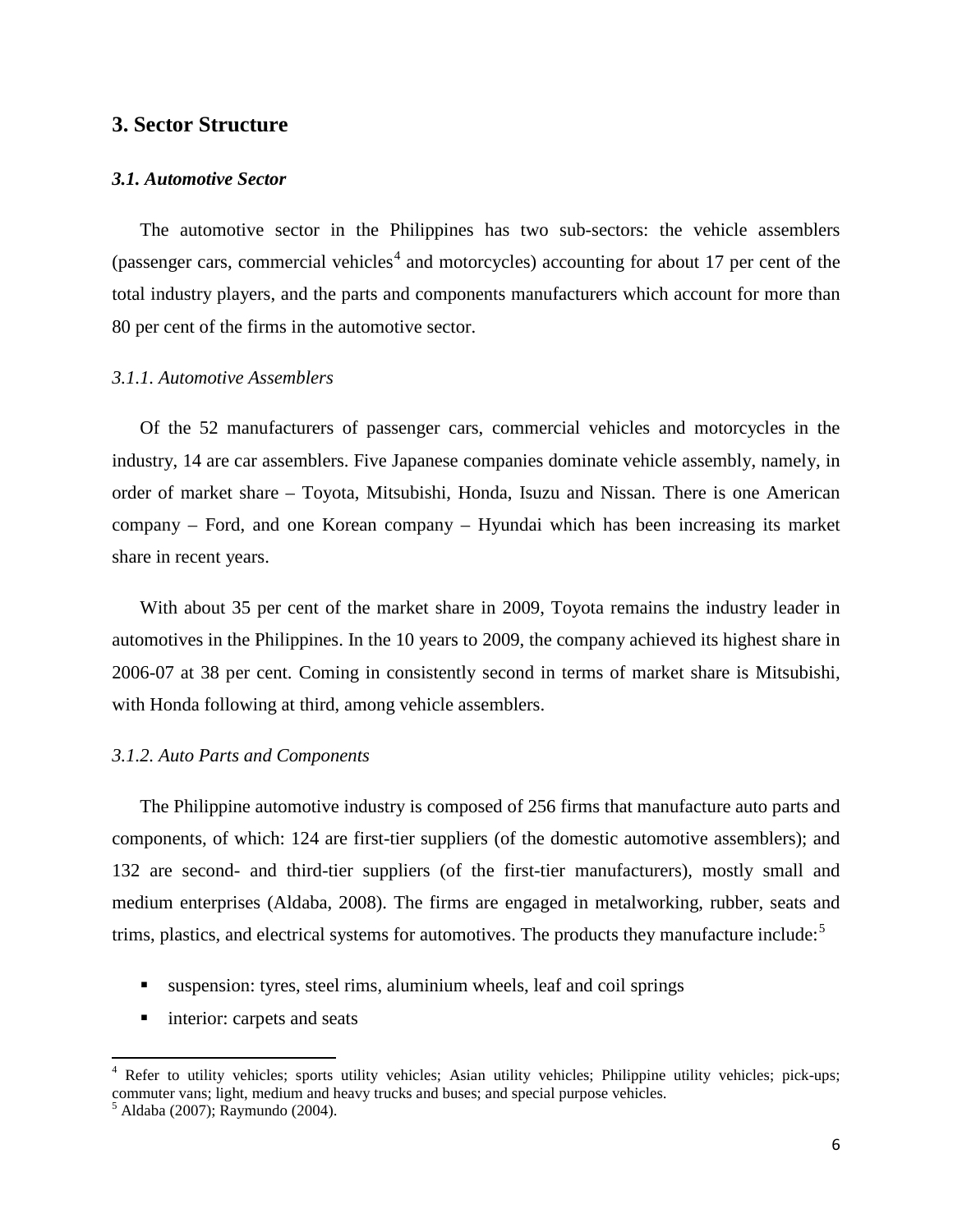- electrical system: wiring harnesses, batteries, lamps and relays
- pressed components: mufflers, radiators, seats, frames, seat adjusters, oil and air filters, pedals
- rubber and plastic components: fan belts, rubber hoses and small plastic parts
- mechanical parts: transmission, engine parts, etc.
- cast and forged components: gear blanks, brake disks, brake drums.

Among the parts and components manufacturers, there are 100 per cent Filipino-owned firms; small and medium enterprises (SMEs) which are mostly Filipino firms; and firms that are affiliated with MNCs. The last relate to the mother firm exercising vertical integration. For instance, firms from Japan have brought in affiliates or sister firms to supply parts and components to the mother firm (e.g. car assembler) in the country, to Japan or another country. Major auto parts and components manufacturers include: Yazaki-Torres Manufacturing Corp. (wiring harness), United Technologies Automotive Phils. (wiring harness), Temic Automotive (Phils.) Inc. (anti-brake lock system), Honda Engine Manufacturing Phils., Inc. (engines), Asian Transmission Corp. (automotive transmissions), Toyota Autoparts Phils. (automotive transmission), Fujitsu Ten Corp. of the Phils. (car stereos) and Aichi Forging Co., Inc. (forged parts) (source: Aldaba, 2007).

#### *3.1.3. Participation in the Global Production Network*

The Philippines is involved in a regional component flow (automotive parts and components) in the ASEAN and East Asia. For instance, Honda Motor Co. Ltd, a Japanese assembler of vehicles and manufacturer of car parts, has plants in Indonesia, Malaysia, Philippines and Thailand. Honda Malaysia produces constant velocity joints (drive shaft), Honda Philippines manufactures intake valves, Honda Indonesia produces engine parts, and Honda Thailand manufactures body and stamping parts. Thailand, as its biggest market in South-East Asia is the company's production base. ASEAN Free Trade Area (AFTA) is said to have changed the firm's business strategy, such that there is exchange of models and engine parts between markets (Raymundo, 2004). For instance, exchange of the Accord from Thailand with the Stream from Indonesia.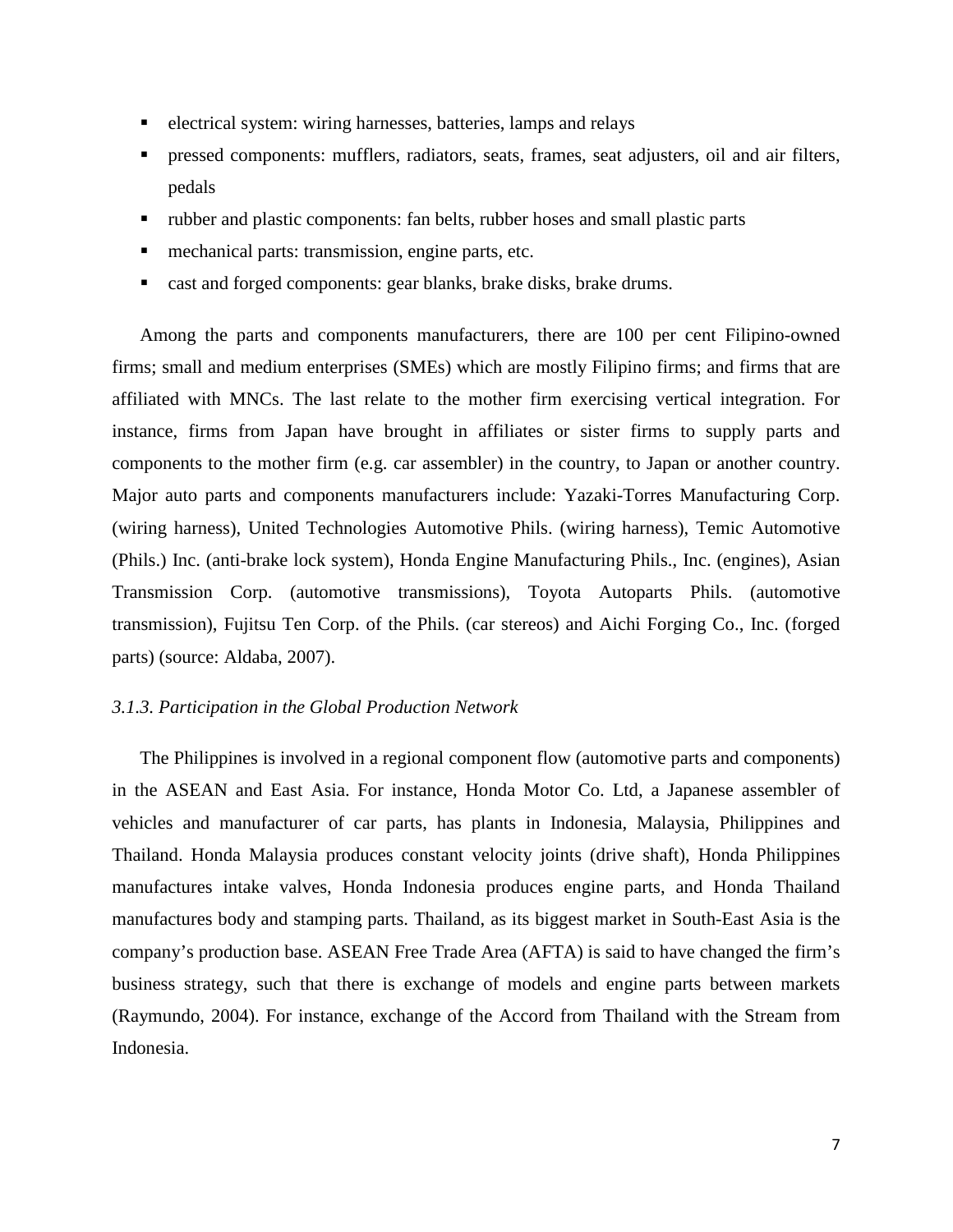One of the automotive MNCs located in the Philippines is the Ford Motor Company. Ford Motor is the Philippines' only exporter of CBU (completely built-up unit) vehicles to ASEAN countries. Within the AFTA framework, the company exports the Ford Focus, Ford Escape, Mazda Tribute, and Mazda 3 sports utility vehicles (SUVs) to Thailand and Indonesia. Ford Motor Philippines previously joined the ASEAN Industrial Cooperation (AICO) scheme but they terminated their involvement in this with their use of the AFTA. Ford launched its export programme in 2002. Under this programme, the company produced  $15,000$  units,<sup>[6](#page-8-0)</sup> of which 10,000 units were exported. The programme also involves sourcing more parts and components from local suppliers. In Asia, Ford Motor operates with both assembly and engine plants in China and India; assembly in the Philippines, Thailand and Vietnam; and transmission plants in Japan.

Another MNC, Toyota Motor Corp., has two companies – Toyota Motor and Toyota Auto Parts operating in the Philippines. The Toyota Motor plant assembles Innova and Vios, while Toyota Auto Parts manufactures transmissions and constant velocity joints which are exported to Indonesia, Malaysia and Thailand. These two manufacturing firms are part of the many manufacturing companies of Toyota Motor Corporation (Japan) overseas. In terms of parts and components manufacture in Asia, the Japanese corporation operates plants in China, Taiwan, India, Indonesia, Malaysia, Philippines, Thailand, and Singapore which handles sales support for marketing in Asia. Figure 1 presents Toyota Motor Corp.'s operations in automotive parts and components in Asia. It shows that in the ASEAN region, the Philippines is the only supplier of transmissions.

l

<span id="page-8-0"></span> $6$  This is about 40 per cent of the plant's optimum capacity (36,000 units a year).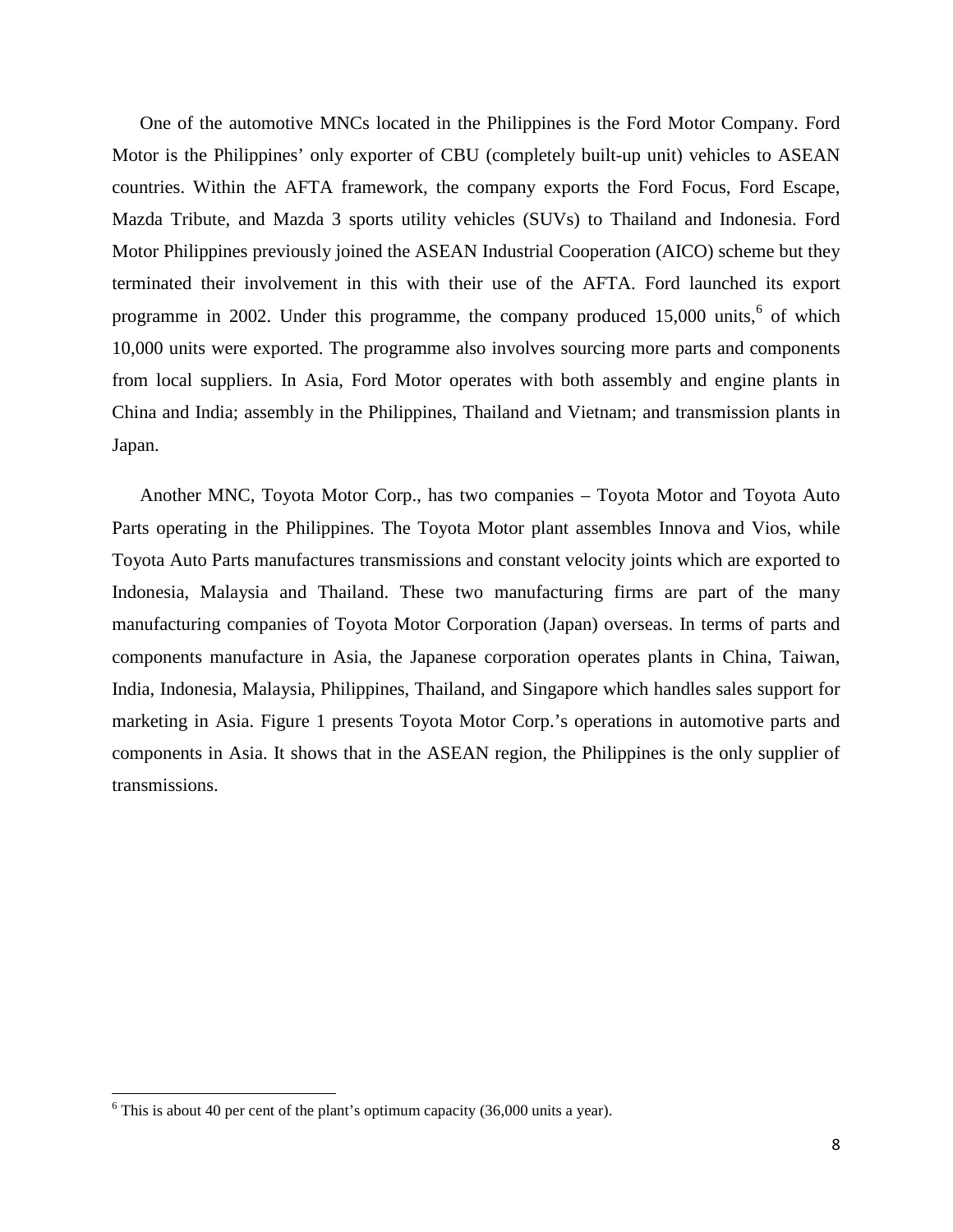

**Figure 1. Toyota's Parts and Components Framework in Asia**

Source: Toyota Motor Corporation website

#### *3.2. Electronics Sector*

The electronics sector set into motion in the mid-1970s when the Philippines was one of the third world countries where industrialized nations relocated their production facilities to control/cut the rising cost of production. The Philippines was said to be an ideal location – not only was it cost competitive, it had an English-speaking labour force, a convenient geographical location, and had attractive government incentives (Board of Investments [BOI], 2011). The sector continues to grow rapidly and has been the top exporting industry since the mid-1990s.

Figure 2 presents the sub-sectors of the electronics industry in the Philippines. Leading manufactures are of semiconductors/components which is about 70 per cent of the total exports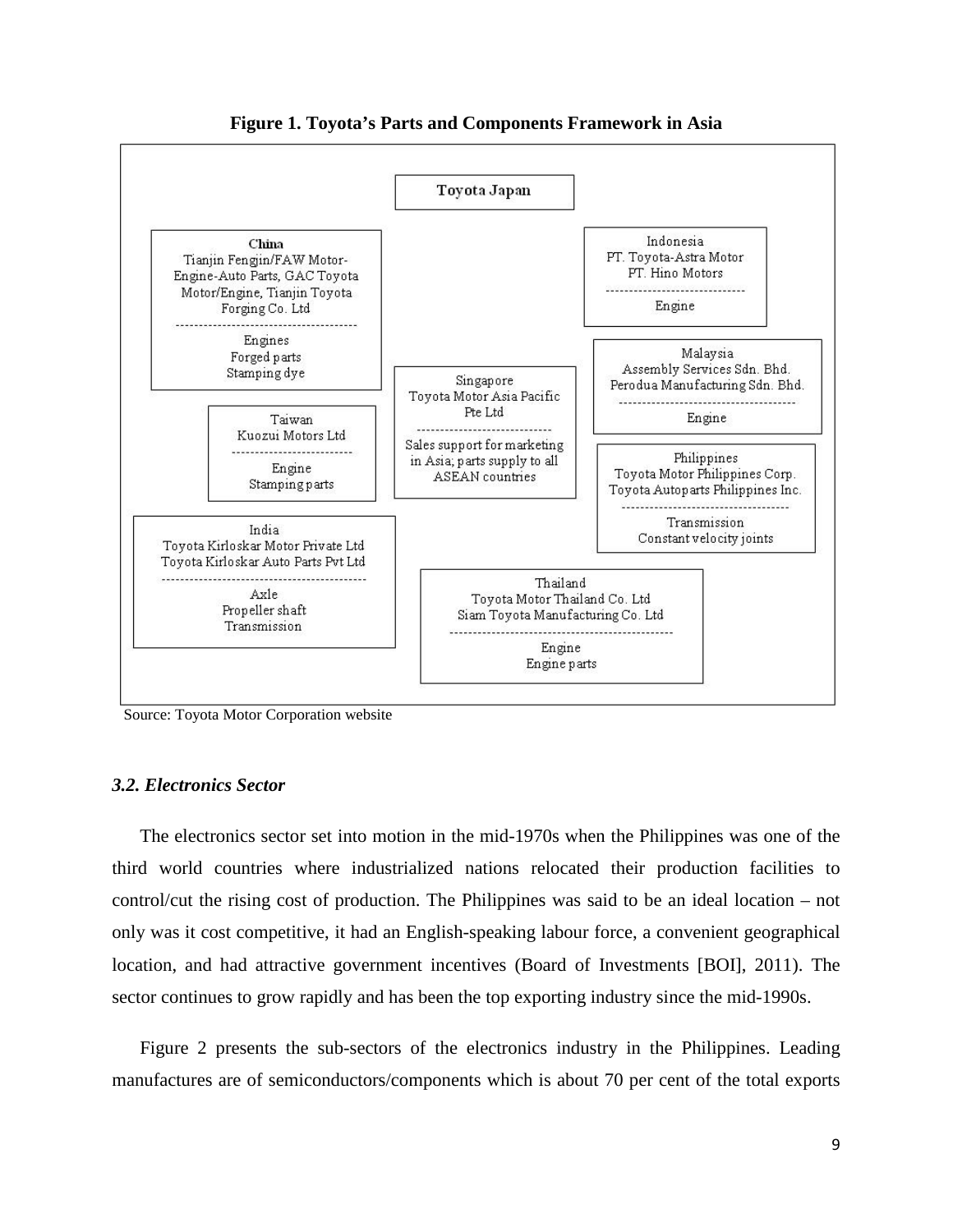in the electronics sector, followed by computer peripherals (21%), telecommunications (almost 4%) and consumer electronics (almost 2%). The country is home to some of the world's biggest semiconductor and electronics companies, and the majority of the sector's output is sold to these parent companies as exports. Mostly consumer electronic products are traded in the domestic market.

There are 936 firms in the sector. Of this, 72 per cent have foreign ownership and 28 per cent are Filipino owned. The sector is dominated by MNCs, some of which have set up offices/plants in the Philippines, including Intel and Texas Instruments from the US; Continental Temic and NXP (formerly Philips) from Europe; Sony, Toshiba, Hitachi and Fujitsu from Japan; Samsung from South Korea; and Acer and OSE from Taiwan (BOI, 2011). On the other hand, the Filipinoowned firms are described as third-party contractors.

Each sub-sector has multiple players and it has been observed that there is a growing base of components suppliers (BOI, 2011). This is said to complement the sector as it offers a wide variety of products and services from integrated circuits (IC) packaging and printed circuit board (PCB) assembly through to full product assembly. The sector is said to be the most entrenched in the regional/global production network among manufacturing industries in the Philippines (Macasaquit, 2010). Filipino electronic firms are widely accepted to have expertise in back-end semiconductor operations and in assembly and test manufacturing. These are labour-intensive activities that the Philippines is involved in and that are considered to be a small fraction of the semiconductor value chain (Macasaquit, 2010). The country is at the lower tier of the production chain but in recent years has been involved in turn key production. There are firms that are now engaged in Electronics Manufacturing Services (EMS) and a few Filipino SMEs in Original Design Manufacturing (ODM).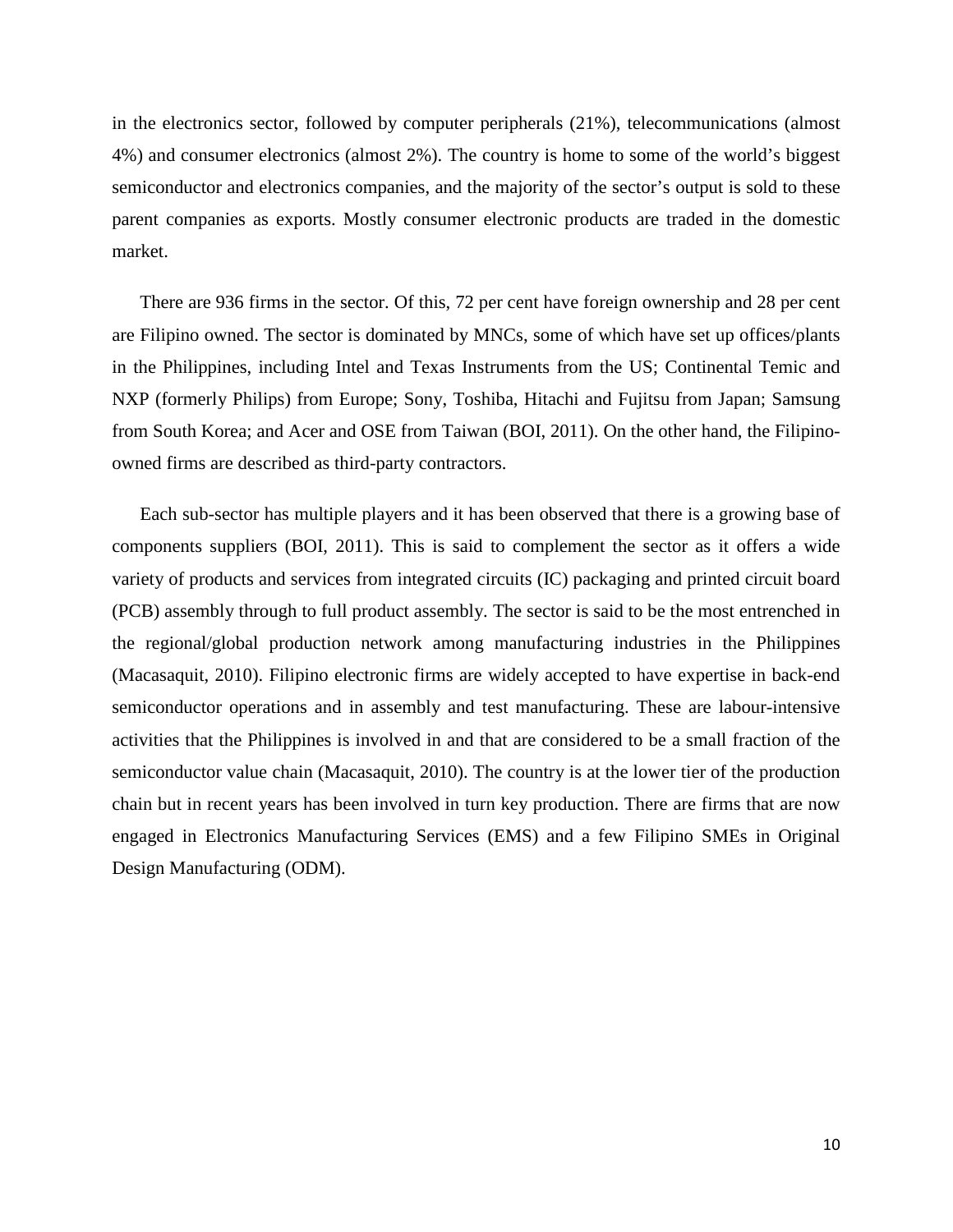# **Figure 2. Philippine Electronics Industry Sub-Sectors**

#### **(1) Semiconductors and Other Components**

This is the biggest sub-sector of the electronics industry consisting of companies manufacturing integrated circuits (ICs), transistors, diodes, resistors, capacitors, coils, transformers, printed circuit boards (PCBs) and other components. Major players in this sub-sector are the subsidiaries of some of the world's biggest semiconductor companies such as Texas Instruments, Philips, Amkor, Fairchild Semiconductor, etc.

### **(2) Electronic Data Processing (EDP) Equipment**

This sub-sector consists of companies engaged in the manufacture of computers, peripheral storage and input/output devices. Among the finished products are laptops, desktop PCs, printers, computer monitors, drives: hard disk, optical, ZIP and CD-ROM. Companies engaged in the manufacture of EDP are Toshiba, Wistron Infocomm (formerly Acer), Epson, Fujitsu, Ionics and Sampo Technologies. The Philippines proudly supplies 50 per cent of world demand for 2.5' hard disk drive (HDD) and 10 per cent of world demand for 3.5' HDD.

#### **(3) Office Equipment**

This sub-sector includes companies which produce photocopiers, fax machines and electronic calculators. Companies in this sub-sector include Matsushita Business Machines, Sharp and Seiyo Electronics.

#### **(4) Telecommunications Equipment**

Included in this sub-sector are companies producing telephone sets, modems, copper communication cables and fibre-optic cables. Manufacturers include ETSI Technologies, Eupen Cable and NEC Technologies.

# **(5) Communications and Radar**

Companies in this sub-sector comprise mainly manufacturers of cellular phones, pagers, closed circuit television (CCTV), citizen's band (CB) transceivers, radar detectors, marine and land mobile radios. Leading players include Matsushita Communication, Uniden, Casio and Euro CB.

#### **(6) Control and Instrumentation**

This sub-sector refers to test and measuring instruments such as oscilloscopes, signal generators, ammeters, voltmeters, ohmmeters, cross talk meters, etc. Philippine-based companies in this subsector consist of manufacturers of PCB assemblies for instrumentation/testing equipment, digital thermometers, microscopes, automotive test equipment and multi-testers. Players include Precision Microcircuits, Sara Digital Network, Phil Makoto Corp., and Insung Phils. Electronics.

#### **(7) Medical and Industrial**

This sub-sector covers equipment used for X-ray and other medical applications, railway signalling, security and fire alarms. Philippine-based companies are involved in the production of spiro analysers and smoke detectors. One of the leading players is P. Imes Corp.

#### **(8) Automotive Electronics**

Companies in this sub-sector comprise mainly manufacturers of car stereos, anti-skid brake systems (ABS), and car body electronics (CBE). Major players include Temic Automotive, Fujitsu Ten, Muramoto Audio-Visual Phils., and Clarion Mfg.

#### **(9) Consumer Electronics**

Consumer electronics manufacturing in the country primarily consists of TV sets, VCR players, electronic games, radio cassette players and karaoke machines. Major players include Panasonic Manufacturing Philippines Corporation (PMPC), Sony, Sharp, LG–Collins and JVC.

#### **(10) Solar/ Photovoltaics**

This emerging sub-sector of the electronics industry consists of devices that make use of solar cells in producing electricity for practical use. The presence of big international companies such as Sun Power Manufacturing Ltd. (SPML) and Solaria Corporation helps in positioning the Philippines as a solar manufacturing hub in Asia.

 Source: Philippine Electronics Industry Profile, 23 February 2011, prepared by Other Industries Division - Special Programs Department, Board of Investments.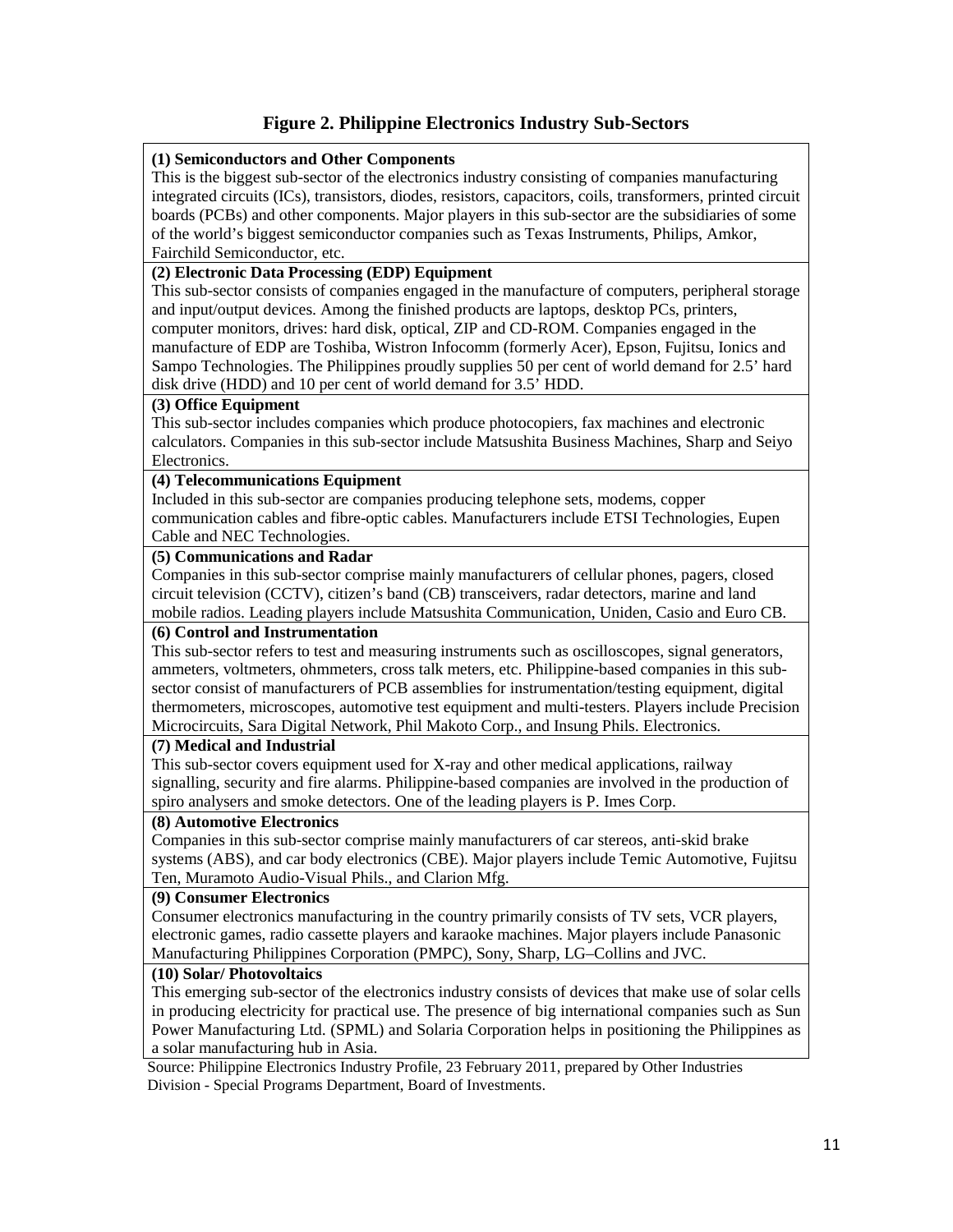# **4. Economic Performance of the Two Sectors**

As far as size is concerned, the electronics sector has always been ahead of automotive, for instance, with respect to employment and value added. In terms of employment in 2001-09, the electronics sector accounted for an average of 8 per cent of total employment in the whole manufacturing sector, while the automotive sector on average composed 1 per cent.

As shown in Figure 3, employment in the automotive sector from 2001-09 ranged from 26,000 to 44,000 employed persons out of the manufacturing sector total of about 3 million on average.<sup>[7](#page-12-0)</sup> From 2004 to 2009, the sector mostly experienced a decline in employment, the largest in 2005 (28.3%) and in 2008 (17.4%).



**Figure 3. Employment in the Philippine Automotive and Electronics Sectors, 2001-09**

Source: National Statistics Office (NSO) Labour Force Survey

Electronics is a different story. Employment, which ranged from 159,000 to 313,000 employed persons in 2001-09, has been increasing steadily except in 2006 and 2009. From 2001- 05, employment in the sector increased by 69 per cent, and during the eight years from 2001 to 2008, employment almost doubled with a growth rate of 97 per cent. One factor contributing to this would be the increasing investments in the electronics sector.

l

<span id="page-12-0"></span><sup>7</sup> Manufacturing sector employment was on average 9 per cent of total employment in the Philippines in 2001-09.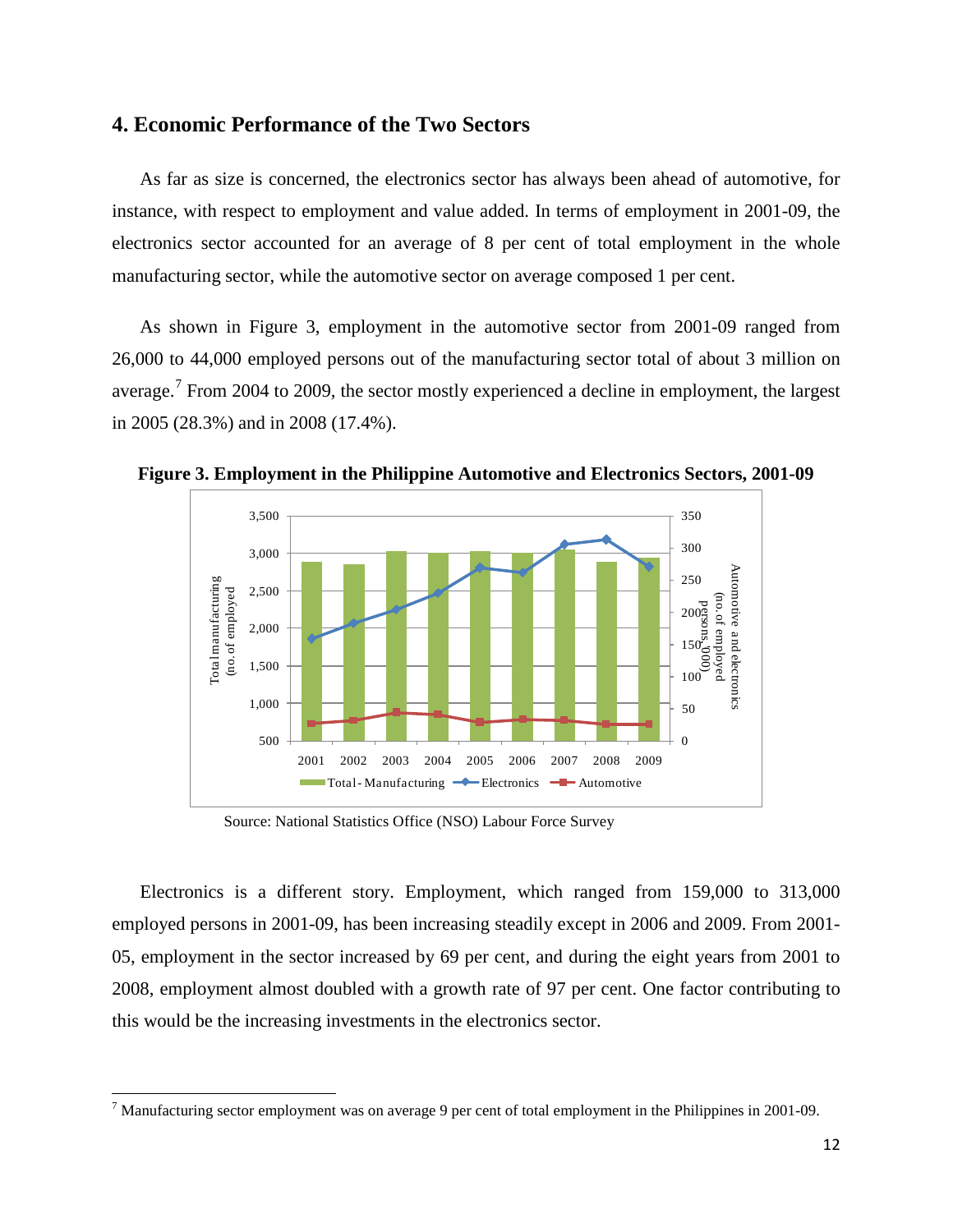In terms of sectoral value added, $8$  the electronics sector accounted for about 13 per cent of total manufacturing value added from 2001 to 2008 (Figure 4). During this period, its contribution to manufacturing value added was highest in 2001 (22 per cent), but declined to 6 per cent in 2003, slowly rising to 14 per cent in 2008. On the other hand, the automotive sector share was steady at around 3.5 per cent over the period 2001-08.

The automotive sector experienced a gradual increase to 119 per cent from 2001 to 2008, except for a 10 per cent decline in 2005 and a more than 200 per cent increase from 2005 to 2006, which primarily came from the manufacture of bodies for motor vehicles and manufacture of motor vehicles. In contrast, value added in the electronics sector dropped a whopping 75 per cent in 2003, but managed to pick up with an 88 per cent increase in 2005 and 94 per cent increase in 2008. The 2008 value added, however, was 13 per cent lower than the 2001 value added. Of the electronics value added, semiconductor devices and other electronic components composed 70 per cent in 2008.



**Figure 4. Value Added in Automotive and Electronics and Total Manufacturing, Selected Years 2001-08**

Source: NSO Annual Survey of Philippine Business and Industry

ı

<span id="page-13-0"></span><sup>&</sup>lt;sup>8</sup> Based on the Annual Survey of Philippine Business and Industry, a survey of manufacturing establishments with total employment of 20 and over.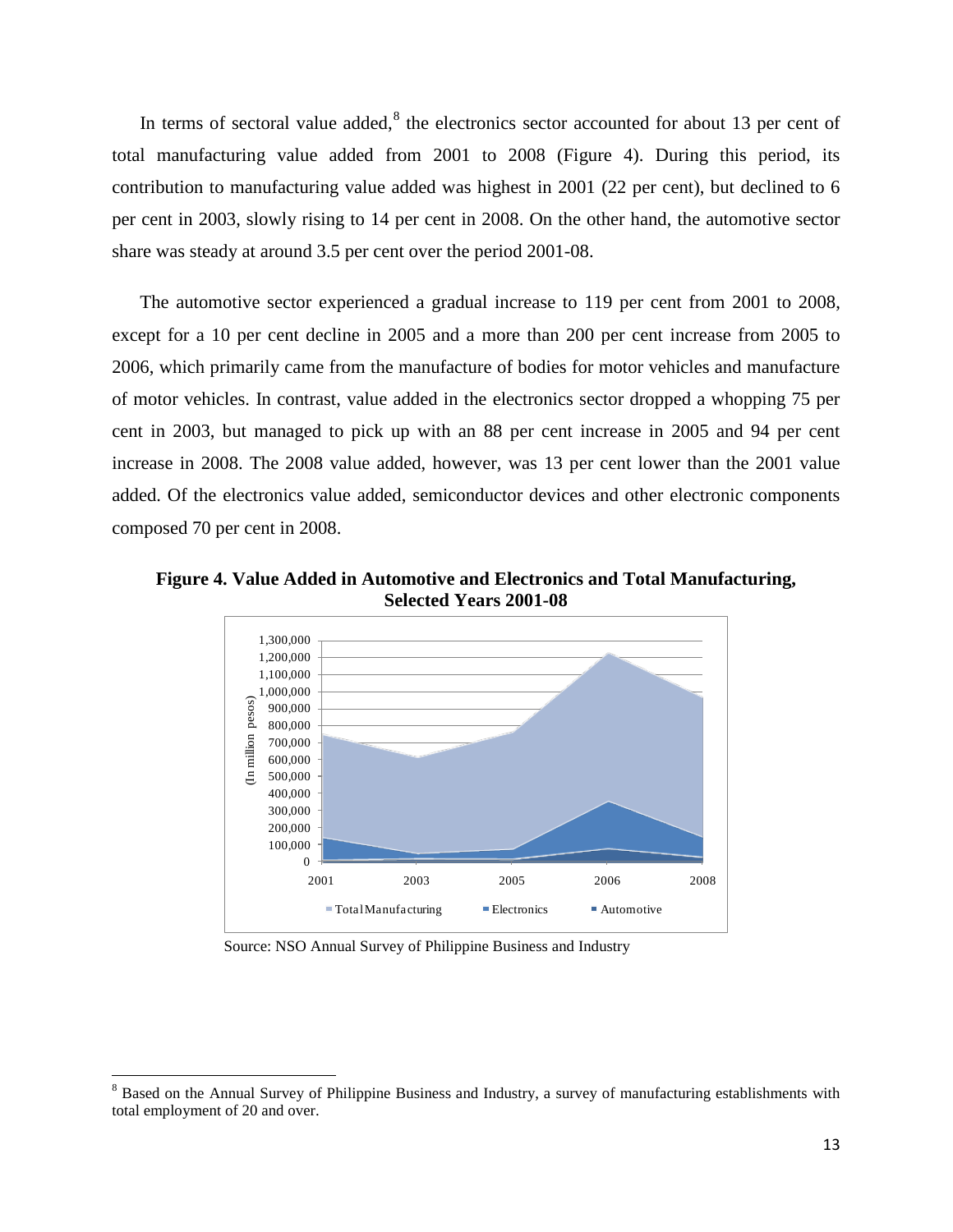#### *4.1. Trade Performance*

Looking at trade in the two sectors, electronics is a top exporting sector in the Philippines, with semiconductor devices and electronic components as the top exported products. From 2004- 10, electronics exports composed a big chunk of total manufacturing exports at about 64 per cent, and Figure 5 shows how in the series the two variables follow the same trend.



**Figure 5. Exports in Automotive, Electronics and Total Manufacturing, 2004-10**

Exports in electronics had a rather slow rise, growing by 11 per cent between 2004 and 2010, with exports declining by 26 per cent from 2008 to 2009 following the global financial crisis. However, after the crisis, the sector demonstrated resilience and managed to recover with the value of exports in 2010 (preliminary) catching up with the value of exports in 2007 which was the highest in this period. It was in 2007 and 2010 when investments in the electronics sector were highest.

On the other hand, exports of machinery and transport on average accounted for only 4 per cent of total manufacturing in the last decade, way below the value of exports of electronics. However, while the electronics sector experienced slow growth in exports, the machinery and transport sector paced up at a rate of about 17 per cent annually, except for drops in 2006 and 2009. From 2004-10, machinery and transport exports increased by 60 per cent.

Source: National Statistics Office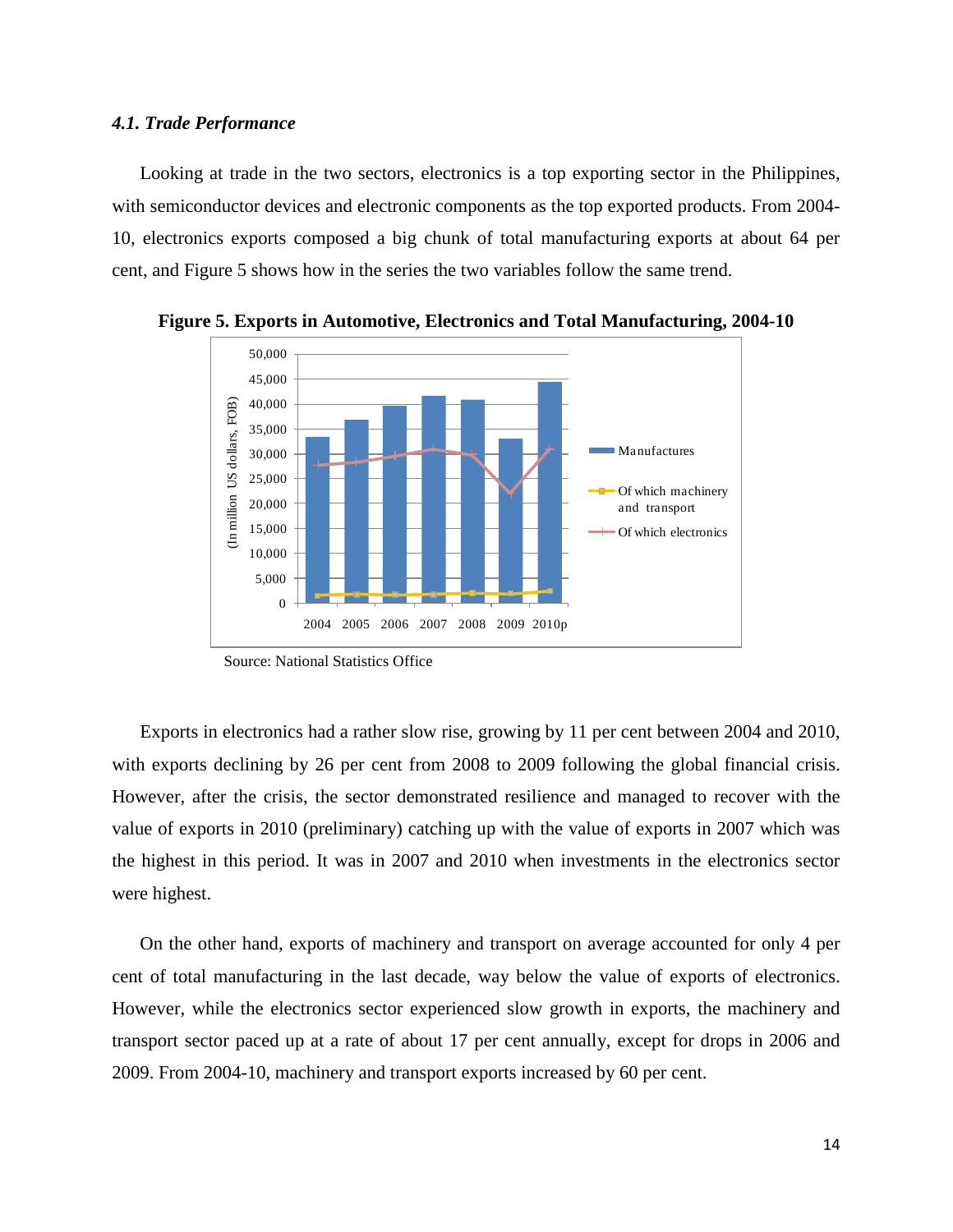Looking closely at each of the commodity groups in the automotive sector, motor vehicle parts exports dominated the exports of automotive products, with an average share of 95 per cent of total automotive exports from 2006 to 2010, as shown in Table 1. Exports of motor vehicles were a very distant second with an average share of 3 per cent. Exports of motor vehicle parts had an annual average increase of about 22 per cent, except in 2009. These exports fell by 25 per cent in 2009, but managed to recover in 2010.

Table 1 also presents imports of automotive products. The data in the table indicate that the Philippines has been exporting more automotive parts than it has been importing. As had been written in previous studies, the Philippines has relatively low production as well as exportation of vehicles. In recent years the country has been increasing importation of vehicles. This is suggested in the net export figures for motor vehicles from 2006 to 2010, the lowest among automotive merchandise.

|                      |                | 2006   | 2007   | 2008     | 2009           | 2010     |
|----------------------|----------------|--------|--------|----------|----------------|----------|
| Motor vehicle parts  | <b>Exports</b> | 2,439  | 2,981  | 3,502    | 2,605          | 3,319    |
|                      | Imports        | 527    | 441    | 462      | 429            | 578      |
|                      | $Net-X$        | 1,912  | 2,539  | 3,041    | 2,176          | 2,741    |
| Motor vehicles       | <b>Exports</b> | 92     | 64     | 96       | 96             | 128      |
|                      | <b>Imports</b> | 666    | 1,011  | 1,256    | 1,270          | 2,000    |
|                      | $Net-X$        | $-574$ | $-947$ | $-1,160$ | $-1,175$       | $-1,872$ |
| Motorcycles and      |                |        |        |          |                |          |
| parts                | <b>Exports</b> | 30     | 29     | 33       | 26             | 33       |
|                      | <b>Imports</b> | 336    | 411    | 387      | 378            | 319      |
|                      | $Net-X$        | $-306$ | $-382$ | $-354$   | $-352$         | $-286$   |
| Trailers/Trucks/etc. | <b>Exports</b> | 7      | 6      | 6        | 5              | 6        |
| and parts            | <b>Imports</b> | 98     | 19     | 23       | 25             | 37       |
|                      | $Net-X$        | $-91$  | $-13$  | $-17$    | $-19$          | $-31$    |
| Bicycles/Carriages   | <b>Exports</b> | 29     | 38     | 26       | 18             | 26       |
| and parts            | <b>Imports</b> | 16     | 25     | 16       | 16             | 26       |
|                      | $Net-X$        | 13     | 14     | 10       | $\overline{2}$ | 0        |
| Total                | <b>Exports</b> | 2,596  | 3,118  | 3,664    | 2,750          | 3,511    |
|                      | Imports        | 1,642  | 1,906  | 2,144    | 2,117          | 2,960    |
|                      | $Net-X$        | 954    | 1,212  | 1,520    | 632            | 551      |

**Table 1. Automotive Imports and Exports by Commodity (US\$ million FOB)**

Source: National Statistics Office; Department of Trade and Industry; Authors' calculations. Note: Net-X means net exports (exports less imports)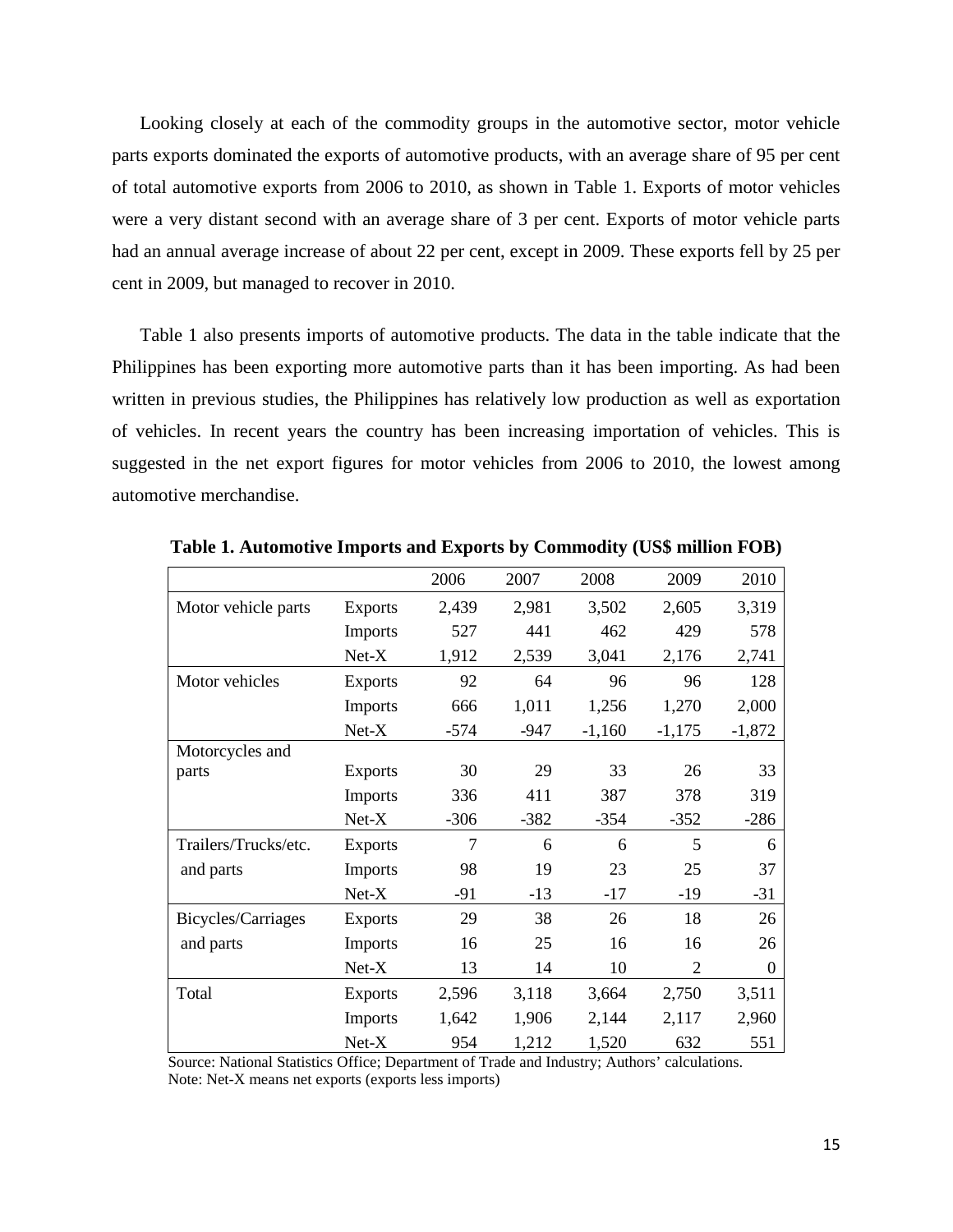On the electronics side, the data indicate that semiconductors (components and devices) dominate the exports in electronics, with an average of 70 per cent of total electronics exports from 2006 to 2010 (Table 2). This is followed by computers and peripherals which comprised an average of 23 per cent. Data indicate that exports of electronics were generally affected by the global financial crisis in 2008 as indicated by the decline in exports, but was able to recover in 2010.

|                                   |                | 2006   | 2007     | 2008   | 2009   | 2010   |
|-----------------------------------|----------------|--------|----------|--------|--------|--------|
| Semiconductors<br>(Components and | <b>Exports</b> | 18,445 | 18,517   | 16,688 | 11,951 | 18,159 |
| devices)                          | <b>Imports</b> | 19,428 | 19,615   | 15,173 | 11,035 | 13,994 |
|                                   | $Net-X$        | $-983$ | $-1,098$ | 1,515  | 916    | 4,165  |
| Computers                         | <b>Exports</b> | 5,748  | 5,463    | 5,218  | 4,938  | 5,497  |
| and peripherals                   | <b>Imports</b> | 3,112  | 3,234    | 2,740  | 2,234  | 2,441  |
|                                   | $Net-X$        | 2,636  | 2,229    | 2,478  | 2,704  | 3,057  |
| Telecommunications                | <b>Exports</b> | 722    | 895      | 971    | 744    | 967    |
|                                   | <b>Imports</b> | 968    | 1,042    | 1,093  | 1,039  | 1,014  |
|                                   | $Net-X$        | $-246$ | $-147$   | $-122$ | $-295$ | $-46$  |
| Consumer electronics              | <b>Exports</b> | 598    | 251      | 296    | 349    | 517    |
|                                   | <b>Imports</b> | 368    | 349      | 348    | 281    | 338    |
|                                   | $Net-X$        | 231    | $-98$    | $-52$  | 68     | 179    |
| Others                            | <b>Exports</b> | 291    | 410      | 404    | 310    | 299    |
|                                   | <b>Imports</b> | 396    | 474      | 258    | 234    | 251    |
|                                   | $Net-X$        | $-105$ | $-65$    | 146    | 76     | 48     |
| Total                             | <b>Exports</b> | 25,804 | 25,535   | 23,577 | 18,291 | 25,440 |
|                                   | <b>Imports</b> | 24,270 | 24,714   | 19,612 | 14,822 | 18,038 |
|                                   | $Net-X$        | 1,534  | 821      | 3,965  | 3,469  | 7,402  |

**Table 2. Electronics Imports and Exports by Commodity (US\$ million FOB)**

 Source: National Statistics Office; Department of Trade and Industry; Authors' calculations. Notes: Net-X means net exports (exports less imports); Others: Office Equipment, Scientific/ Laboratory Apparatus, Security/Safety/Control Apparatus, Measuring /Checking Instruments

In terms of imports, semiconductors and computers/peripherals are also the largest categories with an average of 77 per cent and 14 per cent of total electronics imports, respectively, in 2006 to 2010. As in the case of exports, importation of electronic products declined in 2008. Moreover, net exports figures indicate that the Philippines is exporting more than importing electronics products, especially for semiconductors and computer/peripherals which may suggest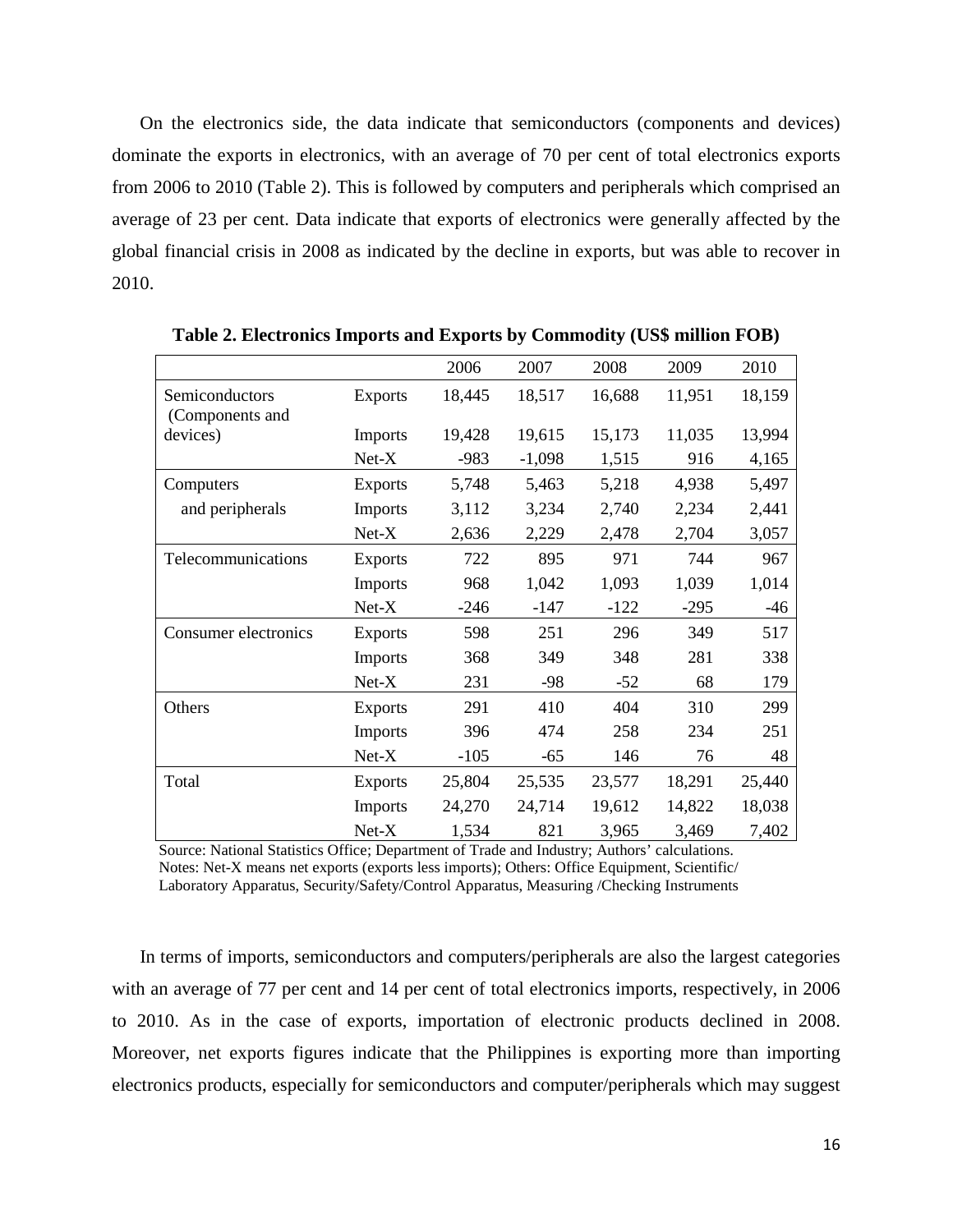that there exists a strong supplier base for manufacturing these products in the country with less importation.

#### *4.1.1. Top Markets, Top Automotive and Electronic Products*

For automotive products, Japan was the Philippines' top source of inputs in 2009, as shown in Table 3, followed by Thailand and Indonesia. Its top five suppliers come from ASEAN and FTA partners. The top export destination was also Japan, receiving 23 per cent of total exports, with the other destinations being ASEAN and other FTA partners – Thailand, Indonesia, Australia and China. Outside of the region, Germany and the US were the top export destinations.

For electronics, Japan was the top supplier of inputs in East Asia (the largest supplier globally being the US). On the other hand, the top East Asian destination for products was again Japan in 2009, taking 11.5 per cent of total electronics exports. Outside the region, Hong Kong, Netherlands and the US join Japan and Singapore as the five top importers for the Philippines.

| Top import<br>suppliers | % Share | 2009<br>Rank | Top export<br>destinations | % Share | 2009<br>Rank |
|-------------------------|---------|--------------|----------------------------|---------|--------------|
| Automotive              |         |              |                            |         |              |
| Japan                   | 41.2    | 1            | Japan                      | 22.9    | 1            |
| Thailand                | 22.3    | 2            | Thailand                   | 11.5    | 4            |
| Indonesia               | 9.5     | 3            | Indonesia                  | 3.0     | 6            |
| China                   | 7.1     | 4            | Australia                  | 2.4     | 7            |
| Singapore               | 3.1     | 5            | Malaysia                   | 2.3     | 8            |
| Electronics             |         |              |                            |         |              |
| Japan                   | 15.6    | 2            | Japan                      | 11.5    | 4            |
| Singapore               | 11.1    | 3            | Singapore                  | 10.2    | 5            |
| China                   | 10.5    | 4            | China                      | 8.2     | 6            |
| Korea, Rep. of          | 7.8     | 6            | Korea, Rep. of             | 5.6     | 8            |
| Thailand                | 3.7     | 8            | Malaysia                   | 2.9     | 10           |

**Table 3. Top Philippine Markets for Automotive and Electronics Imports and Exports, 2009**

Source: National Statistics Office; Department of Trade and Industry; Authors' calculations.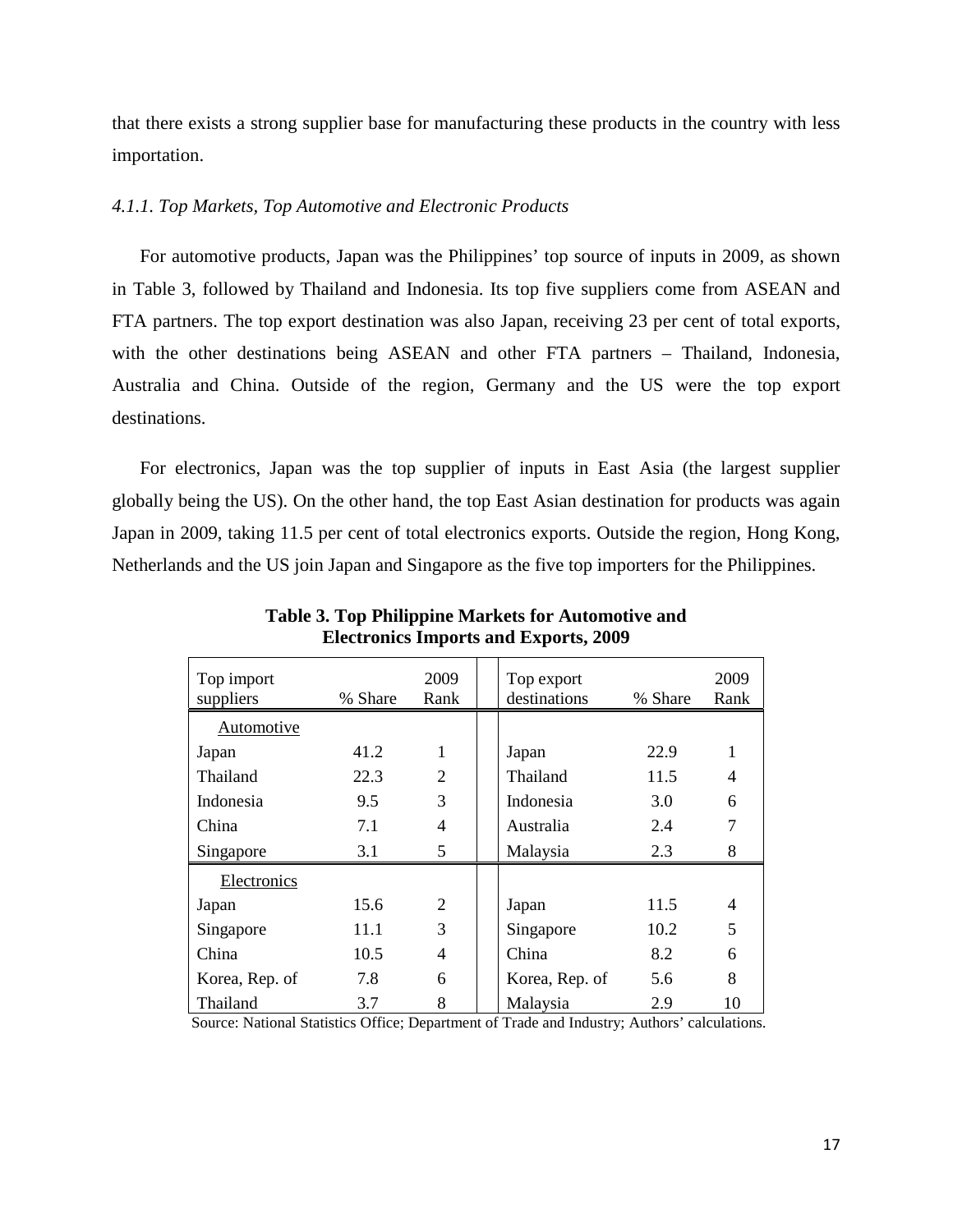Trade in key automotive and electronic products specified at the six-digit Harmonised System (HS) level is presented in Tables 4 and 5. In the automotive sector, exports of lead-acid batteries (of a kind used for starting engines) go mainly to Malaysia, among the East Asian nations. The product has a net trade ratio (NTR) of 1.0, indicating a high level of trade competitiveness. NTR is a measure that can be used to indicate trade competitiveness.<sup>[9](#page-18-0)</sup> Large positive NTRs indicate a high level of trade competitiveness, while relatively lower or negative NTRs indicate lower trade competitiveness (Raymundo, 2004). From the rest of East Asia, the Philippines is predominantly an importer of lead-acid batteries, as shown in Table 4.

In terms of insulated wiring sets, the Philippines has a very high NTR with both Indonesia and Japan, at close to one. Similarly, the country has a high NTR with China for parts and accessories of bodies not elsewhere specified (n.e.s.) for motor vehicles; and with Indonesia and Singapore for gear boxes. In contrast, for the country's largest exports by value – parts and accessories of motor vehicles not elsewhere specified or included (n.e.s.o.i.), NTR is relatively low compared to other products. With the exception of China and Malaysia with NTRs of more than 0.7, the rest of the trading partners have NTRs below 0.6, indicating a relatively lower level of trade competitiveness with these countries.

Unlike the automotive sector, the top export in the electronics sector also has the highest NTR in all trading partners, as shown in Table  $5 - NTR$  is either 0.99 or 1.0 for electronic ICs. As has been mentioned in previous studies and claimed by the industry, the Philippines prides itself as a leading producer and exporter of electronic ICs in the region, and even the world, and as can be seen in Table 5, ICs dominate the top electronics exports. Moreover, only in ICs does the Philippines have a positive NTR, the rest are either low or negative, if not highly negative, suggesting that although the Philippines still exports other electronic products, it also imports them to a significant degree. Furthermore, the data validate the suggestion that the Philippines has captured a niche in the electronics market in the production and exportation of electronic ICs.

ı

<span id="page-18-0"></span><sup>&</sup>lt;sup>9</sup> Net trade ratio is computed by taking the difference between exports and imports of specific parts or components, divided by the sum of exports and imports of the same parts or components (Raymundo, 2004).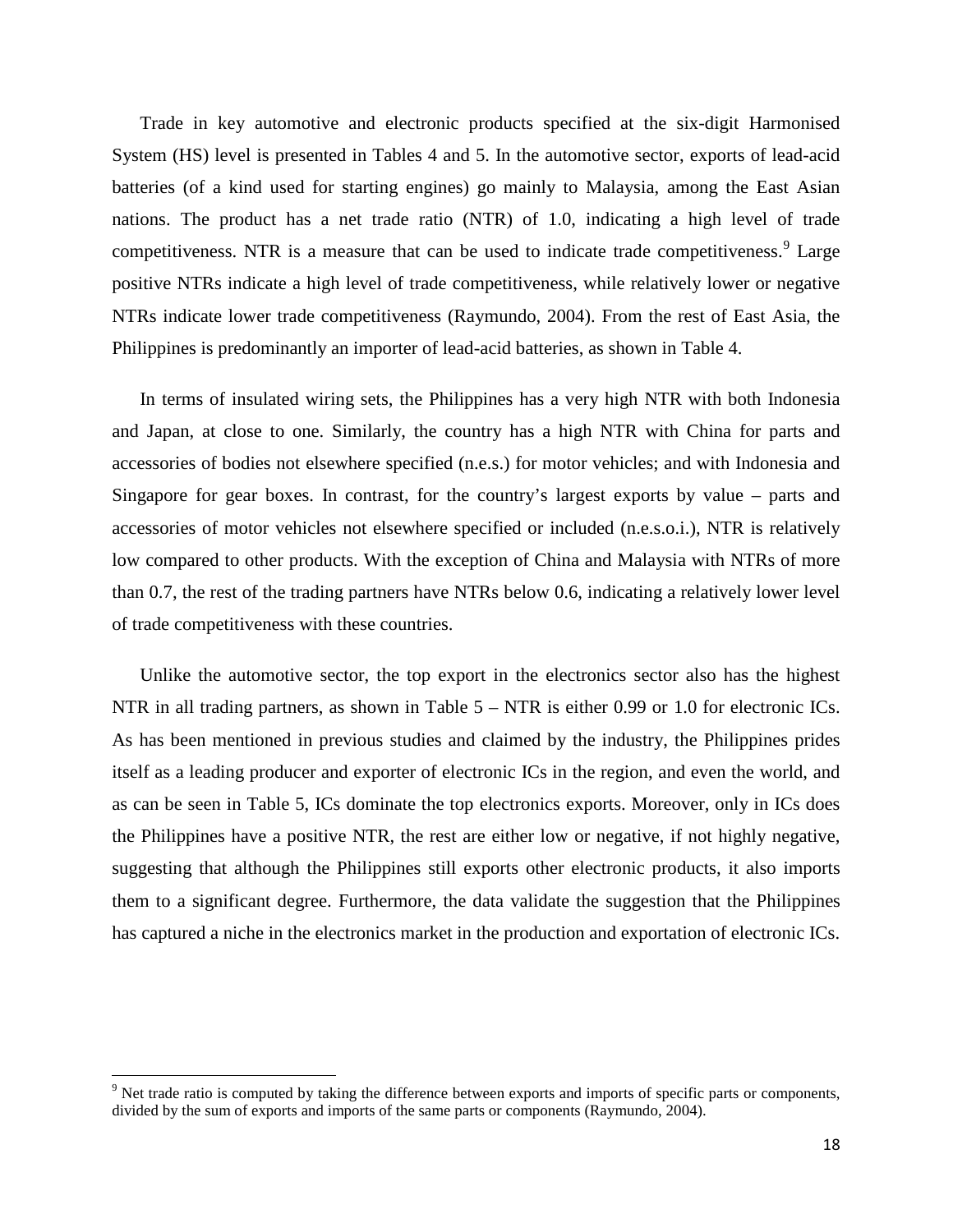| <b>HS Code</b> Product Description   |                | <b>ASEAN</b> | Indonesia | Malaysia | Singapore | Thailand | China   | Japan   | Korea     |
|--------------------------------------|----------------|--------------|-----------|----------|-----------|----------|---------|---------|-----------|
| 850710 Lead-acid batteries           | <b>Exports</b> | 20,838       | $\theta$  | 19,440   | 979       | $\theta$ |         | 20      | $\Omega$  |
| of a kind used for                   | <b>Imports</b> | 9,652        | 6,919     | 40       | 586       | 956      | 636     | 500     | 309       |
| starting engines                     | $Net-X$        | 11,186       | $-6,919$  | 19,400   | 393       | $-956$   | $-636$  | $-480$  | $-309$    |
|                                      | <b>NTR</b>     | 0.37         | $-1.00$   | 1.00     | 0.25      | $-1.00$  | $-1.00$ | $-0.92$ | $-1.00$   |
| 854430 Insulated wiring sets         | <b>Exports</b> | 9,992        | 1,401     | 14       | 471       | 502      | 5,252   | 294,365 | 176       |
| for vehicles, ships,                 | <b>Imports</b> | 5,531        | 26        | 76       | 1,280     | 1,464    | 1,313   | 2,357   | 900       |
| aircraft                             | $Net-X$        | 4,461        | 1,376     | $-63$    | $-809$    | $-962$   | 3,939   | 292,008 | $-724$    |
|                                      | <b>NTR</b>     | 0.29         | 0.96      | $-0.70$  | $-0.46$   | $-0.49$  | 0.60    | 0.98    | $-0.67$   |
| 870829 Parts and accessories Exports |                | 6,389        | 145       | $\theta$ | $\left($  | 6,244    | 13,063  | 49,506  | 1,060     |
| of bodies nes for                    | Imports        | 2,856        | 167       | 101      | 61        | 2,525    | 169     | 7,405   | 145       |
| motor vehicles                       | $Net-X$        | 3,534        | $-22$     | $-101$   | -61       | 3,719    | 12,894  | 42,101  | 914       |
|                                      | <b>NTR</b>     | 0.38         | $-0.07$   | $-1.00$  | $-1.00$   | 0.42     | 0.97    | 0.74    | 0.76      |
| 870840 Gear boxes for motor Exports  |                | 139,073      | 14,565    | $\theta$ | 5,418     | 115,172  | 129     | 23,862  | $\vert$ 0 |
| vehicles                             | Imports        | 3,445        | 1,207     | 17       | 42        | 2,179    | 23      | 13,702  | 38        |
|                                      | $Net-X$        | 135,628      | 13,359    | $-17$    | 5,376     | 112,993  | 106     | 10,161  | $-38$     |
|                                      | <b>NTR</b>     | 0.95         | 0.85      | $-1.00$  | 0.98      | 0.96     | 0.69    | 0.27    | $-1.00$   |
| 870899 Parts and accessories Exports |                | 254,227      | 44,596    | 20,896   | 6,108     | 153,706  | 26,568  | 138,551 | 135       |
| of motor vehicles                    | Imports        | 83,322       | 12,410    | 2,857    | 5,930     | 60,586   | 3,802   | 89,808  | 3,731     |
| nesoi                                | $Net-X$        | 170,906      | 32,186    | 18,040   | 178       | 93,120   | 22,766  | 48,744  | $-3,596$  |
|                                      | NTR            | 0.51         | 0.56      | 0.76     | 0.01      | 0.43     | 0.75    | 0.21    | $-0.93$   |

# **Table 4. Automotive Imports, Exports, Net Exports and NTR between the Philippines and Selected East Asian Countries, 2009**

Source: UN Comtrade; Authors' calculations.

Notes: Export and import values in US\$1,000; ASEAN is Indonesia, Malaysia, Singapore, Thailand and Vietnam; Net-X - net exports (exports less imports); NTR - net trade ratio; nes - not elsewhere specified; nesoi - not elsewhere specified or included.

### **Table 5. Electronics Imports, Exports, Net Exports and NTR between the Philippines and Selected East Asian Countries, 2009**

| <b>HS</b> code | Product description                  |                | <b>ASEAN</b> | Indonesia | Malaysia   | Singapore  | Thailand   | China      | Japan        | Korea      |
|----------------|--------------------------------------|----------------|--------------|-----------|------------|------------|------------|------------|--------------|------------|
|                | 853224 Electric capacitors,          | <b>Exports</b> | 557          | $\theta$  | $\theta$   | 557        | $\Omega$   | 2,559      | 11           | 378,845    |
|                | fixed, ceramic,                      | Imports        | 11,174       |           | 8,959      | 2,191      | 23         | 9,993      | 27,312       | 97,230     |
|                | multilayer                           | $Net-X$        | $-10,617$    | $-1$      | $-8,959$   | $-1,634$   | $-23$      | $-7,434$   | $-27,302$    | 281,615    |
|                |                                      | <b>NTR</b>     | $-0.91$      | $-1.00$   | $-1.00$    | $-0.59$    | $-1.00$    | $-0.59$    | $-1.00$      | 0.59       |
|                | 854211 Monolithic                    | <b>Exports</b> | 404,370      | 3         | 504        | 403,716    | 148        | 35,745     | 5,903        | 14,802     |
|                | integrated circuits,                 | <b>Imports</b> | 437,185      | 2,976     | 99,553     | 295,703    | 38,862     | 22,765     | 152,445      | 432,850    |
|                | digital                              | $Net-X$        | $-32,815$    | $-2,974$  | $-99,049$  | 108,013    | $-38,714$  | 12,980     | $-146,542$   | $-418,048$ |
|                |                                      | <b>NTR</b>     | $-0.04$      | $-1.00$   | $-0.99$    | 0.15       | $-0.99$    | 0.22       | $-0.93$      | $-0.93$    |
|                | 854219 Monolithic                    | <b>Exports</b> | 125,010      | 13,963    | 29,568     | 69,595     | 9,539      | 19,635     | 2,588        | 94,197     |
|                | integrated circuits,                 | <b>Imports</b> | 841,284      | 1,281     | 91,271     | 620.610    | 127,373    | 637,533    | 1,212,867    | 239,911    |
|                | except digital                       | $Net-X$        | $-716,274$   | 12,682    | $-61,703$  | $-551,015$ | $-117,833$ | $-617,898$ | $-1,210,278$ | $-145,713$ |
|                |                                      | <b>NTR</b>     | $-0.74$      | 0.83      | $-0.51$    | $-0.80$    | $-0.86$    | $-0.94$    | $-1.00$      | $-0.44$    |
|                | 854280 Electronic integrated Exports |                | 1,711,583    | 10,681    | 389,781    | 1,244,506  | 64,942     | 842,644    | 779,573      | 347,227    |
|                | circuits/                            | <b>Imports</b> | 1,309        | 50        | 203        | 825        | 232        | 48         | 4,067        | 76         |
|                | microassemblies nes                  | Net-X          | 1,710,274    | 10,631    | 389,578    | 1,243,681  | 64,711     | 842,596    | 775,506      | 347,151    |
|                |                                      | <b>NTR</b>     | 1.00         | 0.99      | 1.00       | 1.00       | 0.99       | 1.00       | 0.99         | 1.00       |
|                | 854290 Parts of electronic           | Exports        | 87,195       | 8,858     | 25,374     | 39,218     | 13,742     | 46,949     | 115,875      | 67,281     |
|                | integrated circuits                  | Imports        | 1,206,989    | 6,477     | 283,912    | 597,563    | 318,301    | 562,346    | 403,793      | 440,887    |
|                | and microelectronic                  | $Net-X$        | $-1,119,795$ | 2,381     | $-258,537$ | $-558,345$ | $-304,559$ | $-515,397$ | $-287,917$   | $-373,606$ |
|                | elements                             | <b>NTR</b>     | $-0.87$      | 0.16      | $-0.84$    | $-0.88$    | $-0.92$    | $-0.85$    | $-0.55$      | $-0.74$    |

Source: UN Comtrade; Authors' calculations.

Notes: Export and import values in US\$1,000; ASEAN is Indonesia, Malaysia, Singapore, Thailand and Vietnam; Net-X - net exports (exports less imports); NTR - net trade ratio; nes - not elsewhere specified.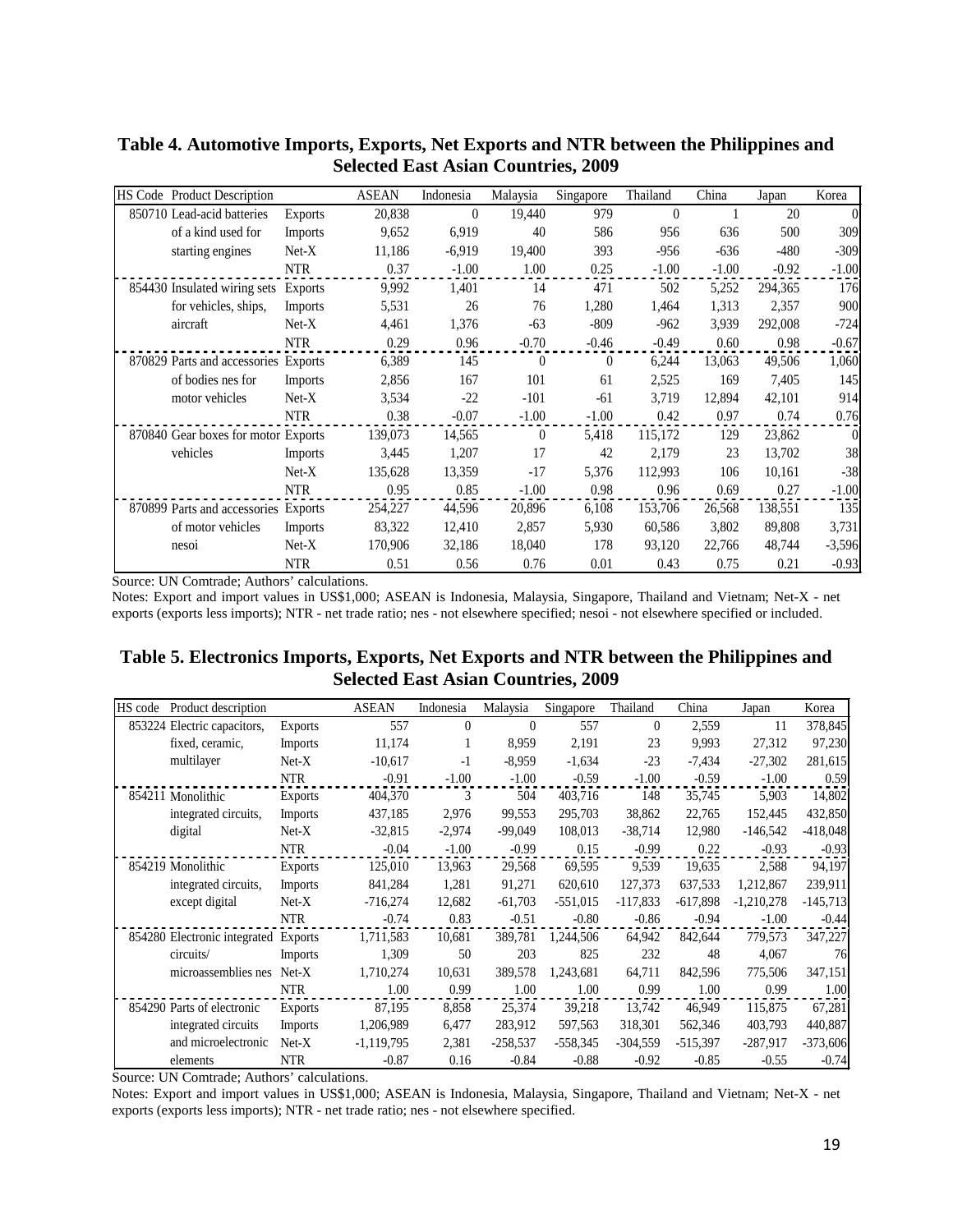#### *4.1.2. Intra-Industry Trade with FTA Partners*

Having shown the key products imported and exported, as well as their markets, we take a simple assessment of the intra-industry trade between the Philippines and its (or ASEAN) FTA partners. Intra-industry trade (IIT) is defined as a two-way exchange of goods within a standard industrial classification (OECD, 2002). IIT is commonly measured using a Grubel-Lloyd index based on commodity group transactions.<sup>[10](#page-20-0)</sup> This index calculates overlap between exports and imports in all the trade in a given industry. A minimum value of zero indicates there are no products in the same class that are both imported and exported, while a maximum value of 100 indicates that all trade is intra-industry (exports equal imports). The value between 0 and 100, which is considered as the overlap in trade, is considered to be intra-industry trade, the rest (subtracting from 100) being inter-industry trade.

Tables 6 and 7 present Grubel-Lloyd indices for automotive parts and electronics components traded between the Philippines and selected East Asian countries. The data indicate that the extent of the Philippines' intra-industry trade with these countries is lower in the automotive sector than the electronics sector. More specifically, since the products used here are parts and components, the indices indicate that the two-way trade in intermediate goods is higher in the electronics sector than the automotive sector.

In the automotive sector, the extent of IIT was highest with Japan (44 per cent on average), declining between 2005 and 2008 but starting to recover in 2009. Product classes with a high extent of IIT include 8536, 8512, 8708 and 8483.<sup>[11](#page-20-0)</sup> The next highest over the period was Singapore (37 per cent on average), which also declined in 2006 but has been increasing since.

<span id="page-20-0"></span><sup>10</sup> Grubel-Lloyd index is calculated by: 
$$
IIT_{i,AB} = \left[ \frac{(X_i + M_i) - |X_i - M_i|}{(X_i + M_i)} \right] \cdot 100 \tag{1}
$$

 $\overline{\phantom{0}}$ 

$$
IIT_{AB} = \sum_{i} \left[ \frac{(X_i + M_i) - |X_i - M_i|}{(X_i + M_i)} \right] \cdot \left[ \frac{(X_i + M_i)}{\sum_{i} (X_i + M_i)} \right] \cdot 100 \tag{2}
$$

Where *i* is the product class, A and B are the partner countries. The second equation calculates bilateral indices for intra-industry trade between country A and country B for total manufacturing trade as the weighted average of the indexes in Equation (1) for all product classes *i* with weights given by the share of total trade of *i* over total trade in *i*.

 $11$  8536 – electrical apparatus for switching or protecting electrical circuits or for electrical connection; 8512 – electrical lighting or signalling equipment, windscreen wipers, defrosters and demisters of a kind used for cycles or motor vehicles; 8708 – parts and accessories for motor vehicles of headings 8701 to 8705 (motor vehicles for transport of persons, goods; tractors, special purpose vehicles); 8483 – transmission shafts, bearings, gears, universal joints.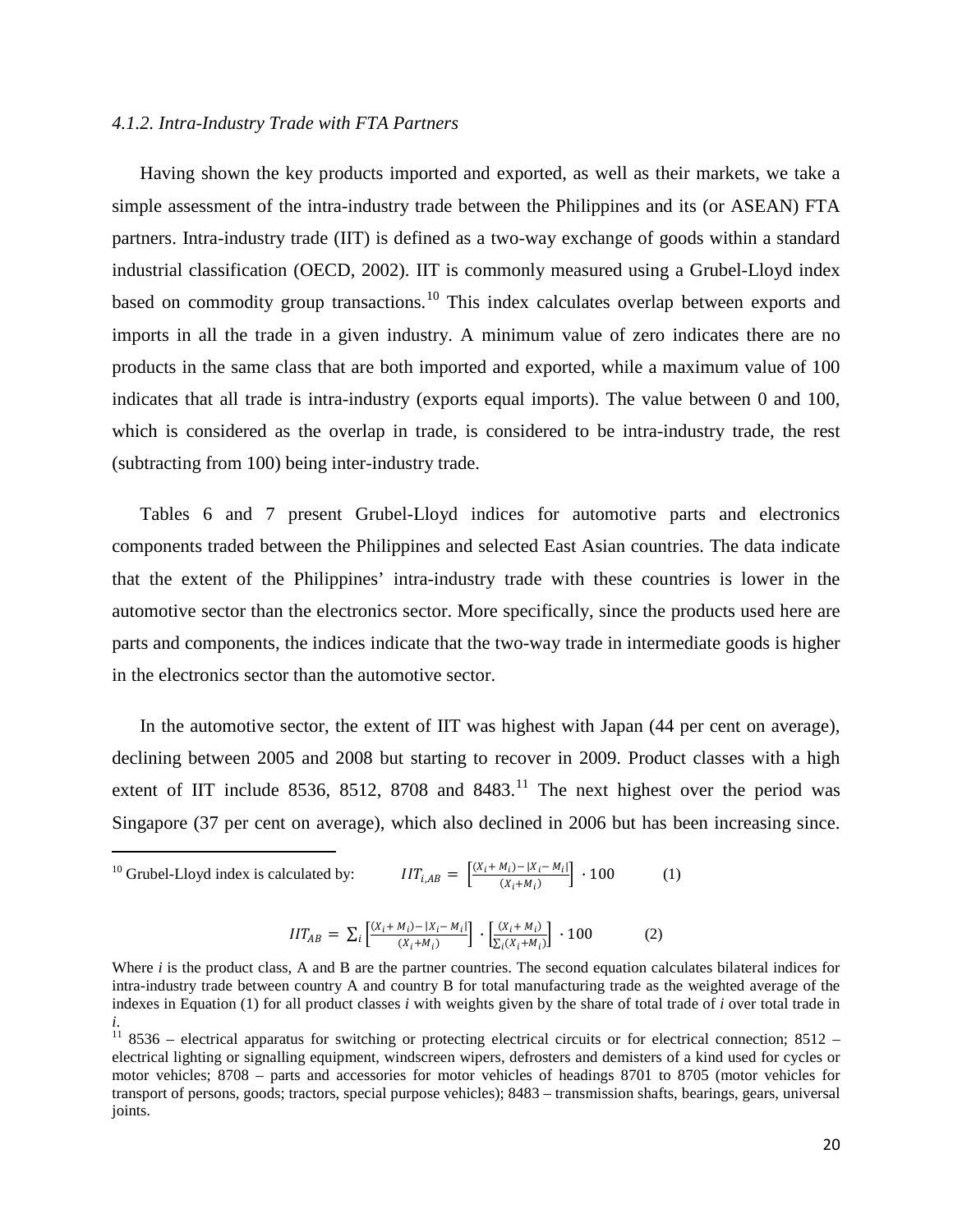Following third was Indonesia (33 per cent on average). With ASEAN, the Philippines had an IIT in the automotive sector of about 41 per cent in 2009, and adding China, Japan and Korea on the list gives only a 1 per cent difference. As for Australia and New Zealand, IIT was lower than 5 per cent, but was slowly increasing from 2005 to 2009.

| Partner country | 2005 | 2006 | 2007 | 2008 | 2009 |
|-----------------|------|------|------|------|------|
| Indonesia       | 30.0 | 40.2 | 30.7 | 38.9 | 26.6 |
| Malaysia        | 25.7 | 20.3 | 17.0 | 9.5  | 16.1 |
| Singapore       | 37.5 | 34.4 | 34.4 | 39.8 | 38.6 |
| Thailand        | 16.8 | 19.3 | 20.3 | 16.2 | 36.4 |
| Vietnam         | 1.5  | 9.3  | 18.3 | 17.2 | 22.7 |
| <b>ASEAN</b>    | 27.1 | 33.6 | 32.1 | 32.1 | 41.4 |
| China           | 37.4 | 33.1 | 34.4 | 22.5 | 22.9 |
| Japan           | 55.6 | 48.7 | 38.7 | 36.9 | 38.1 |
| Korea, Rep.     | 54.0 | 43.1 | 20.3 | 17.6 | 16.0 |
| East Asia       | 46.3 | 46.7 | 39.1 | 36.1 | 40.4 |
| Australia       | 2.9  | 2.9  | 5.8  | 1.8  | 4.0  |
| New Zealand     | 1.0  | 0.9  | 1.5  | 2.1  | 2.1  |

**Table 6. Intra-Industry Trade Index for Automotive Parts Trade Between the Philippines and ASEAN/FTA Partners**

Source: Authors' calculations based on UN Comtrade data at HS four-digit level

Note: East Asia includes China, Japan, Korea, and selected ASEAN countries in this table.

| Table 7. Intra-Industry Trade Index for Electronic Components Trade |  |
|---------------------------------------------------------------------|--|
| <b>Between the Philippines and ASEAN/FTA Partners</b>               |  |

| Partner country | 2005 | 2006 | 2007 | 2008 | 2009 |
|-----------------|------|------|------|------|------|
| Indonesia       | 50.0 | 81.9 | 80.0 | 38.0 | 63.1 |
| Malaysia        | 53.5 | 42.2 | 76.5 | 81.9 | 94.7 |
| Singapore       | 72.6 | 73.8 | 87.9 | 74.9 | 72.5 |
| Thailand        | 68.5 | 46.5 | 62.8 | 60.0 | 36.7 |
| Vietnam         | 0.0  | 0.3  | 0.2  | 2.7  | 17.9 |
| <b>ASEAN</b>    | 66.4 | 74.0 | 94.5 | 83.1 | 86.0 |
| China           | 37.4 | 17.3 | 41.2 | 42.0 | 87.9 |
| Japan           | 43.0 | 63.3 | 64.6 | 79.9 | 90.4 |
| Korea, Rep.     | 44.6 | 27.7 | 48.2 | 45.6 | 66.0 |
| East Asia       | 57.4 | 54.2 | 94.4 | 88.6 | 92.9 |
| Australia       | 28.0 | 33.8 | 42.5 | 43.3 | 28.3 |
| New Zealand     | 2.4  | 65.8 | 15.9 | 11.9 | 4.5  |

Source: Authors calculations based on UN Comtrade data at four digit level

Note: East Asia includes China, Japan, Korea, and selected ASEAN countries in this table.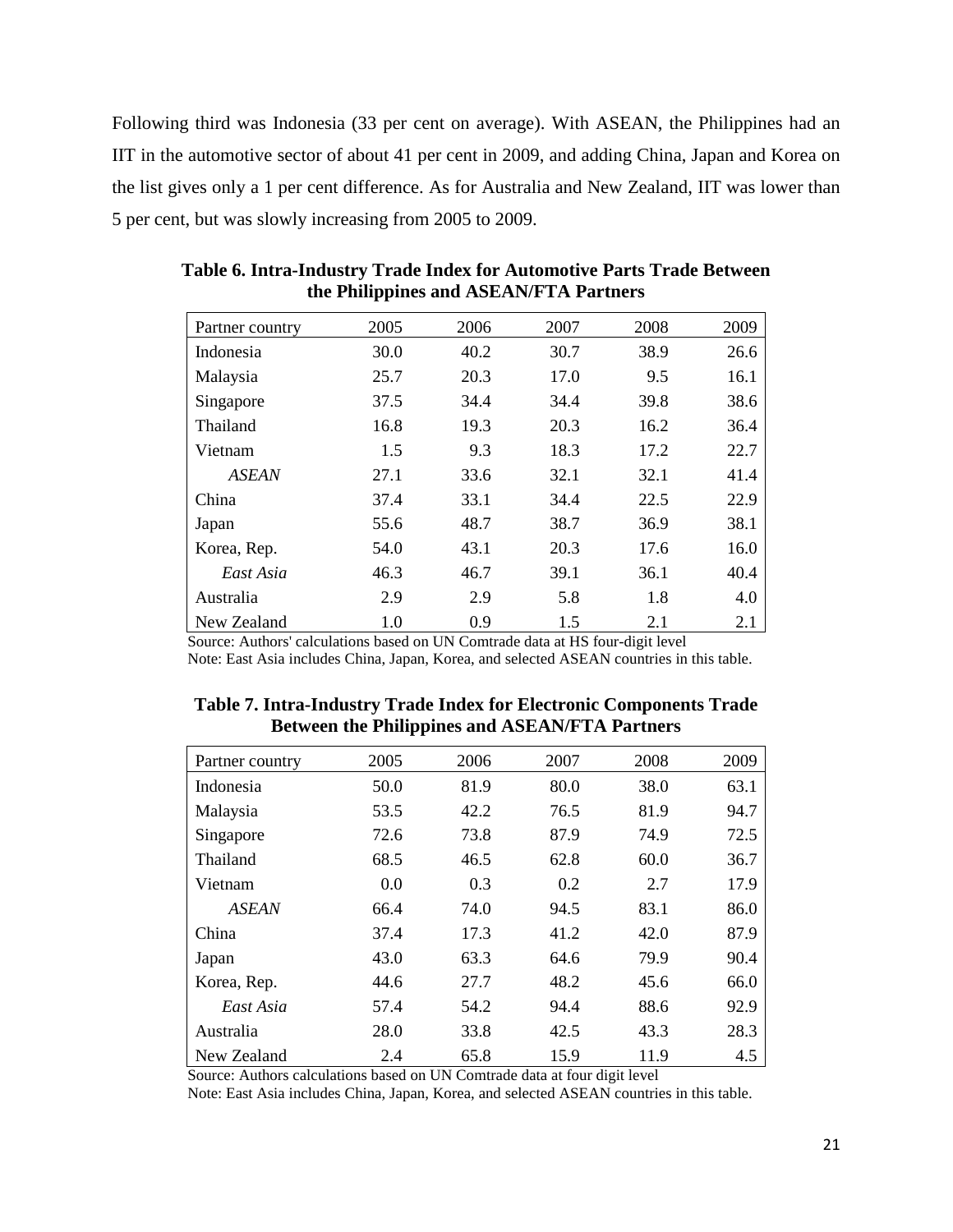On the electronics side, the extent of IIT was highest in Singapore with an average of 76 per cent in 2005-09, to a large extent occurring in the 8542 product class (electronic ICs and micro assemblies; parts thereof), which is one of the top exports of the Philippines. This was followed by Japan with an average of 68 per cent, with a high IIT for the same product class 8542 as well as 8533 (electrical resistors [not heating resistors]). In 2009 though, Malaysia was highest with 94.7 per cent IIT, again extensively due to product class 8542. Of all of the Philippines' partner countries in the list, the extent of IIT has been greatly increasing in 2005-09, except for Thailand, Australia and New Zealand.

#### *4.1.3. FTA Utilization in the Philippines*

With the elimination of tariffs and other barriers, FTAs are expected to facilitate the flow of goods, services and investment within the partner countries. Trade occurs with more ease and with less risk and costs. Furthermore, if industries in partner countries are involved in a production network, provisions in the FTAs should be able to promote the value/supply chain, hence firms should take advantage. Have Philippine firms capitalized on preferential provisions in FTAs?

Using different measures of AFTA utilization, studies have shown relatively low AFTA usage for the Philippines, especially in recent years if compared with other ASEAN countries. In 1998-99, Baldwin (2007) found that the Philippines had 4-7 per cent AFTA utilization rates (measured as the percentage of intra-ASEAN imports that used the preferential tariff) which was at that time higher than other ASEAN countries. Meanwhile, a relatively low level of AFTA usage for the Philippines was found in a survey of Japanese-affiliated firms operating in the ASEAN by Hiratsuka et al. (2009), with the percentage of firms using AFTA as a measure. Together with Vietnam, the Philippines had relatively low usage compared to the rest of the ASEAN in terms of both export and import operations (Table 8). Usage of AFTA by exporting firms was around 15 per cent in 2006-07, and declined to 11.8 per cent in 2008, although this drop was hypothesized to be part of the business cycle (Medalla and Balboa, 2009).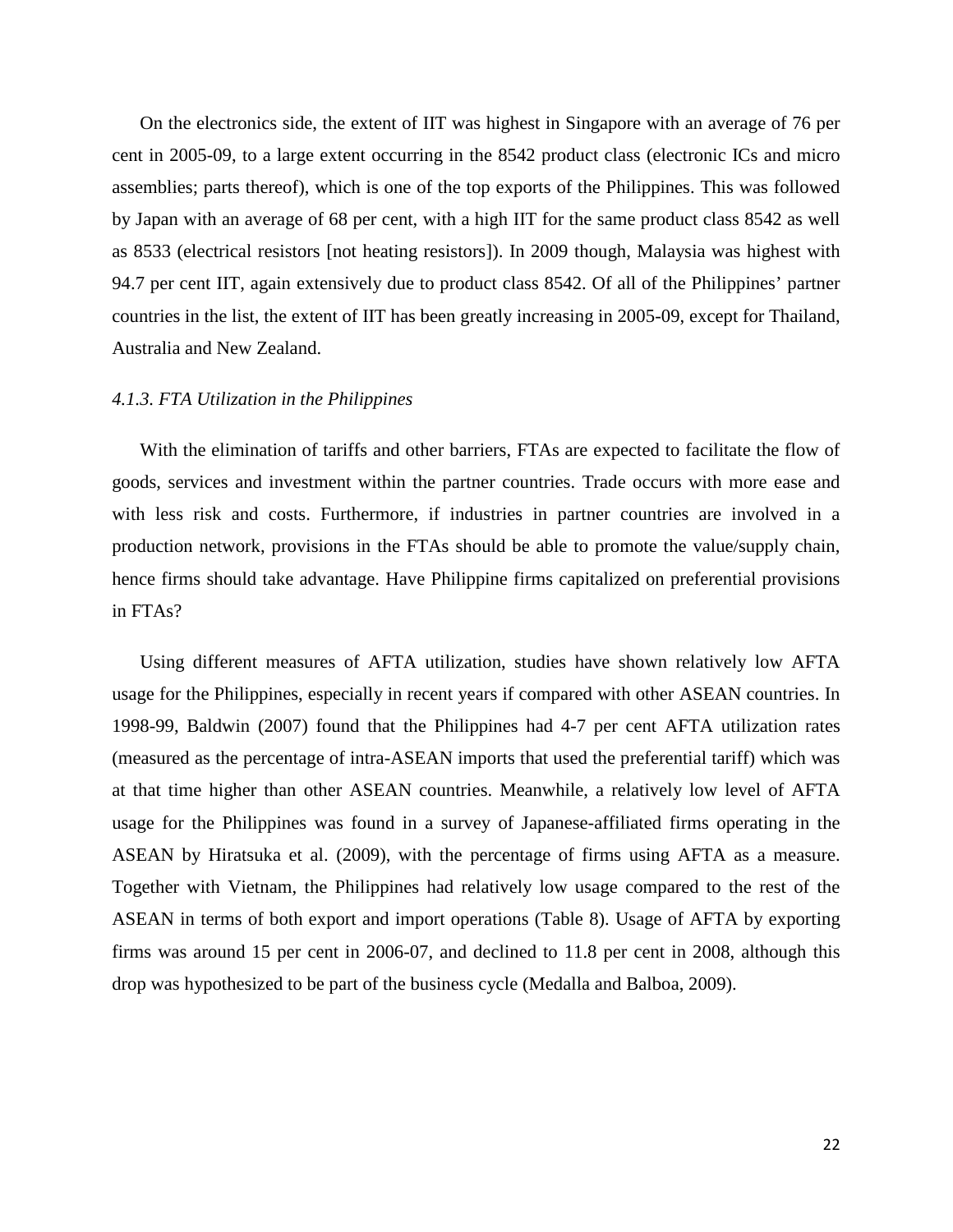|              |      | <b>Exporting companies</b> |      |      | <b>Importing companies</b> |          |  |
|--------------|------|----------------------------|------|------|----------------------------|----------|--|
|              | 2006 | 2007                       | 2008 | 2006 | 2007                       | 2008     |  |
| <b>ASEAN</b> |      |                            |      |      |                            |          |  |
| (total)      | 19.7 | 19.3                       | 23   | 16   | 16.7                       | 19.7     |  |
| Indonesia    | 18.5 | 14.7                       | 35.9 | 20.8 | 17.7                       | 28.7     |  |
| Singapore    | 32.5 | 27.3                       | 43.2 | .    | .                          | $\cdots$ |  |
| Thailand     | 18.2 | 18.8                       | 22.5 | 17.7 | 14.9                       | 25.3     |  |
| Philippines  | 15.2 | 15.7                       | 11.8 | 10.8 | 11.4                       | 8        |  |
| Vietnam      | 6.6  | 14.3                       | 9.4  | 9.5  | 24                         | 12.5     |  |
| Malaysia     | 26.8 | 23                         | 23.8 | 15.7 | 19.3                       | 20       |  |

**Table 8. Utilization of FTA\* by Japanese-Affiliated Companies**

Source: Hiratsuka et al. (2009)

\*ASEAN as FTA partner

… results not presented

ı

Some studies have measured AFTA utilization in terms of CO issuances. Avila and Manzano (2007) measured AFTA utilization as the value of exports and imports of the Philippines that made use of the AFTA--Common Effective Preferential Tariff (CEPT) rates as indicated in the COs issued in the Philippines, over the value of all exports and imports of the Philippines with ASEAN. The authors reported an AFTA utilization rate of 15 per cent for exporters and 19 per cent for importers in the Philippines, with users mostly in the transport sector. Medalla and Balboa (2009) using 2007 data on COs used by Philippine exporters, found a 17 per cent usage of the CO for AFTA--CEPT out of the total COs issued.<sup>[12](#page-23-0)</sup>

Looking closely at the number of FTA COs issued in recent years, data from the Philippines' Bureau of Customs from 2008 to 2010 suggest an increasing use of FTAs. The data in Figure 6 indicate an increase in total CO issuances for FTAs, from 16,298 to 30,938 or about 90 per cent. Of the different FTAs, CO issuances are highest in the ASEAN Trade in Goods Agreement (ATIGA) (Form D), followed by the Philippines-Japan Economic Partnership Agreement (Form JP) and then AKFTA (Form AK).<sup>[13](#page-23-0)</sup> ACFTA (Form E) started relatively low in the number COs issued but had the highest increase in 2009-10 of about 170 per cent.

<span id="page-23-0"></span><sup>&</sup>lt;sup>12</sup> CO issuances include those for the Generalized System of Preferences (GSP), the ACFTA and the General/White CO. ACFTA COs composed 0.7 per cent of total CO issuances.

<sup>&</sup>lt;sup>13</sup> AANZFTA entered into force in 2010, thus there were no issuances in 2008 and 2009. The same is true for the Philippines--Japan Economic Partnership Agreement (PJEPA) for 2008.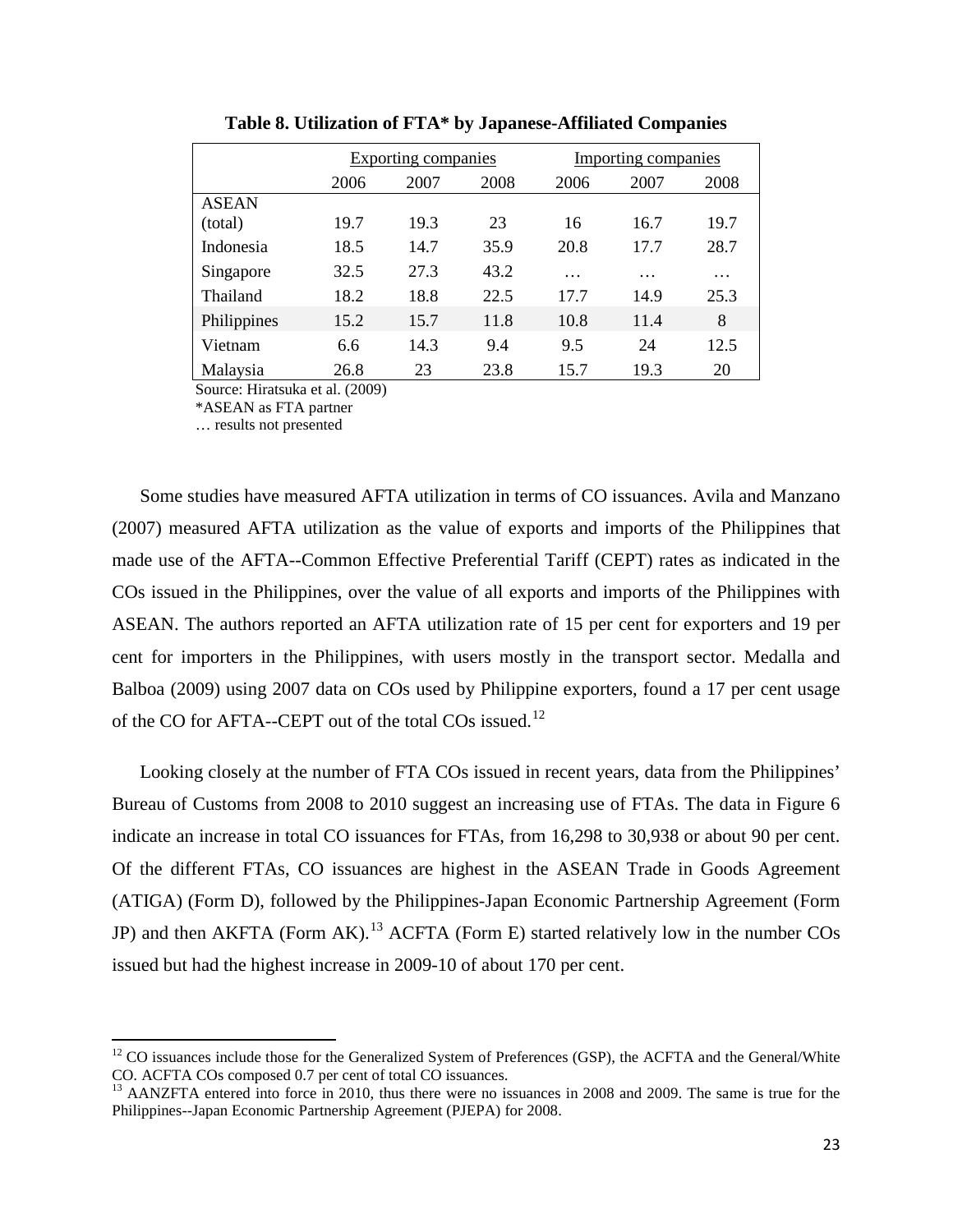

**Figure 6. Number of CO Issuances by Type of CO Form, 2008-10**

Source: Exports Division, Bureau of Customs

A recent survey by Wignaraja et al. (2010) covering 155 Philippine firms from the transport, electronics and food sectors found that 20 per cent of these firms used AFTA, with 41 per cent planning to use AFTA or recently/soon-to-be-signed FTAs. Findings further revealed high AFTA utilization rates in the transport sector, in the domestic firms, and in the large firms.

Looking more closely into the transport and electronics sectors, 39 per cent of firms that use AFTA were from transport and 11.8 per cent from electronics. The high margin of preference, i.e. the margin between the MFN tariffs and the FTA preferential tariffs (5-43 per cent) in transport products, and successful implementation of the AICO scheme<sup>[14](#page-24-0)</sup> are believed to explain high AFTA utilization in the transport sector. By contrast, in the electronics sector, low or zero MFN tariff rates and investment schemes available in export processing zones (e.g. duty-free importation and tax and non-tax incentives) where a lot of electronics firms are located, deter the use of AFTA preferential rates. Furthermore, for most firms, costs and delays associated with compliance to the ROOs is one of the reasons for low utilization or non-usage of AFTA.

ı

<span id="page-24-0"></span><sup>&</sup>lt;sup>14</sup> The AICO scheme is an industrial cooperation programme in the ASEAN that aims to promote joint activities between ASEAN-based manufacturing firms. A major advantage from this scheme is that AICO products can enjoy preferential tariff rates of 0-5 per cent. Honda Cars Philippines, Toyota Motor Philippines, Philippine Auto Components, Inc. and Ford Motor Company have received special preferential rates of 0-5 per cent from AICO arrangements (Wignaraja et al., 2010).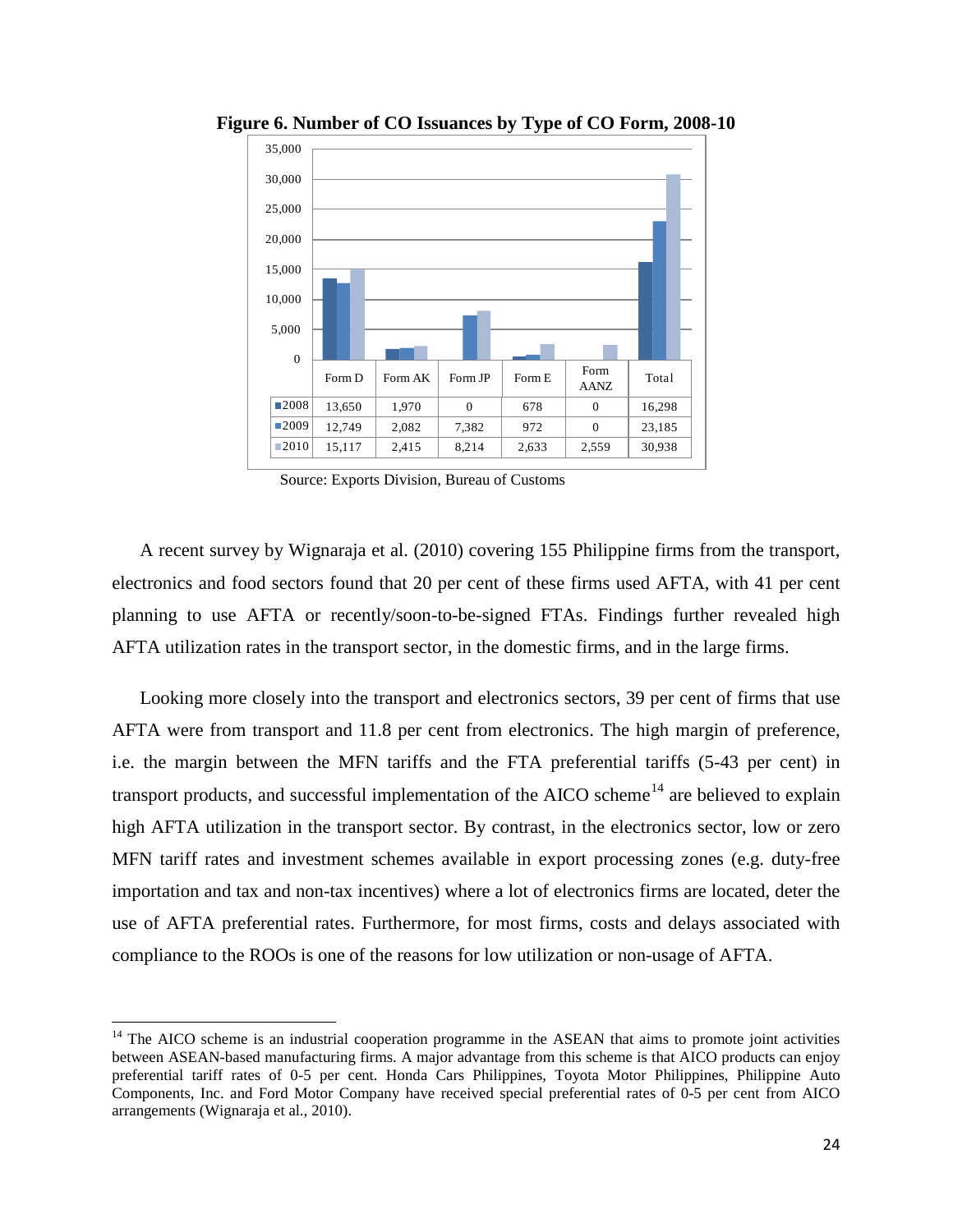Looking at the impact on the operation of business, AFTA's preferential rates allowed user firms to import cheaper raw materials and components, hence reducing their production costs. The Wignaraja et al. survey also revealed that Philippine firms view FTAs as a means of increasing market access and so have shown interest in ASEAN's FTAs with China, Japan, Korea and the EU.

Some similar findings in the Wignaraja et al. study, particularly for the transport and electronics sectors as well as all firms in general, were also found in the firm interviews plus further insights on the utilization of FTAs in relation to the supply chain. These issues raised can be considered as critical points along the supply chain and will potentially impact on its efficiency.

# **5. Outline of the Firms' Supply Chain**

Selected firms from the automotive and electronics sectors were interviewed in order to find out about the supply chain the firms belong to, and the impediments they encounter, in view of participating in FTAs. Questions were asked with the aim of illustrating the firms' segment in the supply chain, and of discussing issues and problems they face at critical points within the chain (e.g. import and export points). Table 9 presents a profile of firms interviewed – three firms from the automotive sector and one firm from the electronics sector.

#### *5.1. Profile of Firms*

Of the six firms, three were foreign owned, and three locally owned (100 per cent Filipino). One automotive firm was an assembler of vehicles; two automotive firms were first tier suppliers, that is, they supply directly to assemblers; and the three electronics firms were second/third tier suppliers. One firm, Firm A, was a small enterprise based on the number of employees; while the rest were, under the same classification, considered large firms. All firms were exporters of at least 60 per cent of their production (with ASEAN as one of the markets), as well as importers of inputs/raw materials.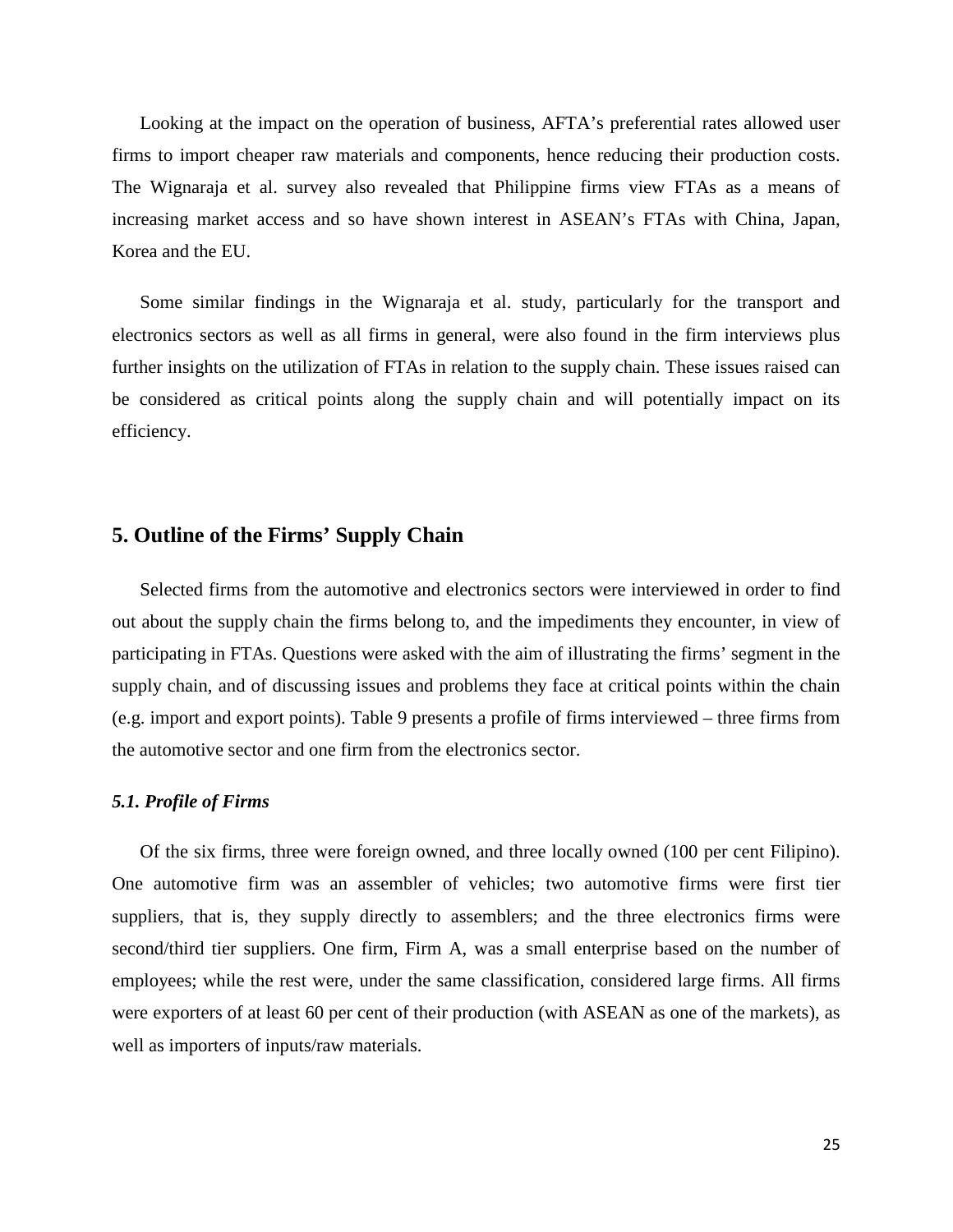| Firm          | Sector      | Product                                                         | Tier                         | Ownership        | $\%$<br><b>Exports</b> | $\%$<br>Imported<br>inputs | No. of<br>regular<br>employees |
|---------------|-------------|-----------------------------------------------------------------|------------------------------|------------------|------------------------|----------------------------|--------------------------------|
| A             | Automotive  | wheels                                                          | First tier                   | Australian       | 60%                    | 40%                        | 29                             |
| B             | Automotive  | motor<br>vehicles                                               | Assembler                    | MNC-<br>American | 70%                    | 60%                        | 610                            |
| $\mathcal{C}$ | Automotive  | electronic<br>and<br>mechanic<br>components                     | First tier                   | MNC-<br>German   | 100%                   | $> 90\%$                   | 620                            |
| D             | Electronics | components<br>for HDD                                           | Second/<br><b>Third Tier</b> | Filipino         | 100%                   | 50%                        | 850                            |
| E             | Electronics | semiconduct<br>or and<br>microwave<br>components<br>and modules | Second/<br>Third Tier        | Filipino         | 100%                   | 90%                        | 400                            |
| $\mathbf F$   | Electronics | multi-chip<br>packages<br>and modules                           | Second/<br>Third Tier        | Filipino         | 100%                   | 95%                        | 1000                           |

**Table 9. Profile of Firms Interviewed**

Source: Interview of firms

#### *5.2 A Description of the Firms' Supply Chains*

Firm A, an Australian-owned automotive firm, designed and manufactured wheels. In the manufacture of wheels, Firm A's main input was steel. Steel composed the biggest component of the raw materials imported from Taiwan, Japan, Korea and Australia (40 per cent of imported inputs). The firm however did not directly import the raw materials but bought them from a local firm/trader which was the one importing from the above-mentioned countries. For the steel, this local firm/trader performed cutting and preliminary processing before delivering to Firm A. As for the rest of the inputs, 60 per cent came from the local suppliers and were mainly chemicals.

The firm exported 50 per cent of production to the firm's mother company in Australia and 10 per cent went to the US, New Zealand and Thailand (minimal). Firm A took its request orders from the mother company in Australia. Firm A's customers in the Philippines included Mitsubishi, Nissan and Toyota, where 40 per cent of production is sold.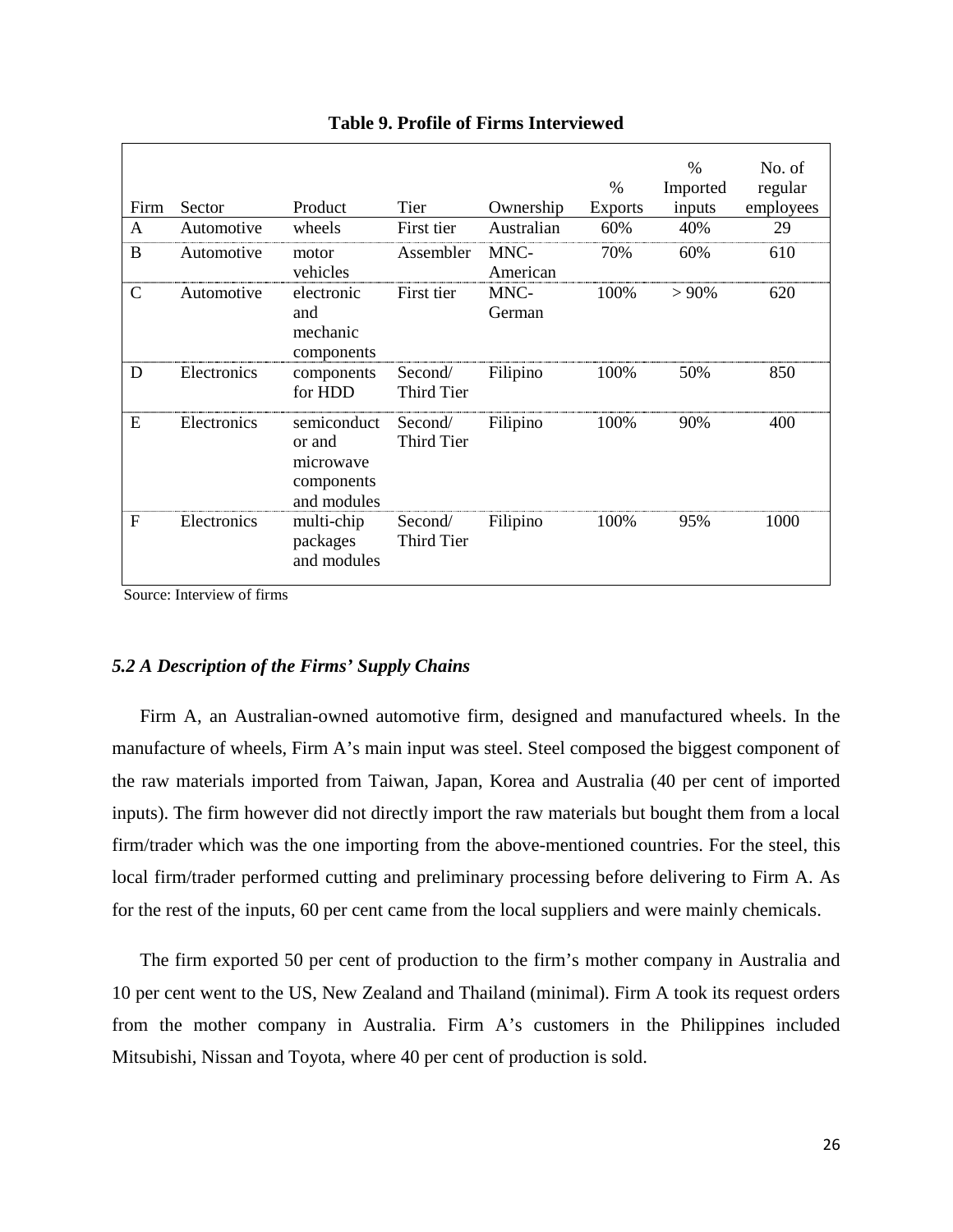Firm A had just recently known about the AANZFTA, as informed by its mother company in Australia The firm had started using this FTA.





Source: Firm interview

Firm B, a multinational company, assembled motor vehicles (completely built-up [CBU]). The firm also assembled engines and produced vehicle kits and parts for assembly abroad. In the assembly of vehicles, its main operation, the firm imported 60 per cent of its inputs from ASEAN,<sup>[15](#page-27-0)</sup> China, Japan and Europe, and the rest (40%) of inputs were procured locally.

Firm B exported CBUs to ASEAN (Thailand, Malaysia and Indonesia), US, Japan and Korea. Exports of CBUs composed 70 per cent of exports. The firm also exported kits and parts to Vietnam (where the kits were assembled into vehicles), and assembled engines for export to South Africa.

Firm B used ATIGA, AFTA and Philippines-Japan Economic Partnership Agreement (PJEPA) and had previously participated in the AICO scheme.

l

<span id="page-27-0"></span><sup>&</sup>lt;sup>15</sup> Of the imported inputs, 2-5 per cent came from ASEAN.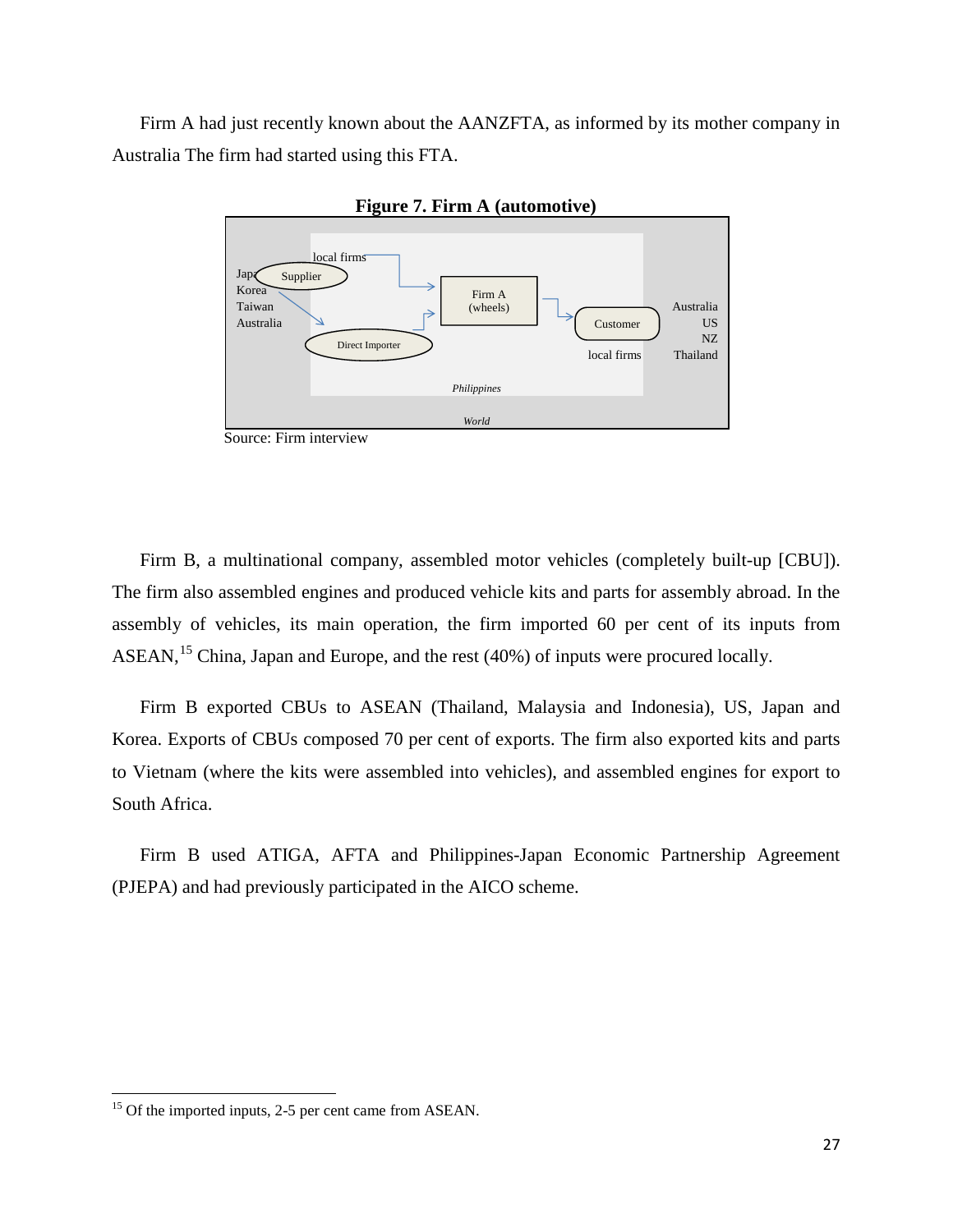

**Figure 8. Firm B (automotive)**

Source: Firm interview

Firm C, a multinational company, produced electronic braking systems, body and security systems (seat control, door control, roof control and access control), and original equipment spare parts. The firm imported electronic parts and equipment parts from different parts of the globe – ASEAN, China, Japan, Korea, the EU and the US. Of its imports, 60 per cent came from the EU, US, Japan, China and Korea, which they classified as high-cost countries; while 40 per cent came from ASEAN (a small percentage from the Philippines), which they classified as bestcost countries.

The firm exported to Japan, China, Korea, the US, Germany and Belgium, basically to the firm's counterpart in these countries (inter-firm trade). The automotive parts/applications that were manufactured in the Philippines were exported to another location of the MNC, for instance, in China or Germany, where further processing was done, i.e. other parts attached to the parts manufactured in the Philippines. For example, an electronic braking system produced in the Philippines would be sent to Germany to attach a hydraulic part, after which the by-product would be sold to car companies.

Firm C utilized the ACFTA, AKFTA and PJEPA. The firm would be studying AIFTA and AANZFTA to assess potential benefits.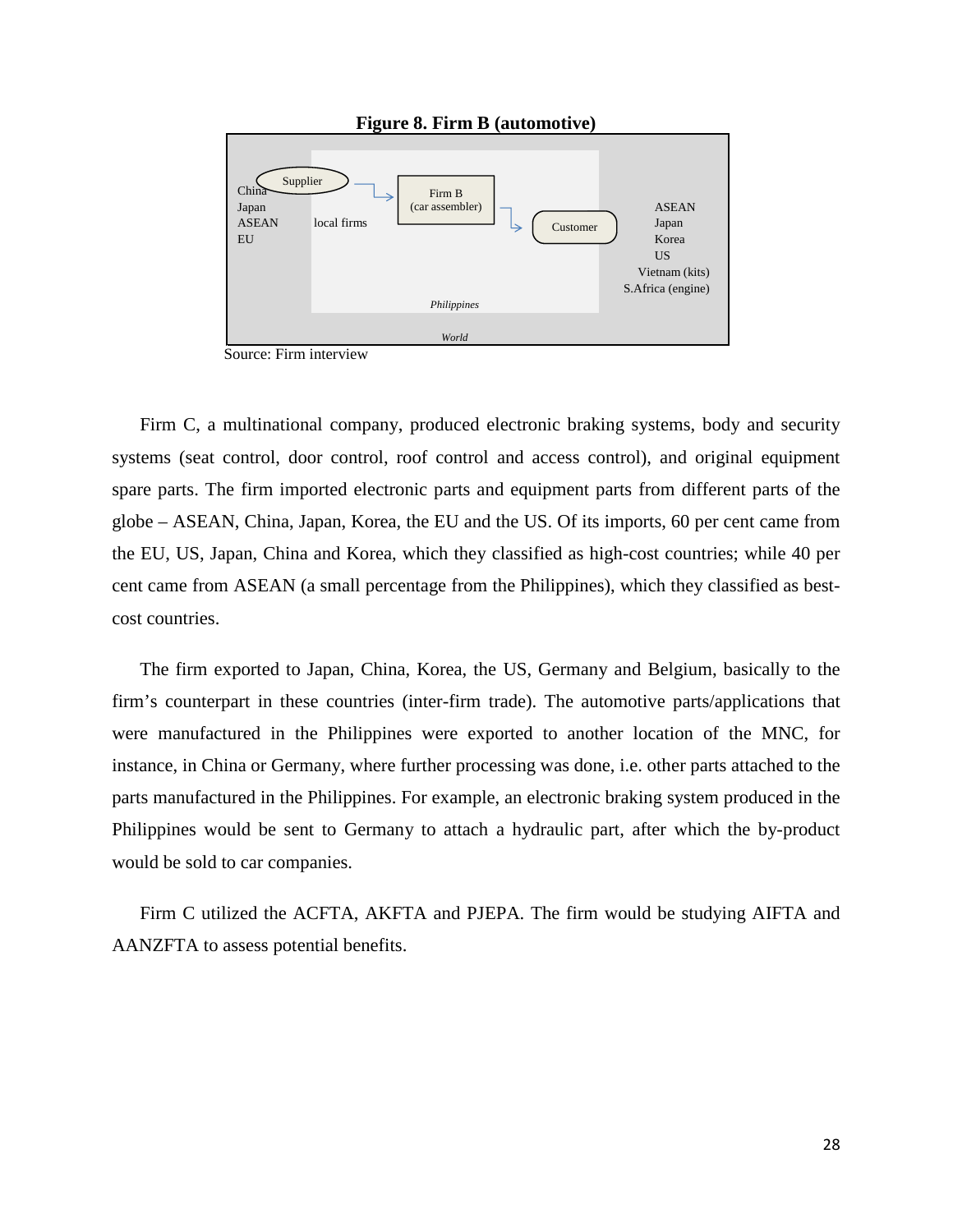

Source: Firm interview

Firm D, a 100 per cent Filipino-owned firm, has been engaged in the assembly of hard disk drive (HDD) components. Their inputs came from Japan (50 per cent), which were imported directly; and the Philippines (50 per cent), through a Japanese firm. Their suppliers were basically dictated by their customers. The firm exported 100 per cent of its production, but indirectly via a Japanese firm located in the Philippines, which then forwarded HDDs globally.<sup>[16](#page-29-0)</sup>

Firm D had not used any FTA nor were aware of its provisions. However, the firm would be eager to learn about FTAs as it could be relevant to an upcoming electronics product that they were going to launch.





l

Source: Firm interview

<span id="page-29-0"></span><sup>&</sup>lt;sup>16</sup> The interviewee preferred not to disclose any further information.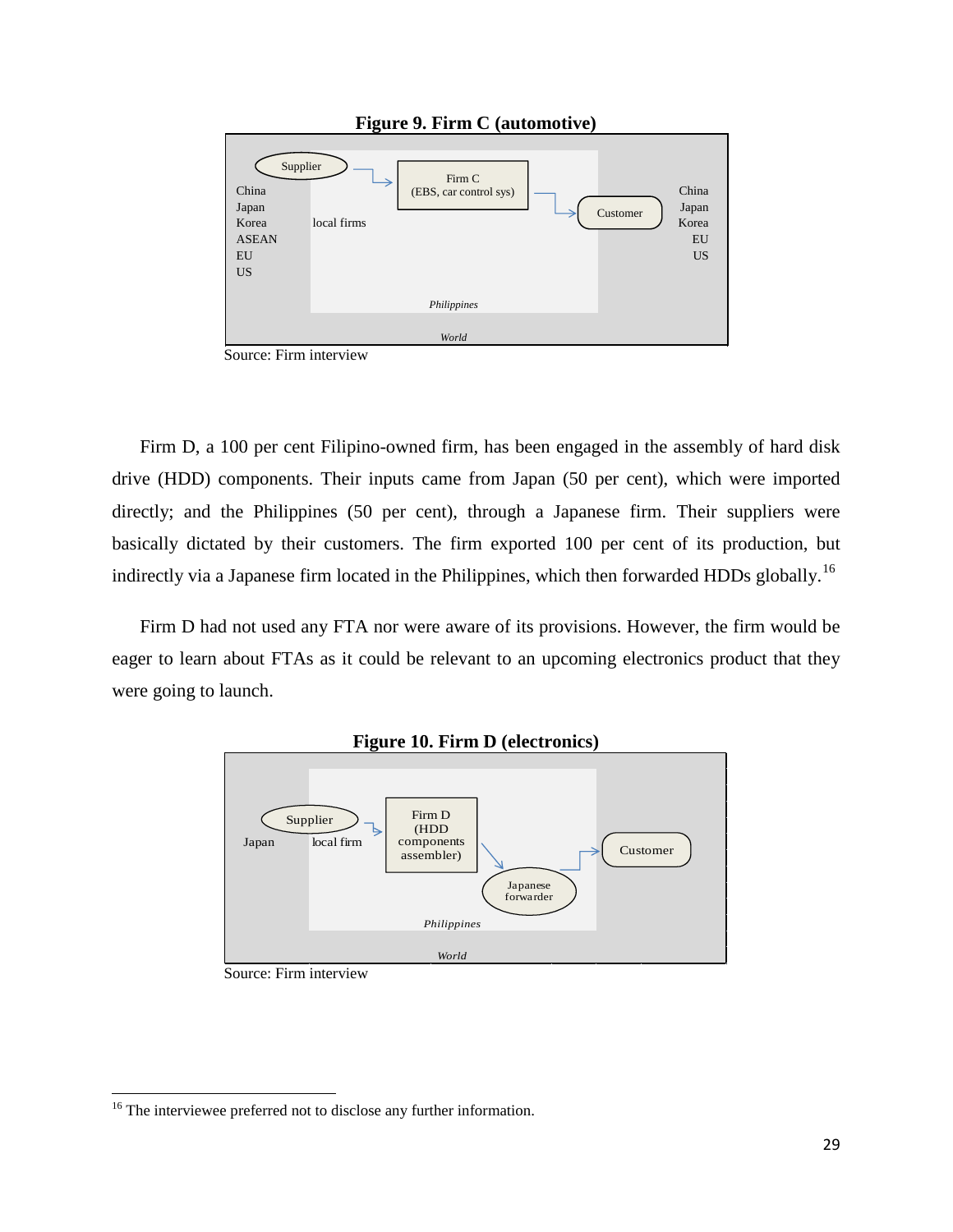Firm E, an electronics firm, manufactured semiconductor and microwave components and modules which were used in computers, telecommunications, consumer as well as automotive products. The firm imported inputs from Singapore, Malaysia, Korea, and the US and China (minimal). Local supplies composed 10 per cent of total input purchases. The firm exported to the US, Europe and Macau (all production is for export). The firm had not used FTAs, as it was not required by their customers.





Source: Firm interview

Firm F, an electronics company, has been engaged in the production of multi-chip packages and modules used in electronic gadgets and equipments. The firm imported inputs from the US, Europe and Asia – Singapore, Hong Kong and China (minimal). About 5 per cent of its inputs were locally sourced. All of its production was for export. The firm exported to the US, Europe and Singapore. They had not used FTAs as their customers did not require it.





Source: Firm interview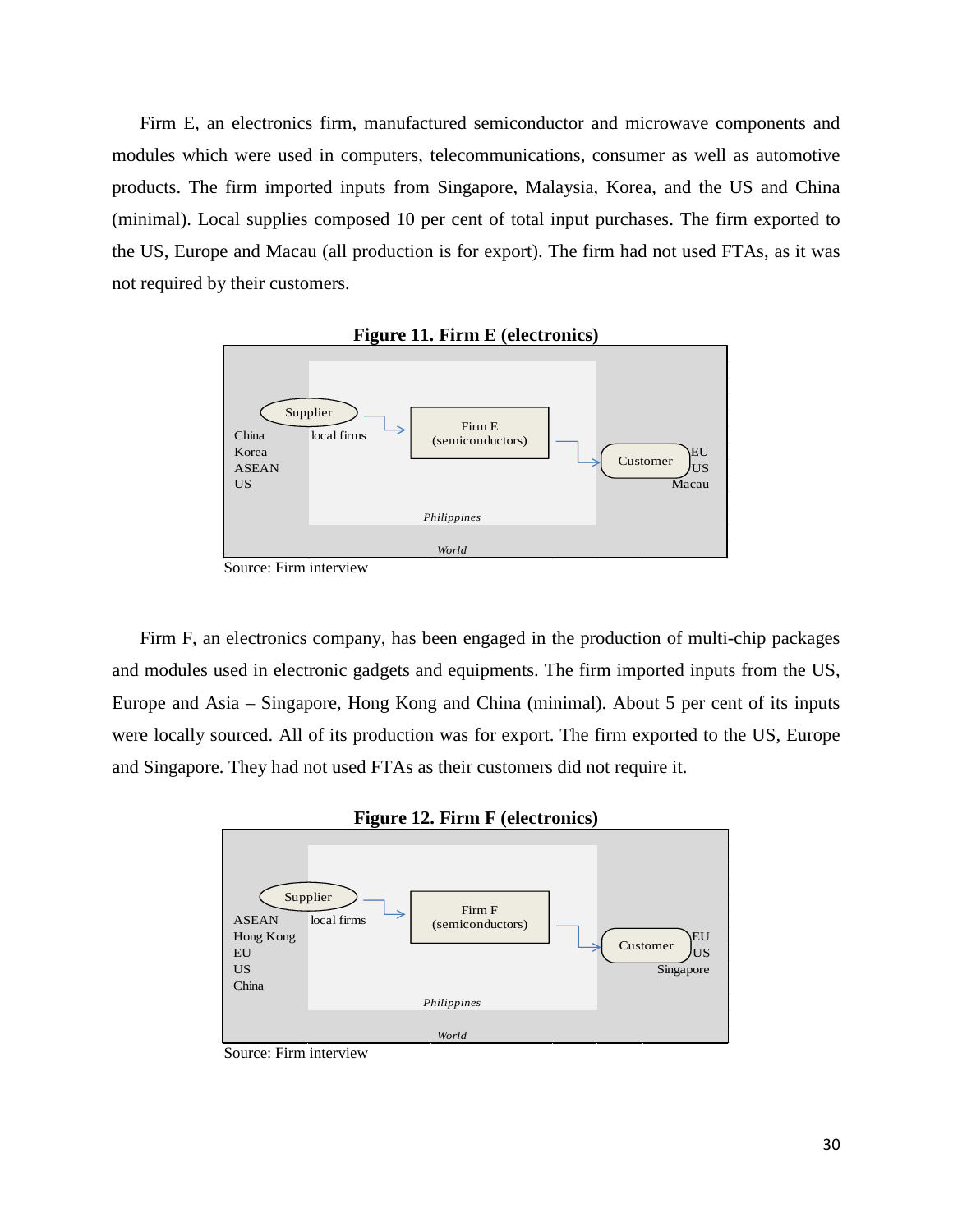#### *5.3. Critical Points in the Supply Chain*

The automotive and electronics firms interviewed said that the supply chain they belonged to was already established and running smoothly. Particularly for the Philippines, suppliers as well as customers have been established by a sister/mother firm or affiliate of MNCs. For the others, their continued participation was attributable to the quality of products and good reputation. There are, however, points that need improvement as discussed below, that if addressed will motivate firms to capitalize on benefits of exploring a wider market via the FTAs.

#### *5.3.1. Supply Base in the Philippines*

The three automotive firms interviewed all mentioned lack of supply of raw materials in the domestic market. One firm related how behind the Philippines is compared to the roughly 1,000 suppliers in Thailand. Another firm further opined that there is also a need for suppliers to develop their products as acceptable to the sector, and that, as there are not enough suppliers in the domestic market, there is no choice but to import from other countries. This vehicle assembler interviewed pointed out that this makes the cost of inputs more expensive than if they were sourced from the domestic market, because for instance, there would be no freight costs and other costs related to importing. This automotive firm added that, compared to Thailand, it is more expensive to produce cars in the Philippines –a difference of US\$1,500-2,000 per unit.

In the Philippines, formal policies for the automotive sector have been issued since the 1970s, but the sector was not able to establish a good number of players, especially suppliers, and volume in production, as compared with its ASEAN neighbours such as Thailand. In 1987, the car development programme was aimed to develop a viable automotive parts manufacturing industry. However, the car programmes in general seemed to aim more at attracting the MNCs to invest and set up production in the Philippines (Quimba and Rosellon, 2011). These car programmes allowed entry of foreign car companies to establish assembling facilities in the country but missed out on developing a base of domestic suppliers.

The electronics industry, on the other hand, is characterized by a supply base of components assembly and testing, and can be considered to be at the lower part of the supply chain, i.e. major products having low value added. What is also apparent in the country is that the mother firms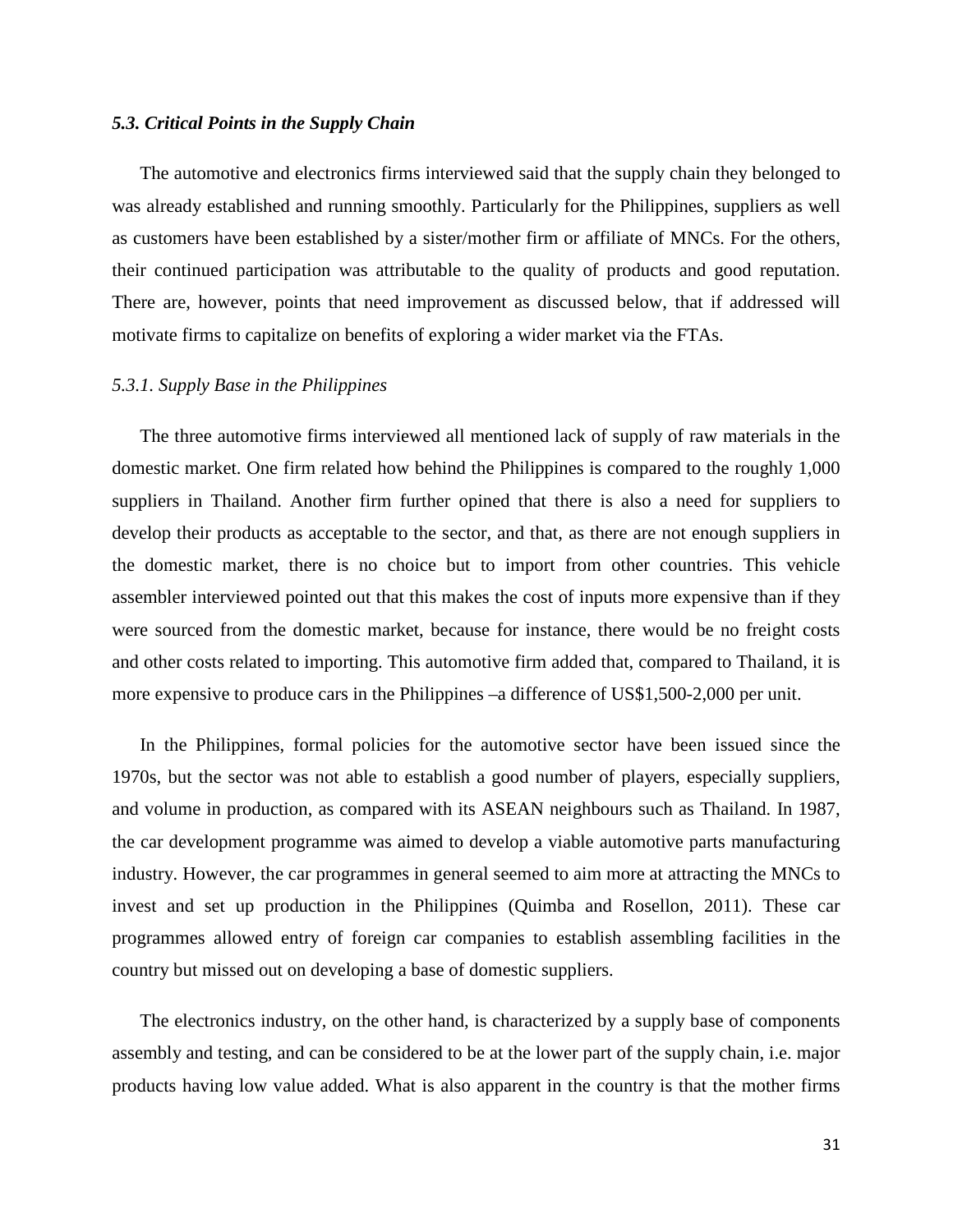from a foreign country would put up a subsidiary or an affiliate that will supply raw materials, in the same location or at least near the firms' manufacturing plant.

#### *5.3.2. Logistics*

 $\overline{\phantom{0}}$ 

In the automotive and electronics firm interviews, exportation was said to be smooth, especially for those located in an economic zone, where the administrator assists and facilitates the smooth movement of goods. One firm only relates the forwarders' lack of knowledge or education with respect to compliance to FTAs. It was observed that forwarders were not attending trade forums/seminars.

On the importation side, the issue of logistics would be mentioned almost instantly in the firm interviews. There appeared to be a continuing problem of congestion in the ports, causing delay in the delivery of goods and therefore adversely affecting business operations. The interviewed firms that shared this experience suggested giving the needed attention in improving the process and system in the ports of entry in the country. The firms felt that the rate of improvement was not on a par with the industry requirement that is the cause of the problems on the logistics side – importation in particular.

#### *5.3.3. Fiscal Incentives, FTA Preferential Rates*

Fiscal as well as non-fiscal incentives<sup>[17](#page-32-0)</sup> are offered by the government to firms as a way of attracting more investments from existing firms and new investments from potential firms. In the Philippines, these incentives are normally given if the firm is registered with the Board of Investments (BOI), or economic zone authority such as the Philippine Economic Zones Authority (PEZA), i.e. located in a special economic zone. Outside economic processing zones, there are tax holidays given to customs manufacturing bonded warehouses. A lot of manufacturing and exporting automotive and electronics firms enjoy these incentives.

<span id="page-32-0"></span> $17$  Fiscal incentives include income tax holidays or exemption from corporate income tax for four years after which a special 5 per cent tax on gross income in lieu of all national and local taxes could be availed of; duties and tax exemption on imported capital equipment, spare parts, supplies and raw materials; domestic sales allowance equivalent to 30 per cent of total sales; exemption from wharfage dues and export taxes and fees. Non-fiscal incentives include permanent residence status for foreign investors and immediate family members; employment of foreign nationals; simplified import and export procedures.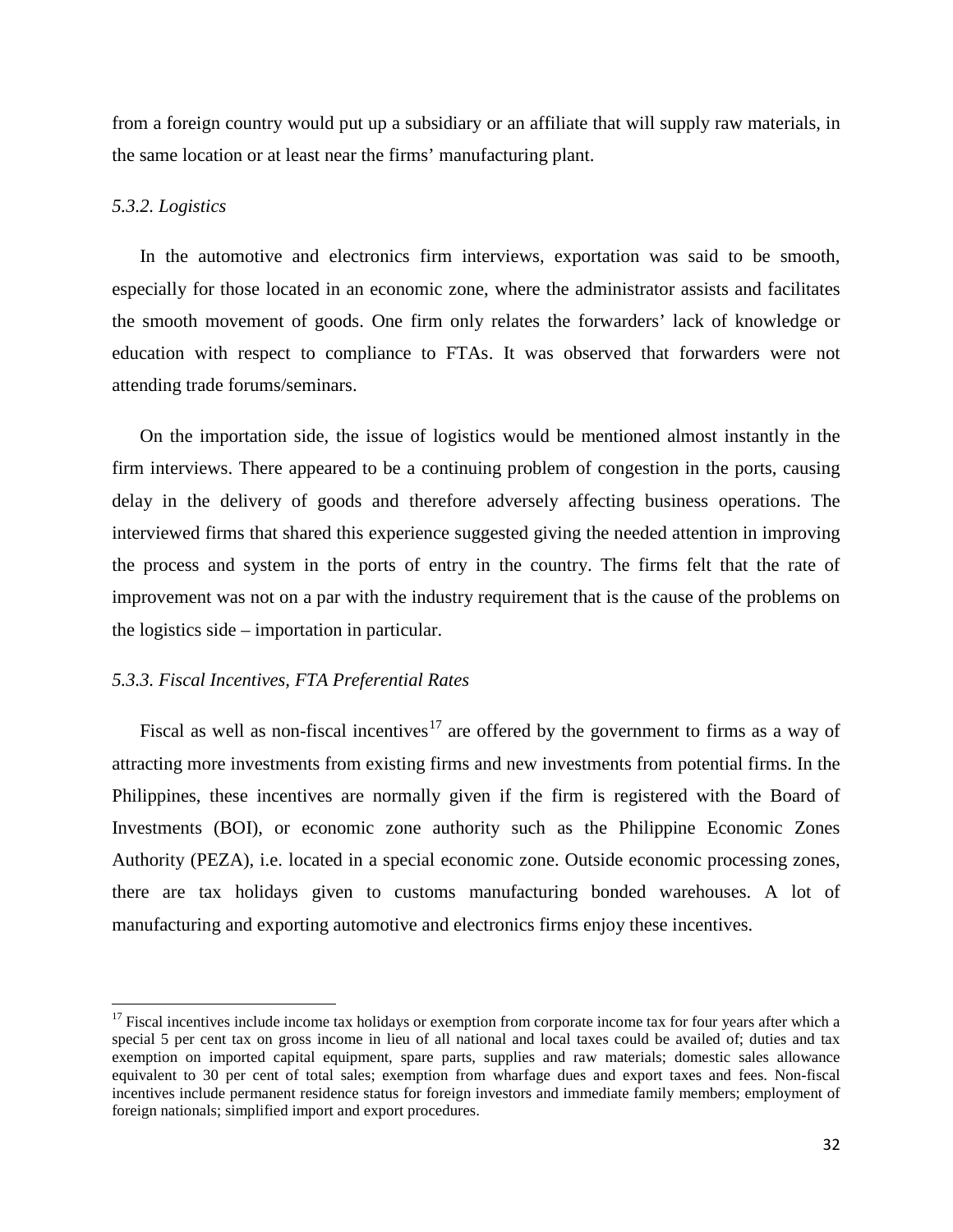Wignaraja et al. (2010) find little interest in the utilization of FTAs for firms where these incentives are available. This is possibly because they make their activity profitable enough such that there is less need to search for more measures especially if such efforts entail additional costs. But perhaps more importantly, the electronics sector already enjoys low or zero MFN tariffs and reduced tariffs from the Information Technology Agreement (ITA) of the World Trade Organization.

The automotive firms interviewed, who were all users of FTAs, were quick to say that the fiscal incentive schemes of the government and the FTA provisions complement each other. As one firm put it, fiscal incentives are there to invite investors to the country and to keep existing investors; while preferential tariff rates are there to encourage and motivate firms to produce or expand production for foreign markets. These statements imply that although fiscal incentives were already in place and help reduce some costs for firms, the FTAs were still needed as they provide incentive for firms to explore potential foreign markets for their products.

Fiscal incentives such as income tax holidays, duty-free importation of capital equipment and raw materials, exemption from export taxes and fees can be availed of only by firms registered with the BOI, PEZA and other special economic zones such as those located in the municipalities of Subic and Clark. In general, export-oriented firms are eligible (those exporting at least 70 per cent of their output). A report by the Philippine Exporters Confederation (Philexport) acknowledges a declining trend in exports of many firms, mostly<sup>[18](#page-33-0)</sup> SMEs – on account of global recessions that hit the country and the increasingly competitive environment in global trade. Unless the export sales criterion is lifted (which Philexport is pushing for), then firms that export below the cut-off will, for instance, fail to benefit from a duty-free importation of raw materials and/or export tax exemption which could have helped them be competitive with their foreign counterparts. For these firms, preferential tariff rates in FTAs (especially where MFN rates are high) can be seen as a possible substitute for the local fiscal incentives.

However, preferential rates would be a complement to local fiscal schemes, as mentioned above. It would also appear that preferential tariff rates would be irrelevant if a firm's import duties are already zero, but on a wider perspective, FTAs signify greater potential market access

ı

<span id="page-33-0"></span> $18$  One respondent firm, a small Australian autoparts firm, declared that it has only been able to export around 60 per cent of sales in past years.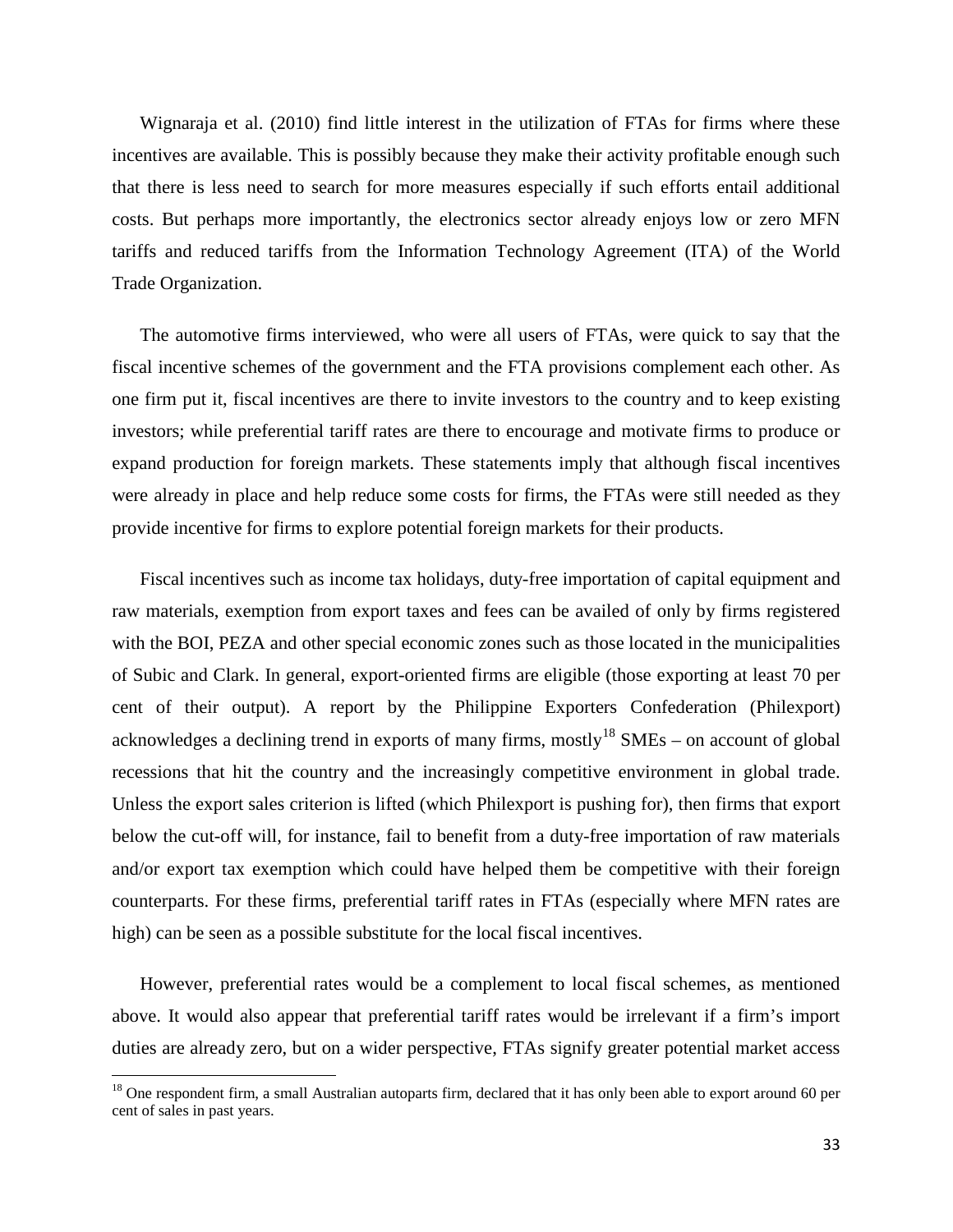and relaxed entry barriers for firms, especially for SMEs or for emerging exporters. One important benefit of FTAs that firms identify, according to the survey of Wignaraja et al., is increased export sales due to greater market access. Wider market access also implies access to new markets. One automotive firm interviewed said it was studying the possibility of importing from/exporting to the Philippines/ASEAN's new FTA partners of India, Australia and New Zealand. This firm was located in an economic zone, therefore benefiting from fiscal incentives, but was still keen to know what potential market the newly-signed FTAs could offer.

What FTAs do, especially for SMEs, is give a signal that trade barriers are relaxed (especially with reduced tariff rates), and as such a push to exploit (if an existing market) and explore (if a new, potential market). Large firms have resources to study the market or go on trade missions abroad to promote their product. For small exporters, this can be a problem. The government in fact has designated agencies that handle international trade expositions and missions, as well as export and trade promotion for the Philippines. These agencies need to be even more active now especially because the FTAs are building up the competition. As it is, Philippine trade shows are said to be not as popular and well-funded by government as those in neighbouring countries.<sup>[19](#page-34-0)</sup>

#### *5.3.4. Customs Procedure*

ı

Previous studies of FTA utilization (e.g. Medalla and Balboa, 2009; Wignaraja et al., 2010) have found that the costs and delays related to the administrative procedures are one of the impediments to the use of FTAs. As it appears from the firm interviews, it is fairly easy to get a CO especially for compliant and long-time exporters, and more so for big exporters. However, going through the process can be costly. One firm interviewed  $-$  a small, long-time exporter  $$ said it was able to complete documents and could obtain COs easily but it did not come cheap. Two other firms interviewed which were big exporters with an efficient system in terms of CO applications, went though the bureaucracy but declared that they did not have to spend very much or incurred no significant additional cost. These firms preferred not to disclose the cost in total or percentage terms of going through the red tape, but apparently for a small firm it is a big part of its costs.

<span id="page-34-0"></span><sup>&</sup>lt;sup>19</sup> Edu Lopez, 'Philexport bats for lifting of export sales requirement on SMEs', Manila Bulletin online article, 19 May 2011, <http://mb.com.ph/node/319030/philexport-bat>.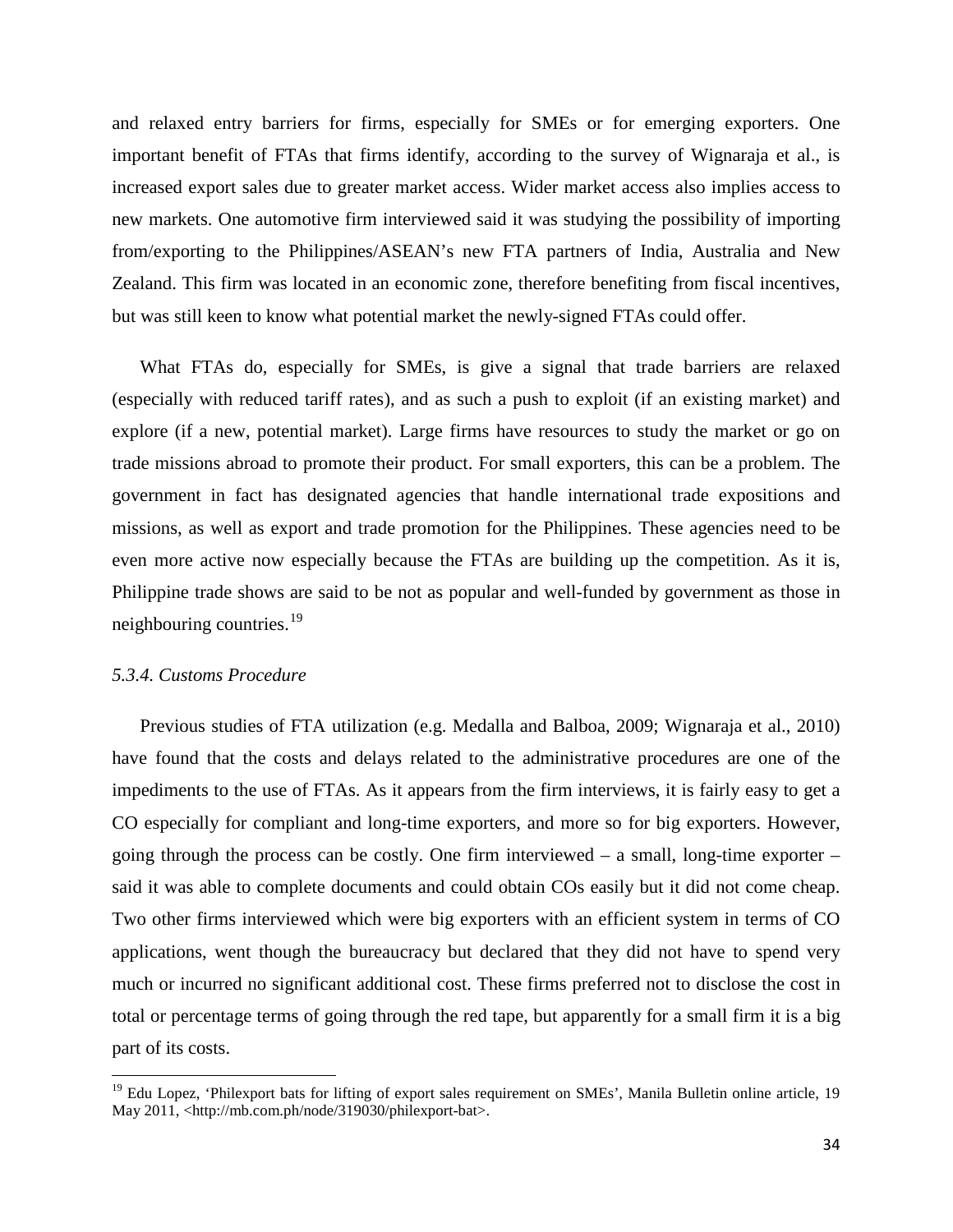The small firm said that the paperwork involved, for example, in origin documentation, can be burdensome for a small enterprise like them, and so they hired a broker to take care of such transactions. On the other hand, the two large firms mentioned that they had designated staff that took care of customs matters. As was inferred in Wignaraja et al. (2010), the large firms have their own export or logistics department or staff handling documentation requirements for FTA compliance, and this translates to ease in complying with FTA documentation and thus one reason that encourages use of FTAs.

Most of the interviews indicated that documentation was not difficult to accomplish, a firm will just have to follow the required documents. The firms were also aware of the implementation of an electronic filing system to facilitate the filing of documents – wherein some documents may be sent electronically, and after evaluation a CO may be issued. Some of the firms however pointed out that there have been frequent instances of breakdown in the system. From one firm's observation, the system was not yet robust and the customs personnel concerned were not very knowledgeable with the system such that repairs could not be made immediately. The firm posited that capability and responsibility need attention, and that careful planning would have been needed at the onset.

#### *5.3.5. ROOs in FTAs*

The three firms that use FTAs shared the same view that harmonization of ROOs would be beneficial. For instance, a regional value content (RVC) rule for all, with a lower RVC content, would be preferred. Although these firms are able to comply with the 40 per cent RVC (those that face this rule of origin), a lower percentage was still favourable. In Wignaraja et al. (2010), they found that lower RVC (than the existing rule) were favoured by firms, and (together with the introduction of self-certification in the origin application process) could possibly double AFTA usage.

As regards the different CO forms, the firms admitted that the information asked from the forms was almost the same and so filling out the forms was not difficult. In addition, with their frequent shipments, they have organized a system and already knew which forms and which particular information were needed.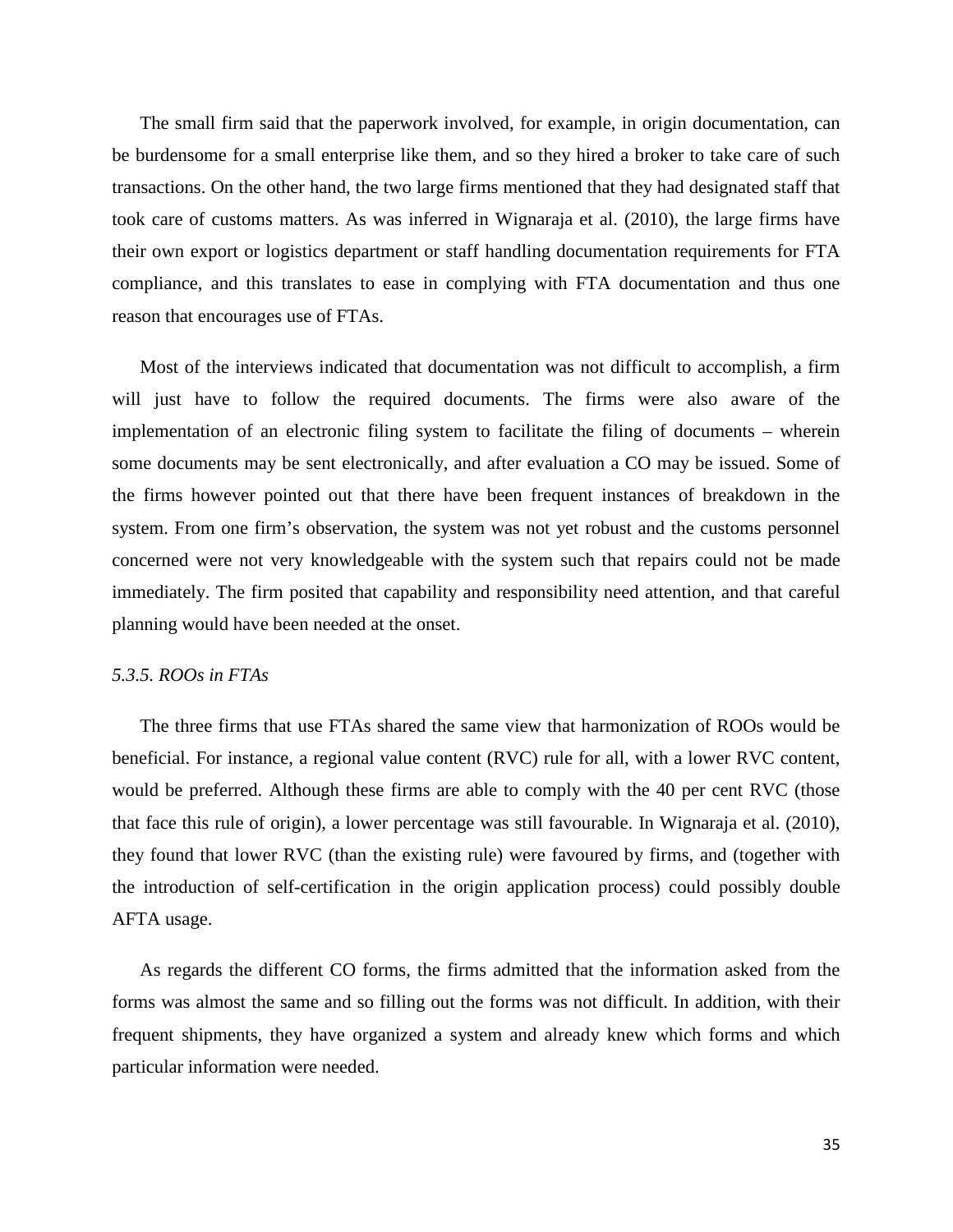Another issue is with regard to customs personnel and classification of products and/or origin. A firm related an experience when customs personnel misclassified a product. The firm had to call the attention of the customs administration, which meant some time being wasted. The Wignaraja et al. (2010) study also found one related factor that impedes firms' FTA use – the arbitrary classification of origins, which emanates from differing tariff classification among countries (caused by slow adoption of harmonized tariff classification), and therefore origin and duty determination is going to be in question.

#### *5.3.6. Non-Tariff Barriers*

The firms had International Organization for Standardization (ISO) certification requirements– ISO 9001 for quality management system of business, and TS16949 which applies to automotive. There was only one firm without ISO certification. Although its customers require it, it gets away with it since it is the only supplier in the Philippines, aside from them supplying the mother company abroad.

As for standards, the firms claimed that the customers approve the quality of their products and so in essence this is the standard they follow, and which they are able to satisfy. This indicates that there appears to be less constraint as far as customers' standards are concerned, especially for firms that manufacture for parent firms abroad, or that operate as contract suppliers. There was however one issue raised by one firm, a vehicle assembler, with regard to complying with local and international standards. For some completely knocked down (CKD) parts, this firm had to get certification for every export shipment (e.g. seatbelts), which cost 5,000 Philippine pesos (around US\$115) each time. Meanwhile, imported vehicles are not subject to such standards, therefore this was seen as unfair and penalizing local assemblers.

#### *5.3.7. Government Support*

The interviews indicated that the government support and efforts were found to be lacking, as far as businesses and FTAs were concerned. Firms claimed that there was not much information dissemination when it comes to FTAs or benefits that businesses can get from using FTAs. Government agencies such the Department of Industry hold forums that tackle FTA or general trade or industry issues, but the belief was that there was not enough effort to engage the firms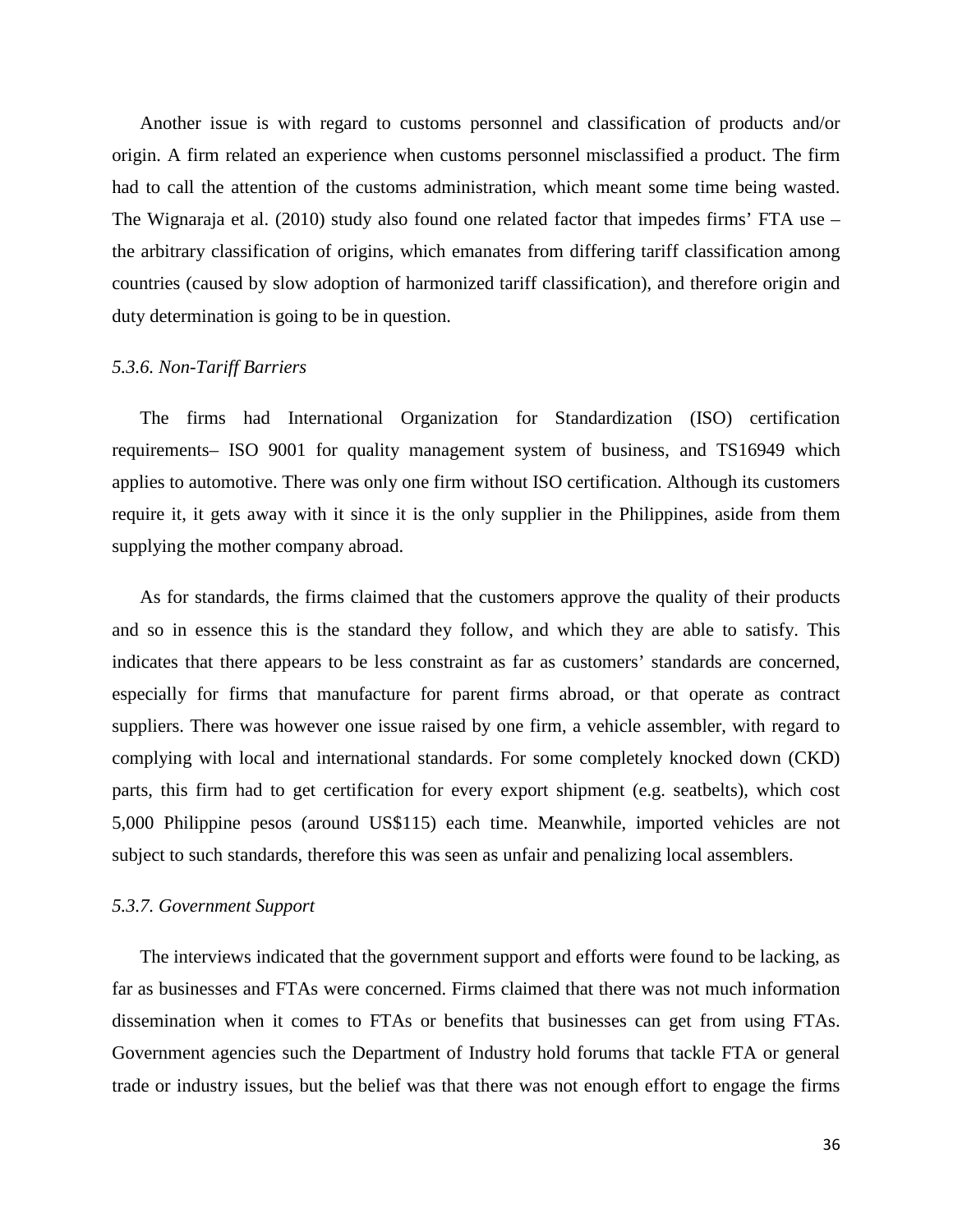and all stakeholders at these gatherings. The firms appealed for the government to exert more effort to encourage exporters/businesses to use or maximize the use of FTAs so that they may know and eventually earn the benefits. One electronics firm interviewed had no working knowledge of FTAs and what potential benefits it can get. Meanwhile, one automotive firm related having encountered a forwarding company that had limited knowledge on FTA compliance and further added its observation that forwarders are not invited or are not attending forums.

For the firms to use FTAs and participate in the supply chain to their full potential, what they also asked from the government was active promotion of local companies/suppliers and support for them to develop products that are acceptable to their sector– to current and potential customers in the supply chain. The small firm interviewed related the lack of support even coming from fellow local firms, when it is in fact possible to help local suppliers develop through technical knowhow exchange, as a large automotive firm has experienced. If such arrangements can be done by more firms, then the supply network in the Philippines will improve.

On a positive note, there are some people from the government who work towards helping business in matters of investment as well as trade. The Philippines has investment promotion agencies (IPAs). Among the IPAs, the agencies that handle administration of economic zones seem to give the better services to firms. One highly regarded IPA is PEZA, which manages 64manufacturing economic zones in the country. Firms located in PEZA zones praised the good service that they got from PEZA. Firms interviewed said that the agency responds quickly to consultations and has no bureaucratic procedures, therefore lessening logistics delays. Exportation, as well as importation, is done with relatively more ease than being located outside the PEZA zone or not having an active IPA. The experience with PEZA, however, was in contrast with what firms experience in dealing with some customs personnel who are observed to lack good understanding and knowledge of FTAs.

The private sector in its own way makes an effort to disseminate information via industry organizations. In the Philippines, there are several industry organizations in the automotive and electronics sectors that are active in lobbying different issues, although only some are very active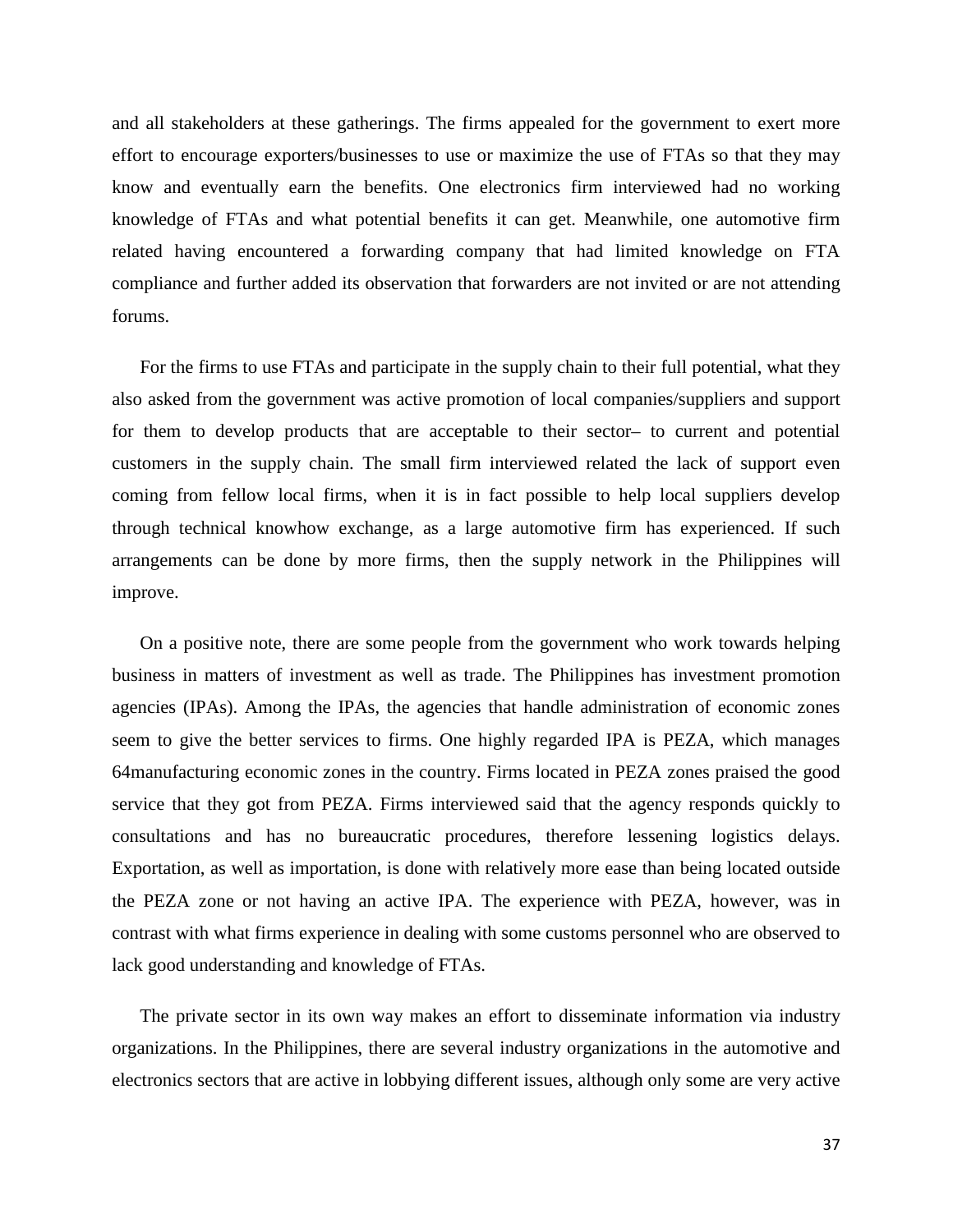in terms of free trade issues and some are not. The active ones normally hold forums to tackle the latest issues among members, or in annual gatherings to discuss plans or roadmaps for the industry.

# **6. Conclusion**

This chapter has looked at the automotive and electronics sectors, which have supply chains integrated with the rest of East Asia. Trade data and firm interviews indicate that the Philippines automotive and electronics imports/exports come from/go to East Asia – China, Japan and Korea, and Thailand, Indonesia and Malaysia in ASEAN. Outside the region, the US, Germany and Australia are also top markets for products imported and exported. Thus, insofar as FTAs are concerned, the supply chain could be facilitated as these markets are FTA partners of the Philippines.

As other studies have found – that automotive firms use FTAs more than other sectors such as electronics – the interviewed automotive firms are FTA users, while the interviewed electronics firms are all non-users. The interview results also validate the observation that the margin of preference and domestic incentives received by firms determine whether or not firms use FTAs – margin of preference is high in the automotive sector, while tariffs in electronics are already low and domestic incentive schemes are present. Lack of information and bureaucratic rent-seeking procedures are also cited. It is also observed that the electronics firms interviewed, since they are essentially sub-contractors, are highly dependent on their customers. For instance, a reason cited by two firms for the non-use of FTAs was that their customers (buyers) do not require them to submit documentation for CO.

On another note, firms that were interviewed claimed that the supply chain they belong to has been running smoothly. These firms had been importing and exporting for several years, such that their relationship with suppliers and customers was already established. Moreover, firms welcomed the fiscal and non-fiscal incentives from the government, and for users of FTA, the additional incentives they receive in the form of preferential tariffs, which make production and exchange cost-effective.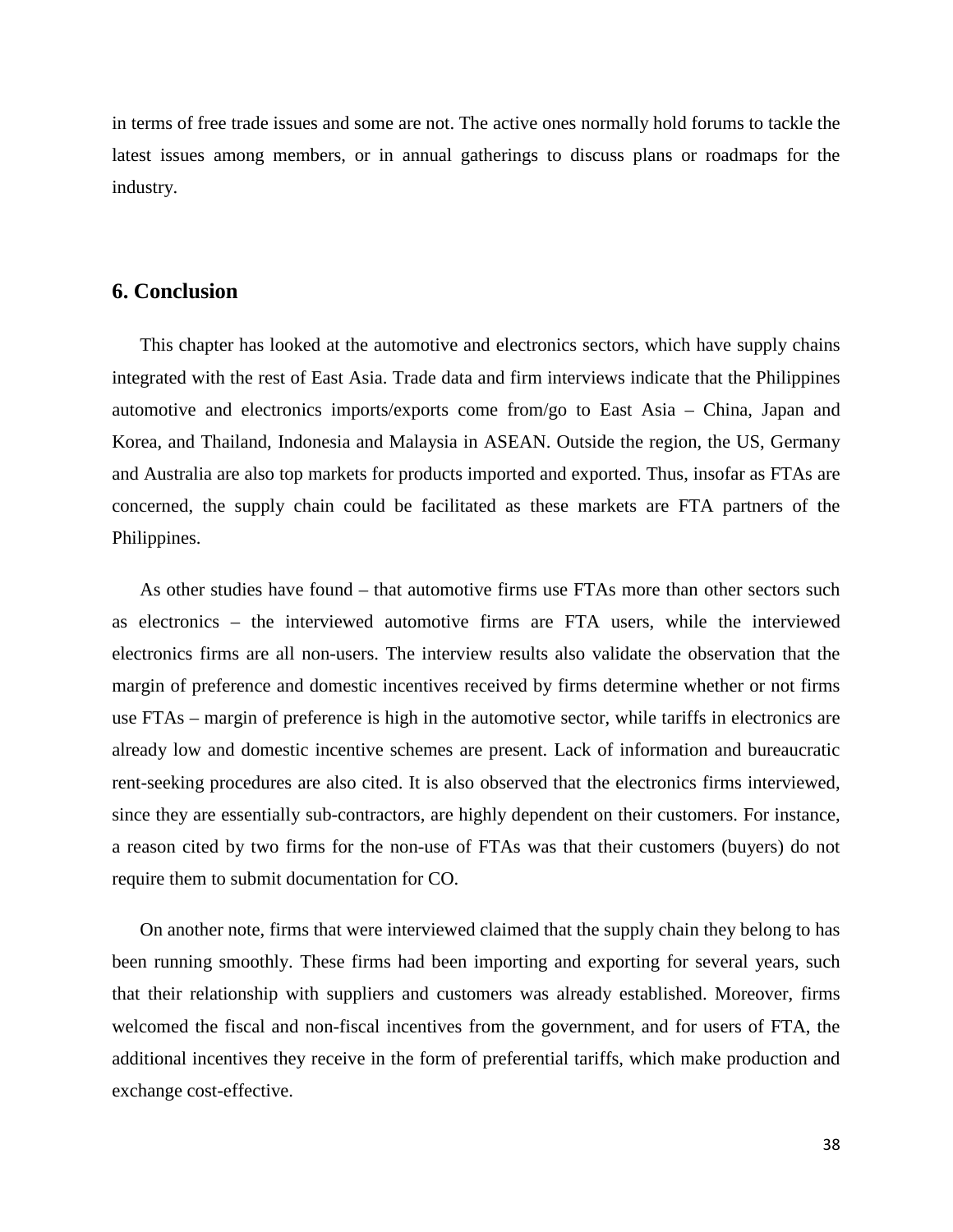What remains to be addressed are: on FTA matters – harmonization of ROOs; and for domestic policy issues – customs procedures, logistic systems, and government support. Highly cited issues that need attention include: the bureaucratic customs procedures which still exist and trouble businesses; more organized and modernized ports to meet the logistics demands of industry; and government support for more awareness of FTAs, promotion of products; more efforts to develop capacities of firms especially in the automotive sector such that the muchneeded supplies can be made available locally; and for customs personnel to be well educated on technical systems used in customs management and on matters related to FTAs.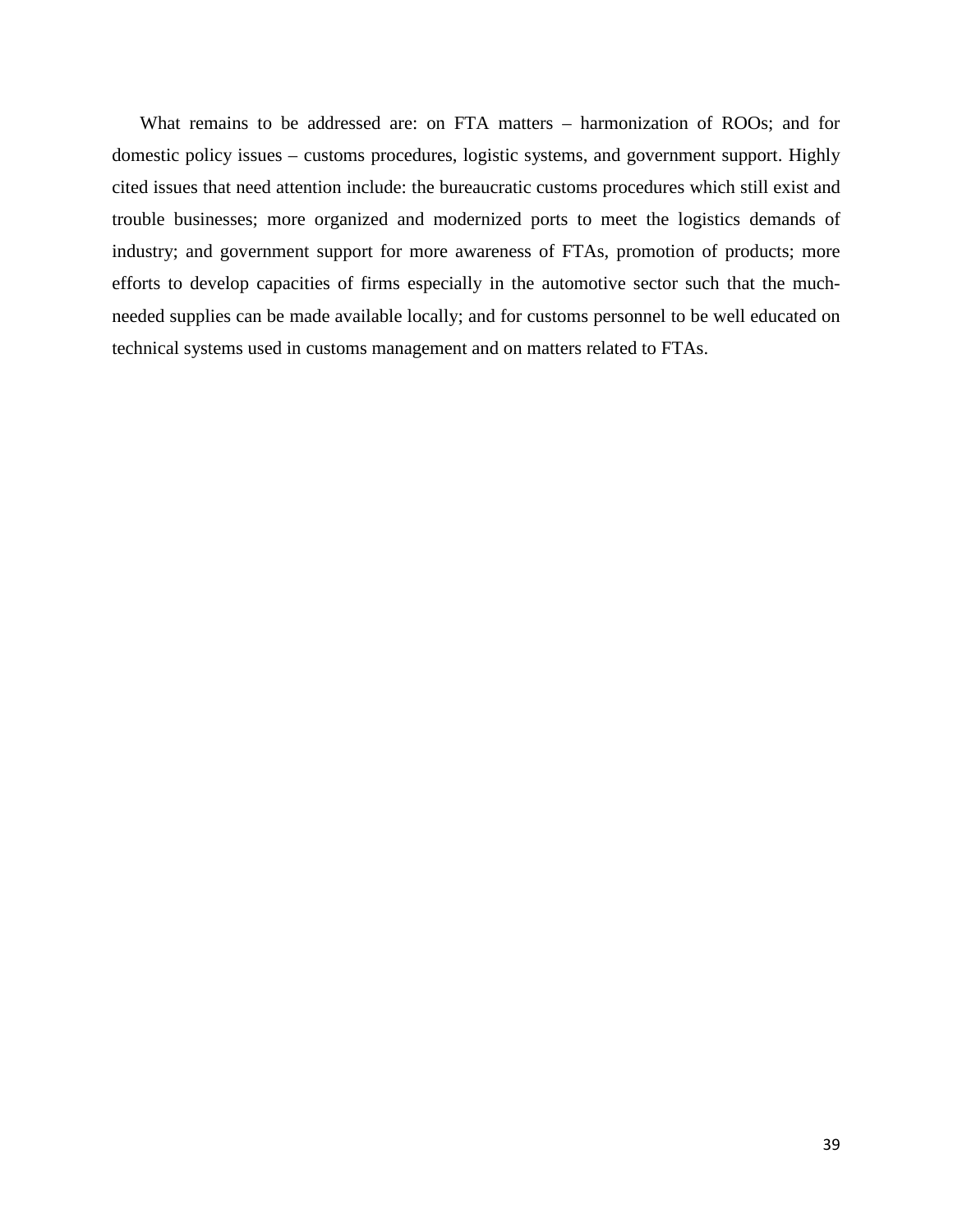# **References**

- Aldaba, R. (2007) 'Assessing the Competitiveness of the Philippine Auto Parts Industry', PIDS Discussion Paper Series No. 2007-14, Philippine Institute for Development Studies, Makati City, Philippines.
- Athukorala, P. (2003) 'Product Fragmentation and Trade Patterns in East Asia', Departmental Working Papers No. 2003-21, Arndt-Corden Department of Economics, Australian National University, Canberra.
- Avila, J. and Manzano, G. (2007) Chapter on Philippines, in *Trade Issues in East Asia: Preferential Rules of Origin*, World Bank Policy Research Report, World Bank, Washington, DC.
- Baldwin, R. (2007) 'Managing the Noodle Bowl: The Fragility of East Asian Regionalism', ADB Working Paper on Regional Economic Integration 7, Asian Development Bank, Manila.
- Banomyong, R. (2010) 'Supply Chain Dynamics in Asia', ADBI Working Paper Series No. 184, ADB Institute, Japan.
- Board of Investments (BOI) (2011) Philippine Electronics Industry Profile, Board of Investments, Manila.
- Hiratsuka, D., Hayakawa, K., Shiino, K. and Sukegawa, S. (2009) 'Maximizing Benefits from FTAs in ASEAN', Economic Research Institute for ASEAN and East Asia, Jakarta, <http://www.eria.org/pdf/research/y2008/no1/DEICh11.pdf>
- Macasaquit, M. (2009) 'Case Study of the Electronics Industry: Linkages and Innovation', Chapter 4 in Fostering Production and Science and Technology Linkages to Stimulate Innovation in ASEAN, ERIA Research Project Report 2009 No. 7-4, Economic Research Institute for ASEAN and East Asia, Jakarta.
- Medalla, E. and Balboa, J. (2009) 'ASEAN Rules of Origin: Lessons and Recommendations for Best Practice', ERIA Discussion Paper 2009-17, Economic Research Institute for ASEAN and East Asia, Jakarta.
- OECD (2002) 'Intra-industry trade and intra-firm trade and the internalization of production', Chapter VI in OECD Economic Outlook No. 71. OECD, Paris.
- Quimba, F. and Rosellon, M. (2011) 'Innovation in the Automotive Sector of the Philippines,' Chapter 4 in How to Enhance Innovation Capability with Internal and External Sources', ERIA Supporting Study Project Report, Economic Research Institute for ASEAN and East Asia, Jakarta.